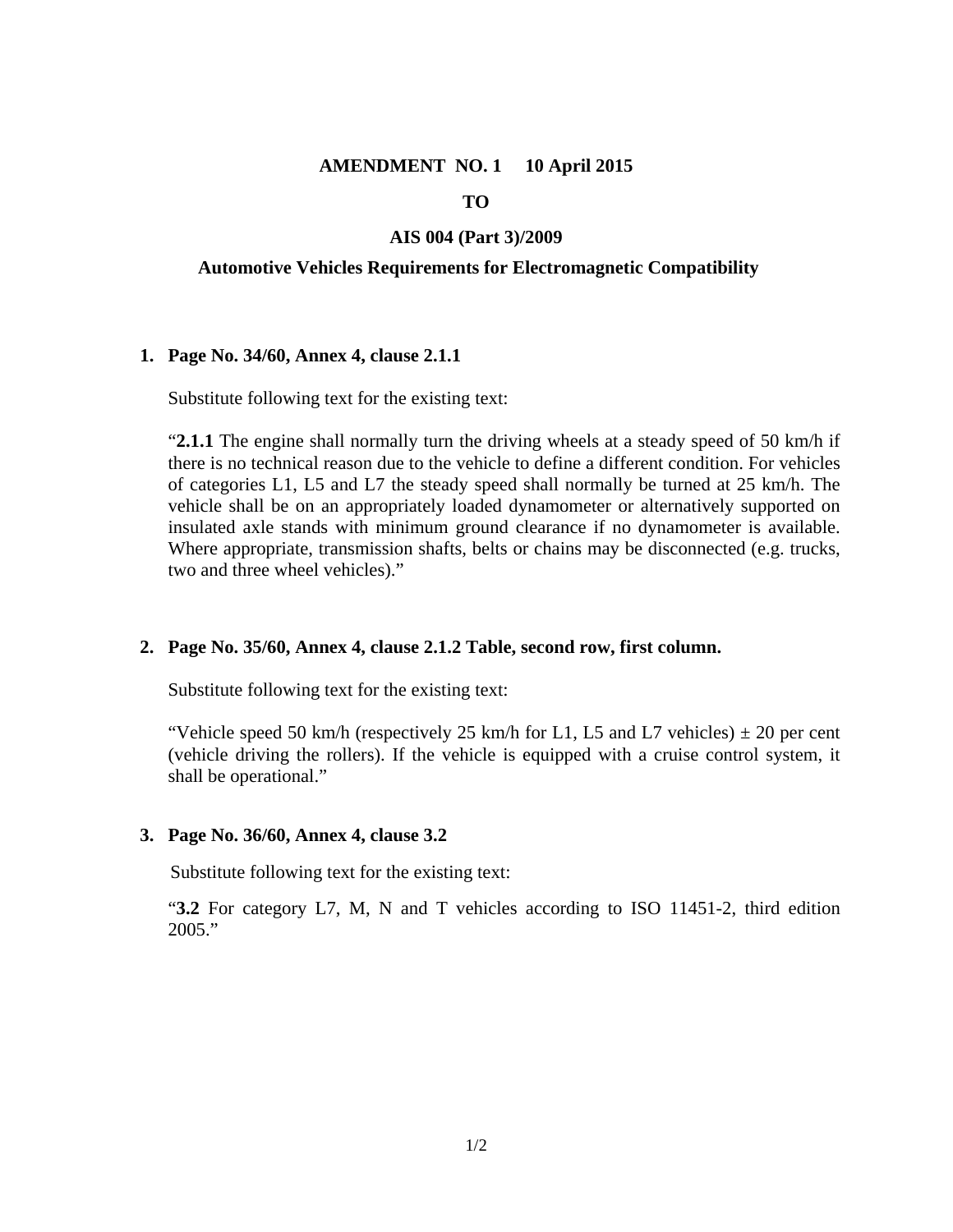# **4. Page No. 36/60, Annex 4, clause 3.3**

Substitute following text for the existing text:

"3.3For category L vehicles (except L7):"

PRINTED BY THE AUTOMOTIVE RESEARCH ASSOCIATION OF INDIA P. B. NO. 832, PUNE 411 004

### ON BEHALF OF AUTOMOTIVE INDUSTRY STANDARDS COMMITTEE

UNDER CENTRAL MOTOR VEHICLES RULES - TECHNICAL STANDING COMMITTEE

> SET-UP BY MINISTRY OF ROAD TRANSPORT & HIGHWAYS (DEPARTMENT OF ROAD TRANSPORT & HIGHWAYS) GOVERNMENT OF INDIA

> > 10 April 2015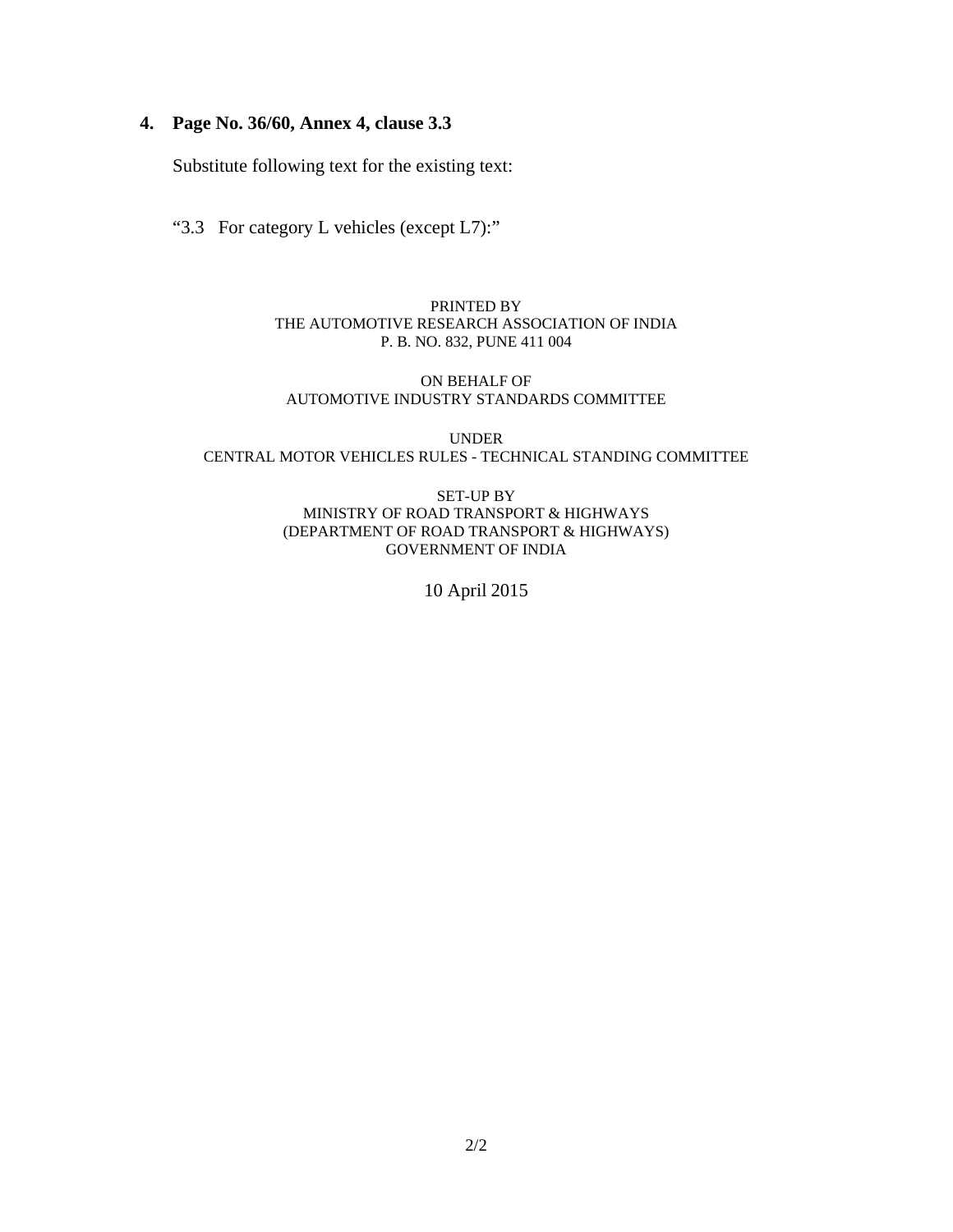### **CORRIGENDUM NO. 01 9 December 2013 TO AIS-004 (Part 3): 2009**

# **Automotive Vehicles –Requirements for Electromagnetic Compatibility.**

1.0 Page No. 34/60, Clause No. 2.1.1 of Annex 4,3rd line

Substitute word "..L5.." for "..L2...".

PRINTED BY THE AUTOMOTIVE RESEARCH ASSOCIATION OF INDIA P. B. NO. 832, PUNE 411 004

### ON BEHALF OFAUTOMOTIVE INDUSTRY STANDARDS COMMITTEE

UNDER CENTRAL MOTOR VEHICLE RULES - TECHNICAL STANDING COMMITTEE SET-UP BY

> MINISTRY OF ROAD TRANSPORT & HIGHWAYS (DEPARTMENT OF ROAD TRANSPORT & HIGHWAYS) GOVERNMENT OF INDIA

> > 9 December 2013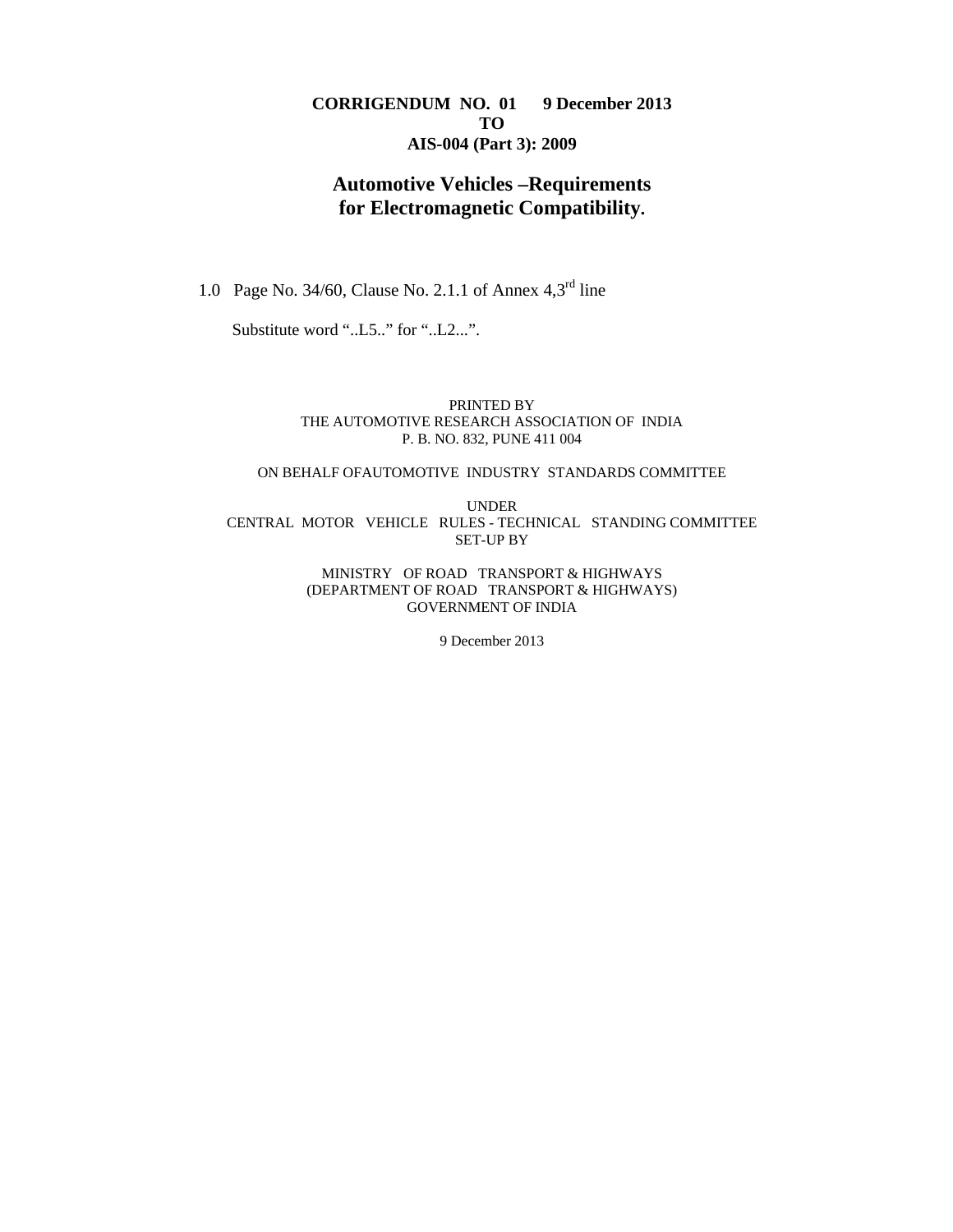# **AIS-004(Part 3)**

# AUTOMOTIVE INDUSTRY STANDARD

# **Automotive Vehicles –Requirements for Electromagnetic Compatibility**

PRINTED BY THE AUTOMOTIVE RESEARCH ASSOCIATION OF INDIA P.B. NO. 832, PUNE 411 004

ON BEHALF OF AUTOMOTIVE INDUSTRY STANDARDS COMMITTEE

UNDER

CENTRAL MOTOR VEHICLE RULES – TECHNICAL STANDING COMMITTEE

SET-UP BY

MINISTRY OF SHIPPING, ROAD TRANSPORT & HIGHWAYS (DEPARTMENT OF ROAD TRANSPORT & HIGHWAYS) GOVERNMENT OF INDIA

July 2009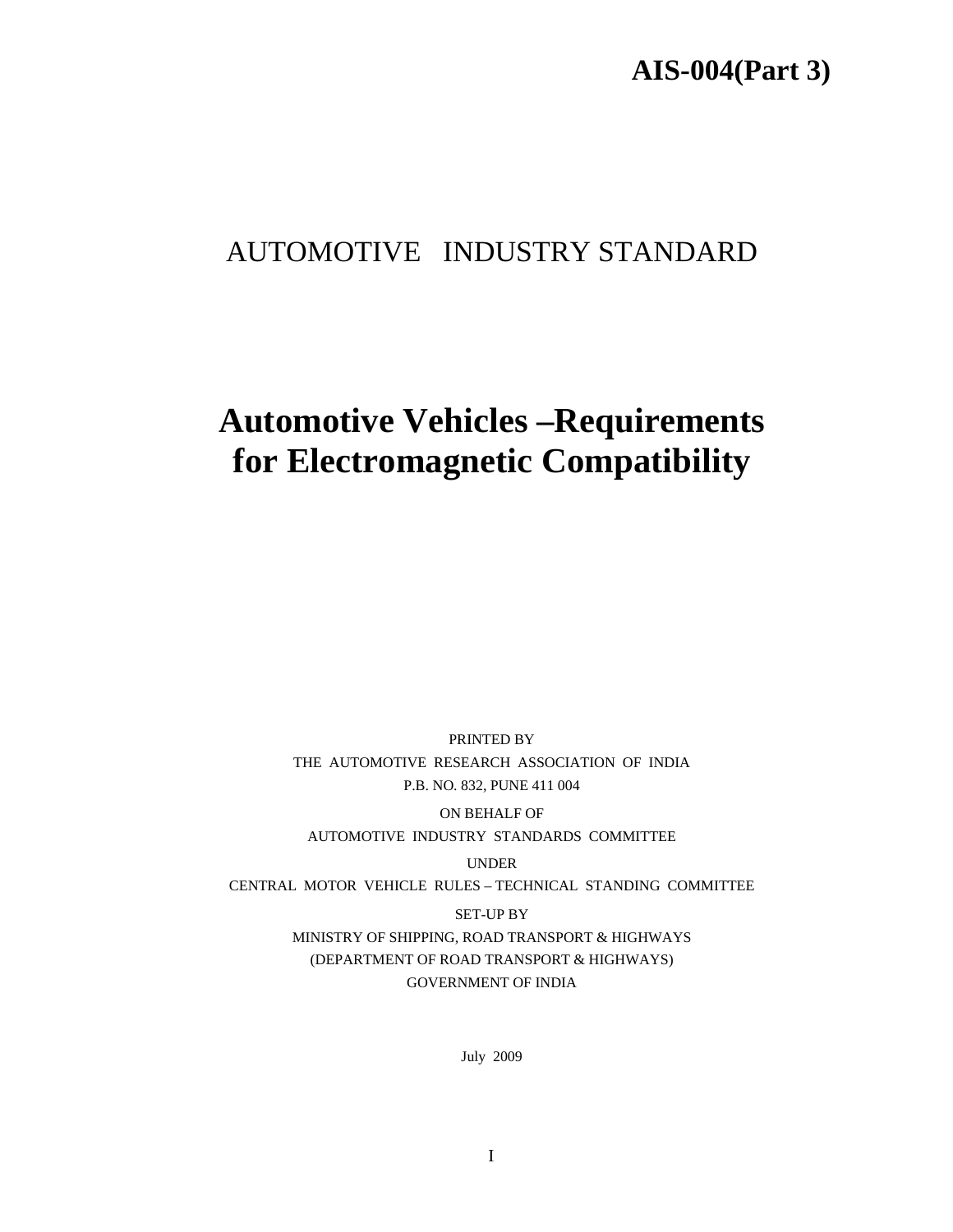| Sr.<br>No. | Corrigenda | Amend-<br>ment | <b>Revision</b> | <b>Date</b> | <b>Remark</b> | Misc. |
|------------|------------|----------------|-----------------|-------------|---------------|-------|
|            |            |                |                 |             |               |       |
|            |            |                |                 |             |               |       |
|            |            |                |                 |             |               |       |
|            |            |                |                 |             |               |       |
|            |            |                |                 |             |               |       |
|            |            |                |                 |             |               |       |
|            |            |                |                 |             |               |       |

### **Status chart of the standard to be used by the purchaser for updating the record**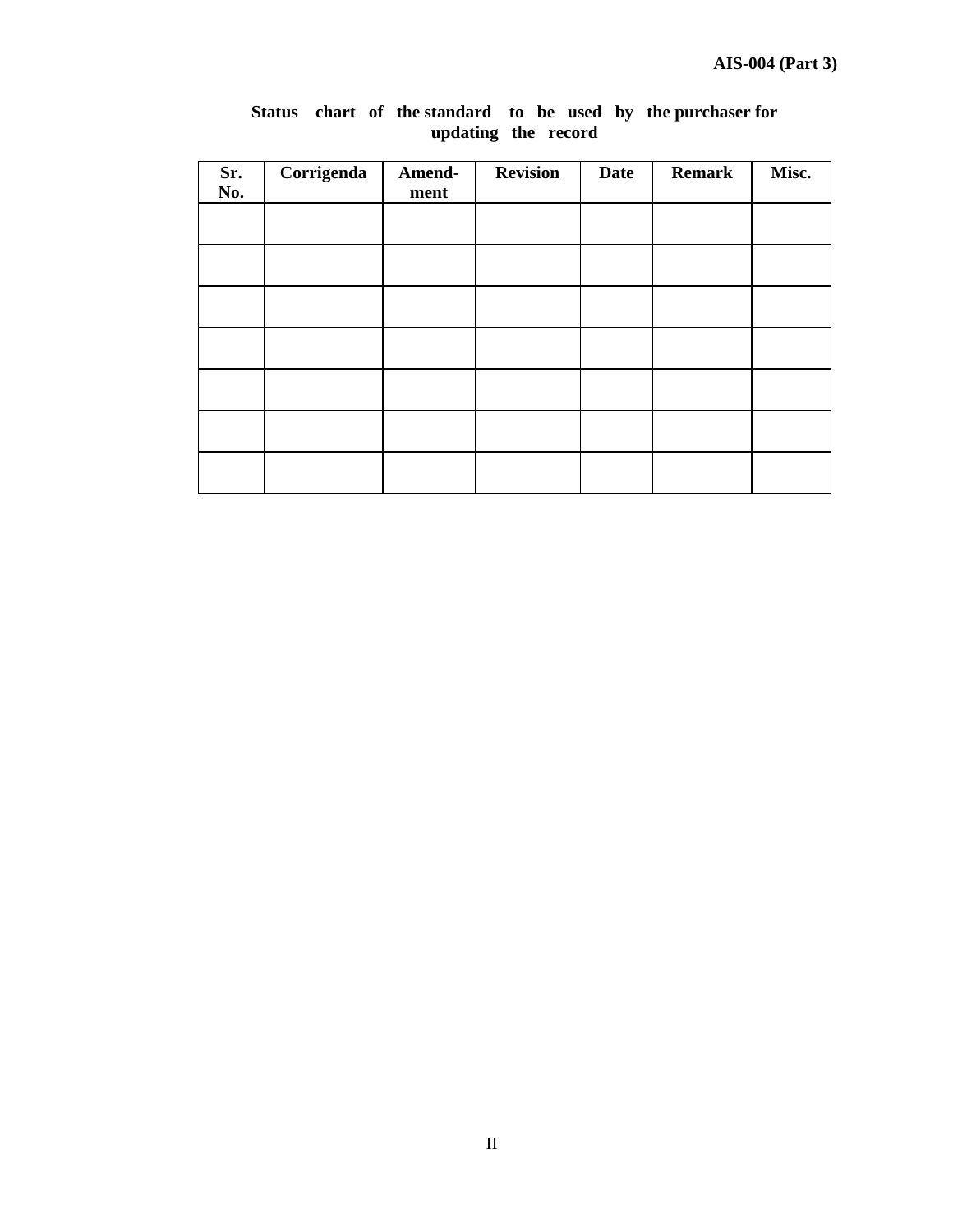#### **INTRODUCTION**

The Government of India felt the need for a permanent agency to expedite the publication of standards and development of test facilities in parallel when the work on the preparation of the standards is going on, as the development of improved safety critical parts can be undertaken only after the publication of the standard and commissioning of test facilities. To this end, the erstwhile Ministry of Surface Transport (MOST) has constituted a permanent Automotive Industry Standards Committee (AISC) vide order No.RT-11028/11/97-MVL dated September 15, 1997. The standards prepared by AISC will be approved by the permanent CMVR Technical Standing Committee (CTSC). After approval, the Automotive Research Association of India, (ARAI), Pune, being the Secretariat of the AIS Committee, has published this standard. For better dissemination of this information ARAI may publish this document on their web site.

To ensure that the electromagnetic radiations emitted by vehicle and by its various electronic sub-systems do not cause any undue interference with external systems, a standard on the permissible limits of such radiations, AIS-004 (Part 1) already exists and is in force under CMVR w.e.f.  $1<sup>st</sup>$  July 2003. With the advancement of automotive technology electronic content in automotive vehicles, especially in engine control, braking control is increasing. Hence a need is felt to formulate requirements of immunity of vehicles and their electronic sub-systems to external electromagnetic radiations from e.g. Radio / TV / Mobile Transmitters. Accordingly immunity test standard AIS-004 (Part 2) "Electromagnetic Radiated Immunity of Automotive Vehicles – Requirements and Methods of Tests" is prepared by the panel constituted by AISC. While preparing this AIS considerable assistance was derived from following ECE Regulation No. 10 ( Rev.2, Amd 2) (Supp.2 to 02 series of Amendment, Date of entry into force Aug. 12, 2004) (Issue: 3 Oct/2004) : Uniform provisions concerning the Approval of Vehicles with regard to Electromagnetic Compatibility. However this regulation is undergoing revision to Rev.3 in European Union. Hence the same AISC panel has been entrusted with the task of formulating new consolidated standard for the requirements of radiated emissions and immunity for automotive vehicles in line with ECE R 10 Rev.3. This standard AIS-004 (Part 3) is prepared in line with ECE R 10 Rev. 3.

The Automotive Industry Standards Committee responsible for preparation of this standard is given in Annex 10.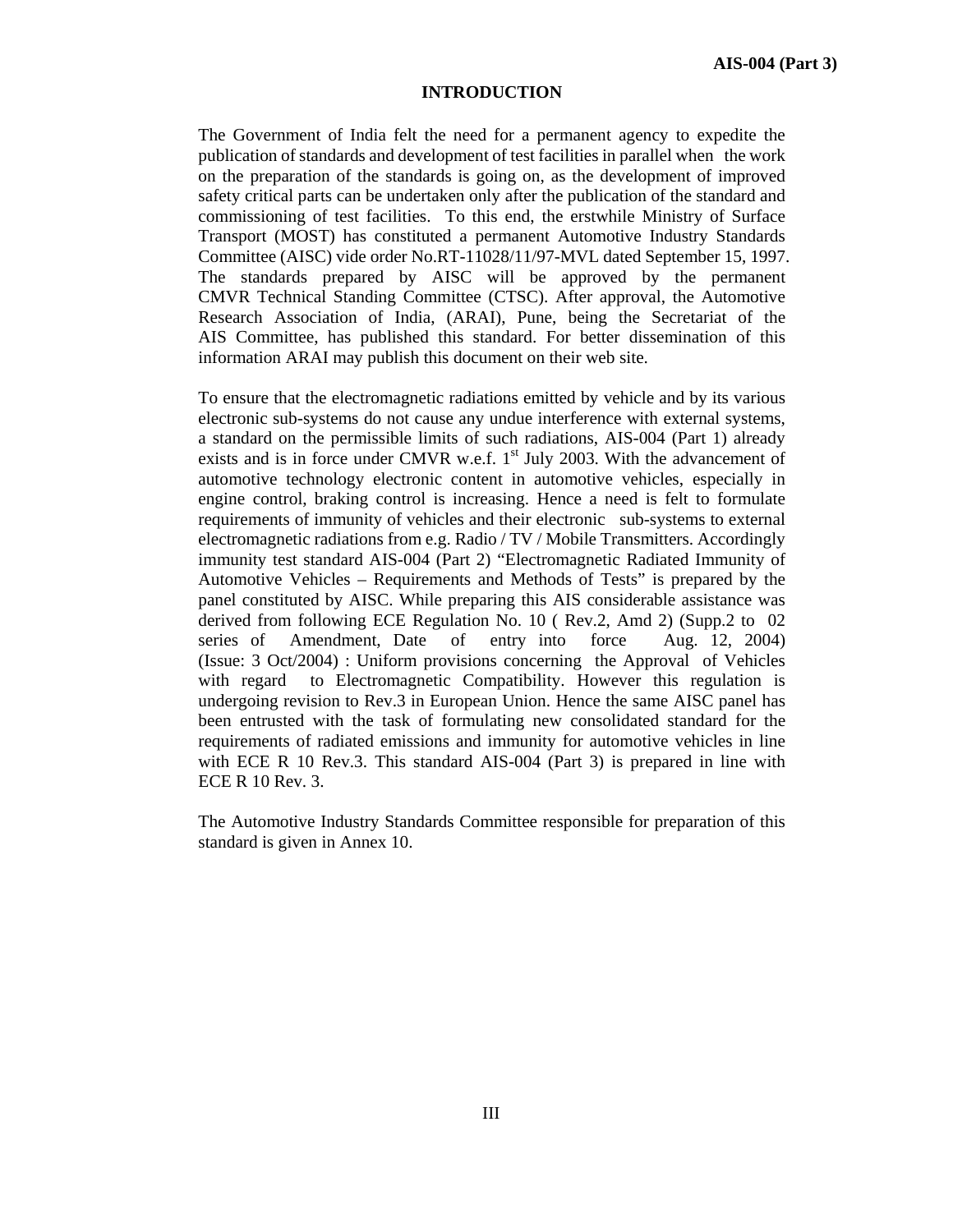# **Automotive Vehicles - Requirements for Electromagnetic Compatibility**

| Clause/<br><b>Annex No.</b> | <b>Contents</b>                                                                                                                                             | Page  |
|-----------------------------|-------------------------------------------------------------------------------------------------------------------------------------------------------------|-------|
|                             |                                                                                                                                                             | No.   |
| 1.                          | Scope                                                                                                                                                       | 1/60  |
| 2.                          | Definitions                                                                                                                                                 | 1/60  |
| 3.                          | Application for approval                                                                                                                                    | 3/60  |
| $\overline{4}$ .            | Approval                                                                                                                                                    | 6/60  |
| 5.                          | Specifications                                                                                                                                              | 7/60  |
| 6.                          | Amendment or extension of a vehicle type approval<br>following ESA addition or substitution                                                                 | 12/60 |
| 7.                          | Conformity of production                                                                                                                                    | 13/60 |
| 8.                          | Modification and extension of type approval of a vehicle<br>or ESA                                                                                          | 14/60 |
| <b>ANNEXES</b>              |                                                                                                                                                             |       |
| Annex 1A                    | Technical specifications for type approval of a vehicle,<br>with respect to electromagnetic compatibility.                                                  | 22/60 |
| Annex 1B                    | Technical specifications for type<br>of<br>approval<br>an<br>electric/electronic<br>sub-assembly,<br>with<br>respect<br>to<br>electromagnetic compatibility | 27/60 |
| Annex <sub>2</sub>          | Method<br>of<br>$of$ <sup><math>\overline{ }</math></sup><br>broadband<br>radiated<br>measurement<br>electromagnetic emissions from vehicles                | 28/60 |
| Annex <sub>3</sub>          | measurement of radiated narrowband<br>Method of<br>electromagnetic emissions from vehicles                                                                  | 32/60 |
| Annex 4                     | of testing for immunity of vehicles<br>Method<br>to<br>electromagnetic radiation                                                                            | 34/60 |
| Annex 5                     | radiated<br>of<br>of<br>broadband<br>Method<br>measurement<br>electromagnetic emissions from electrical/electronic sub<br>assemblies                        | 42/60 |
| Annex 6                     | measurement of radiated<br>Method<br>narrowband<br>of<br>electromagnetic emissions from electrical/electronic sub<br>assemblies                             | 45/60 |
| Annex 7                     | Method(s) of testing for immunity of electrical/electronic<br>sub-assemblies to electromagnetic radiation                                                   | 47/60 |
| Annex 8                     | Method(s) of testing for immunity to and emission of<br>transients of electrical/electronic sub-assemblies                                                  | 54/60 |
| Annex 9A                    | Guidelines for deciding applicability, worst case criteria<br>(WCC) and criteria for extension of approval (CEA) for<br>radiated immunity test              | 55/60 |
| Annex 9B                    | Guidelines for deciding applicability, worst case criteria<br>(WCC) and criteria for extension of approval (CEA) for<br>radiated emission test              | 58/60 |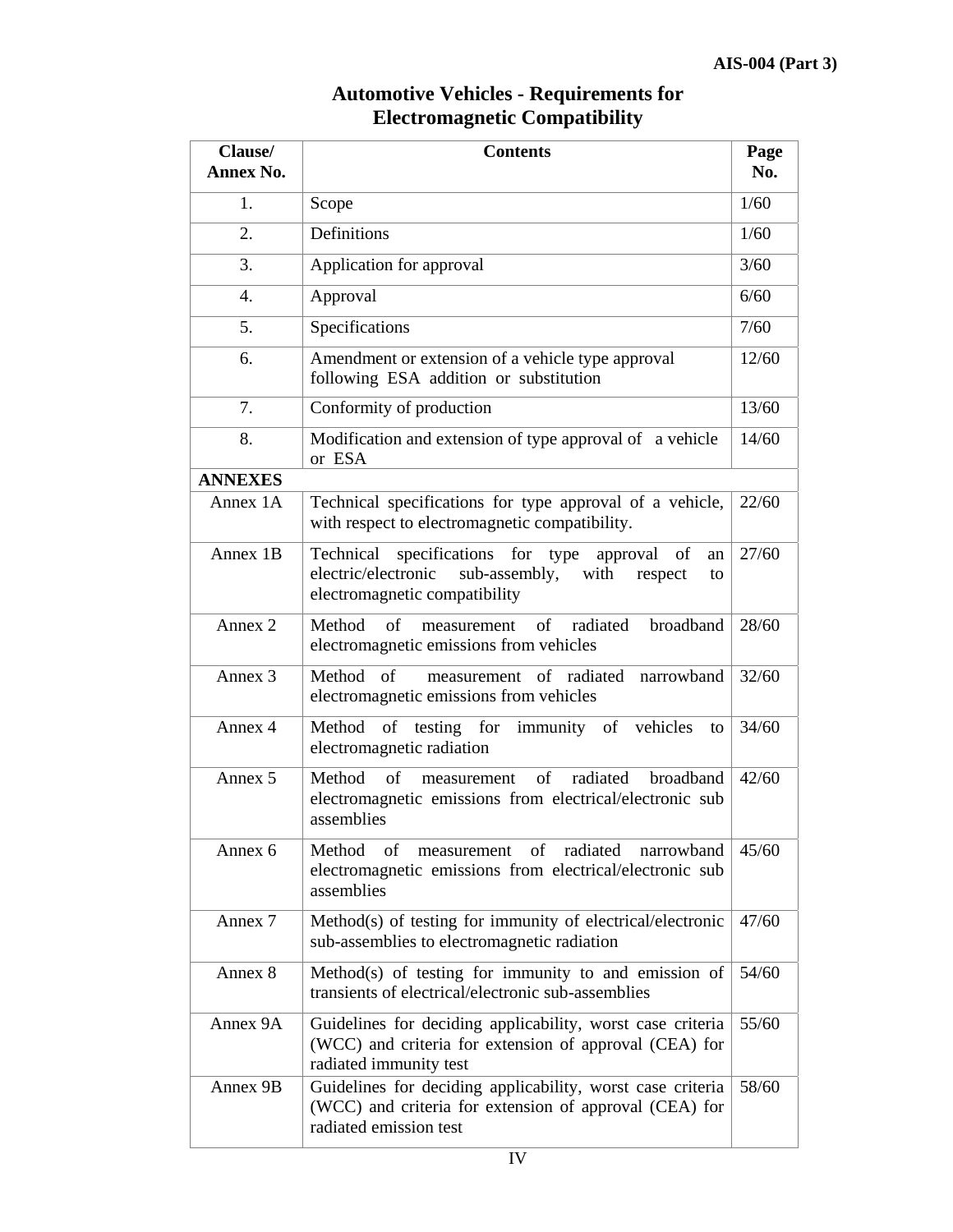# **Automotive Vehicles – Requirements for Electromagnetic Compatibility**

## **1.0 SCOPE**

This standard applies to:

- 1.1 vehicles of categories L, M, N and T (Refer AIS-053 for vehicle category definitions) with regard to electromagnetic compatibility;
- 1.2 Components and separate technical units intended to be fitted in these vehicles with the limitation given in paragraph 3.2.1 with regard to electromagnetic compatibility.

It covers:

 (a) requirements regarding the immunity to radiated and conducted disturbances for functions related to direct control of the vehicle, related to driver, passenger and other road users' protection and related to disturbances, which would cause confusion to the driver or other road users;

 (b) requirements regarding the control of unwanted radiated and conducted emissions to protect the intended use of electrical or electronic equipment at own or adjacent vehicles or nearby, and the control of disturbances from accessories that may be retrofitted to the vehicle.

### **2.0 DEFINITIONS**

For the purposes of this standard:

- 2.1 "**Electromagnetic compatibility**" means the ability of a vehicle or component(s) or separate technical unit(s) to function satisfactorily in its electromagnetic environment without introducing intolerable electromagnetic disturbances to anything in that environment.
- 2.2 "**Electromagnetic disturbance**" means any electromagnetic phenomenon which may degrade the performance of a vehicle or component(s) or separate technical unit(s), or of any other device, unit of equipment or system operated in vicinity of a vehicle. An electromagnetic disturbance may be electromagnetic noise, an unwanted signal or a change in the propagation medium itself.
- 2.3 "**Electromagnetic immunity**" means the ability of a vehicle or component(s) or separate technical unit(s) to operate without degradation of performance in the presence of (specified) electromagnetic disturbances which includes wanted radio frequency signals from radio transmitters or radiated in-band emissions of industrial-scientific-medical (ISM) apparatus, internal or external to the vehicle.
- 2.4 "**Electromagnetic environment**" means the totality of electromagnetic phenomena existing at a given location.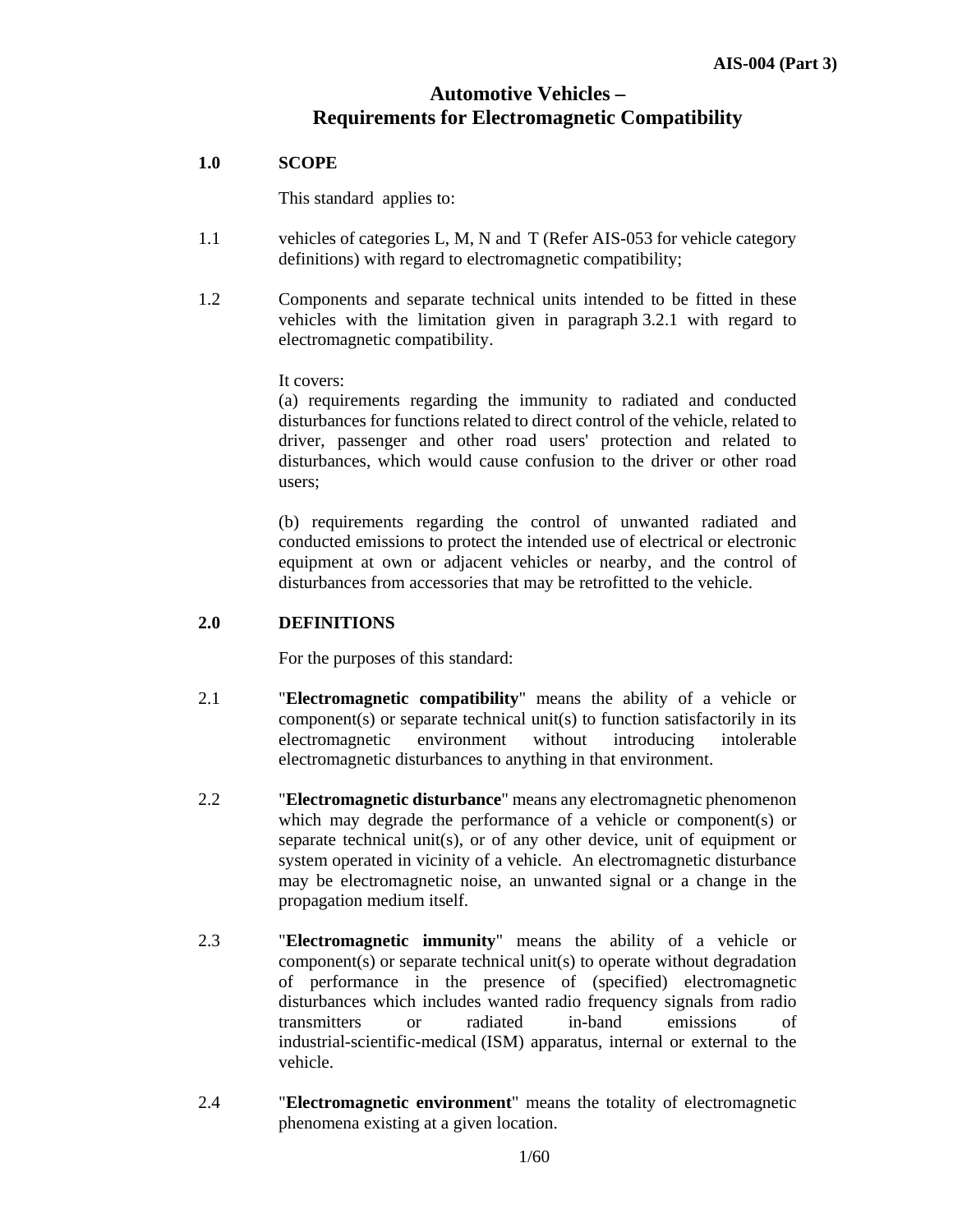- 2.5 "**Broadband emission**" means an emission, which has a bandwidth greater than that of a particular measuring apparatus or receiver (International Special Committee on Radio Interference (CISPR) 25, second edition).
- 2.6 "**Narrowband emission**" means an emission which has a bandwidth less than that of a particular measuring apparatus or receiver (CISPR 25, second edition).
- 2.7 "**Electrical/electronic system**" means an electrical and or electronic device or set of devices together with any associated electrical connections which forms part of a vehicle but which is not intended to be type approved separately from the vehicle.
- 2.8 "**Electrical/electronic sub-assembly**" (ESA) means an electrical and/or electronic device or set(s) of devices intended to be part of a vehicle, together with any associated electrical connections and wiring, which performs one or more specialised functions. An ESA may be approved at the request of a manufacturer or his authorized representative as either a "component" or a "separate technical unit (STU)".
- 2.9 "**Vehicle type**" in relation to electromagnetic compatibility, means vehicles which do not differ essentially in such respects as:
- 2.9.1 The overall size and shape of the engine compartment;
- 2.9.2 The general arrangement of the electrical and/or electronic components and the general wiring arrangement;
- 2.9.3 The primary material of which the body or shell of the vehicle is constructed (for example, a steel, aluminum or fiberglass body shell). The presence of panels of different material does not change the vehicle type provided the primary material of the body is unchanged. However, such variations must be notified.
- 2.10 An "**ESA type**" in relation to electromagnetic compatibility means ESAs, which do not differ in such essential respects as:
- 2.10.1 The function performed by the ESA;
- 2.10.2 The general arrangement of the electrical and/or electronic components, if applicable.
- 2.11 "**Vehicle wiring harness**" means supply voltage, bus system (e.g. CAN), signal or active antenna cables, which are installed by the vehicle manufacturer.

# 2.12 "**Immunity related functions**" are:

- (a) Functions related to the direct control of the vehicle:
	- (i) by degradation or change in: e.g. engine, gear, brake, suspension, active steering, speed limitation devices;
	- (ii) by affecting drivers position: e.g. seat or steering wheel positioning; (iii) by affecting driver's visibility: e.g. dipped beam, windscreen wiper.
- (b) Functions related to driver, passenger and other road user protection: (i) e.g. airbag and safety restraint systems.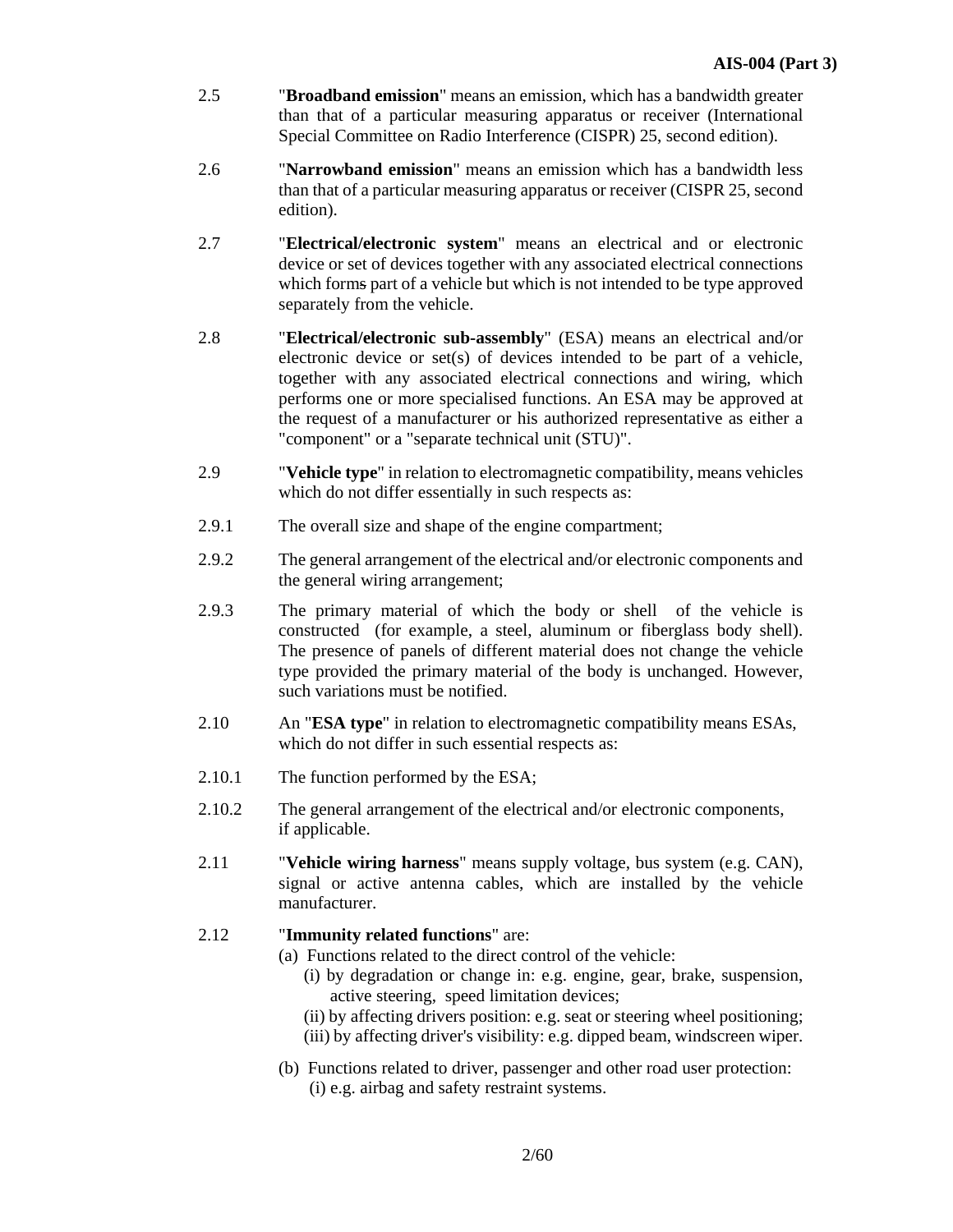(c) Functions which when disturbed cause confusion to the driver or other road users:

 (i) optical disturbances: incorrect operation of e.g. direction indicators, stop lamps, end outline marker lamps, rear position lamp, light bars for emergency system, wrong information from warning indicators, lamps or displays related to functions in subparagraphs (a) or (b) which might be observed in the direct view of the driver;

 (ii) acoustical disturbances: incorrect operation of e.g. anti-theft alarm, horn.

(d) Functions related to vehicle data bus functionality:

 (i) by blocking data transmission on vehicle data bus-systems, which are used to transmit data, required to ensure the correct functioning of other immunity related functions.

 (e) Functions which when disturbed affect vehicle statutory data: e.g. tachograph, odometer.

### **3.0 APPLICATION FOR APPROVAL**

### 3.1 **Approval of a Vehicle Type**

- 3.1.1 The application for approval of a vehicle type, with regard to its electromagnetic compatibility, shall be submitted by the vehicle manufacturer.
- 3.1.2 The technical specifications to be submitted at the time of applying for type approval are as given in Annex 1A.
- 3.1.3 The vehicle manufacturer shall draw up a schedule describing all relevant vehicle electrical/electronic systems or ESAs, body styles, variations in body material, general wiring arrangements, engine variations, and wheelbase versions. Relevant vehicle electrical/electronic systems or ESAs are those which may emit significant broadband or narrowband radiation and/or those which are involved in immunity related functions of the vehicle (see paragraph 2.12.)
- 3.1.4. A representative vehicle of the type to be approved shall be selected from this schedule by mutual agreement between the manufacturer and the Test Agency. The choice of vehicle shall be based on the electrical/electronic systems offered by the manufacturer. One or more vehicles may be selected from this schedule if it is considered by mutual agreement between the manufacturer and the Test Agency that different electrical/electronic systems are included which are likely to have a significant effect on the vehicle's electromagnetic compatibility compared with the first representative vehicle.

 While deciding combinations of different makes, elements having radio interference control equipment (resistive elements, shielded cap etc.) as specified by vehicle manufacturer shall only be considered for radiated emission testing. Different makes of elements not contributing to radio interference control (non-resistive HT coil, Non-resistive HT cable, magneto, CDI, non-resistive spark plug, non-resistive spark plug cap etc.) shall not be considered in the combinations to be tested.

3.1.5. The choice of the vehicle(s) in conformity with paragraph 3.1.4 above shall be limited to vehicle/electrical/electronic system combinations intended for actual production.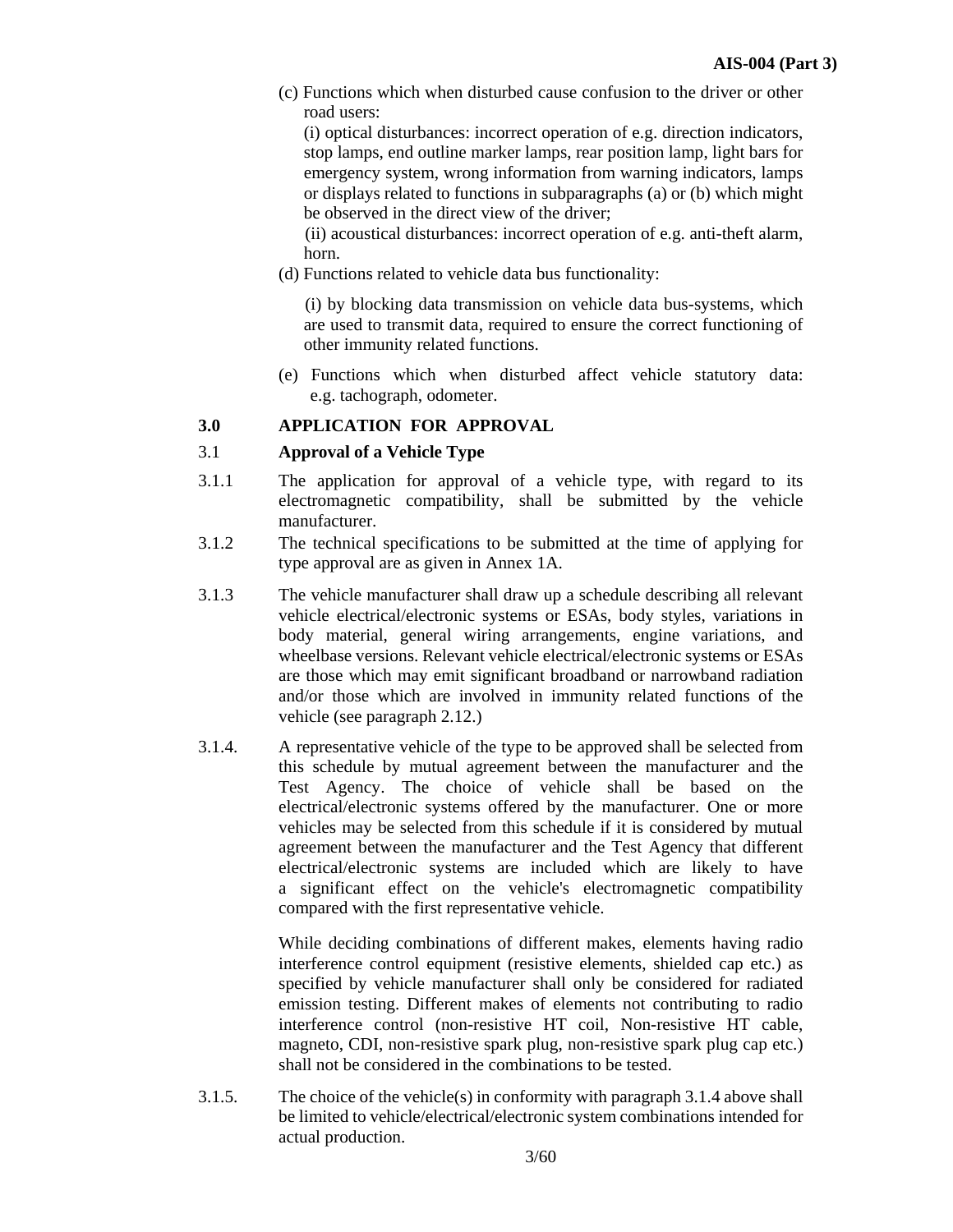- 3.1.6 The manufacturer may supplement the application with a report on tests which have been carried out. Any such data provided may be used by the Test Agency for the purpose of issuing type-approval.
- 3.1.7 If the Test Agency responsible for the type approval test carries out the test itself, then a vehicle representative of the type to be approved according to paragraph 3.1.4. shall be provided.
- 3.1.8 For vehicles of categories M, N, and T the vehicle manufacturer must provide a statement of frequency bands, power levels, antenna positions and installation provisions for the installation of radio frequency transmitters (RF-transmitters), even if the vehicle is not equipped with an RF transmitter at the time of type approval. This should cover all mobile radio services normally used in vehicles. This information must be made publicly available following the type approval.

 Vehicle manufacturers must provide evidence that vehicle performance is not adversely affected by such transmitter installations.

- Note: 1) The above need be declared only for recommended fitments of RF transmitters.
	- 2)These requirements are deemed to have met if vehicle manufacturer specifies that there is no provision of fitting RF transmitters on the vehicle.

#### 3.2 **ESA Type Approval**



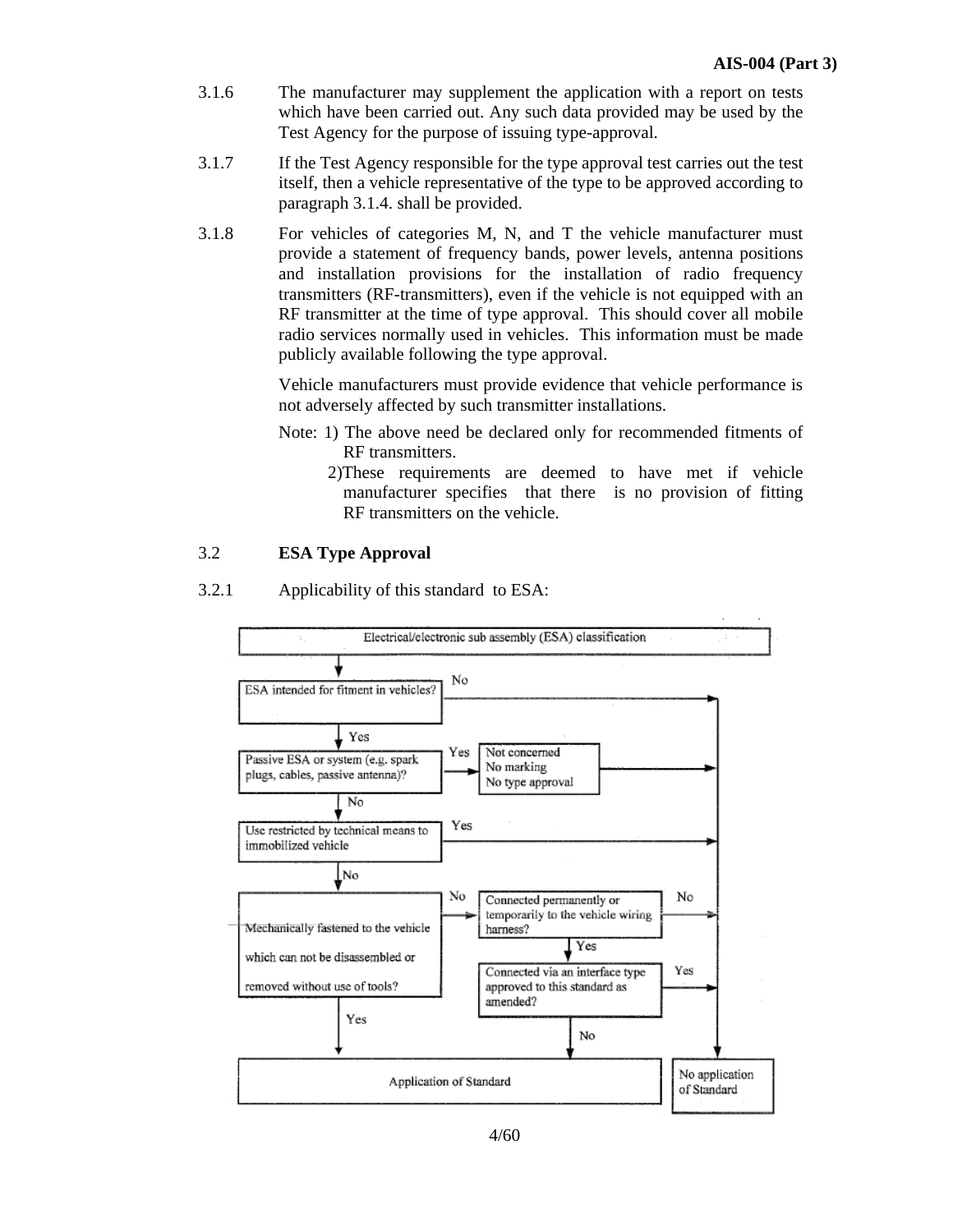- 3.2.2 The application for approval of a type of ESA with regard to its electromagnetic compatibility shall be submitted by the vehicle manufacturer or by the manufacturer of the ESA.
- 3.2.3 The technical specifications to be submitted at the time of applying for type approval are as given in Annex 1B.
- 3.2.4 The manufacturer may supplement the application with a report on tests which have been carried out. Any such data provided may be used by the Test Agency for the purpose of issuing type-approval.
- 3.2.5 If the Test Agency responsible for the type approval test carries out the test itself, then a sample of the ESA system representative of the type to be approved shall be provided, if necessary, after discussion with the manufacturer on, e.g., possible variations in the layout, number of components, number of sensors. If the Test Agency deems it necessary, it may select a further sample.
- 3.2.6 The sample(s) must be clearly and indelibly marked with the manufacturer's trade name or mark and the type designation.
- 3.2.7 Where applicable, any restrictions on use should be identified. Any such restrictions should be included in Annex 1B.
- 3.2.8 ESA which are brought to the market as spare parts need no type approval if they are obviously marked as a spare part by an identification number and if they are identical and from the same manufacturer as the corresponding original equipment manufacturer (OEM) part for an already type approved vehicle.
- 3.2.9 Components sold as aftermarket equipment and intended for the installation in motor vehicles need no type approval if they are not related to immunity related functions (see paragraph 2.12). In this case a declaration must be issued by the manufacturer that the ESA fulfils the requirements of this standard and in particular the limits defined in paragraphs 5.5, 5.6, 5.8 and 5.9.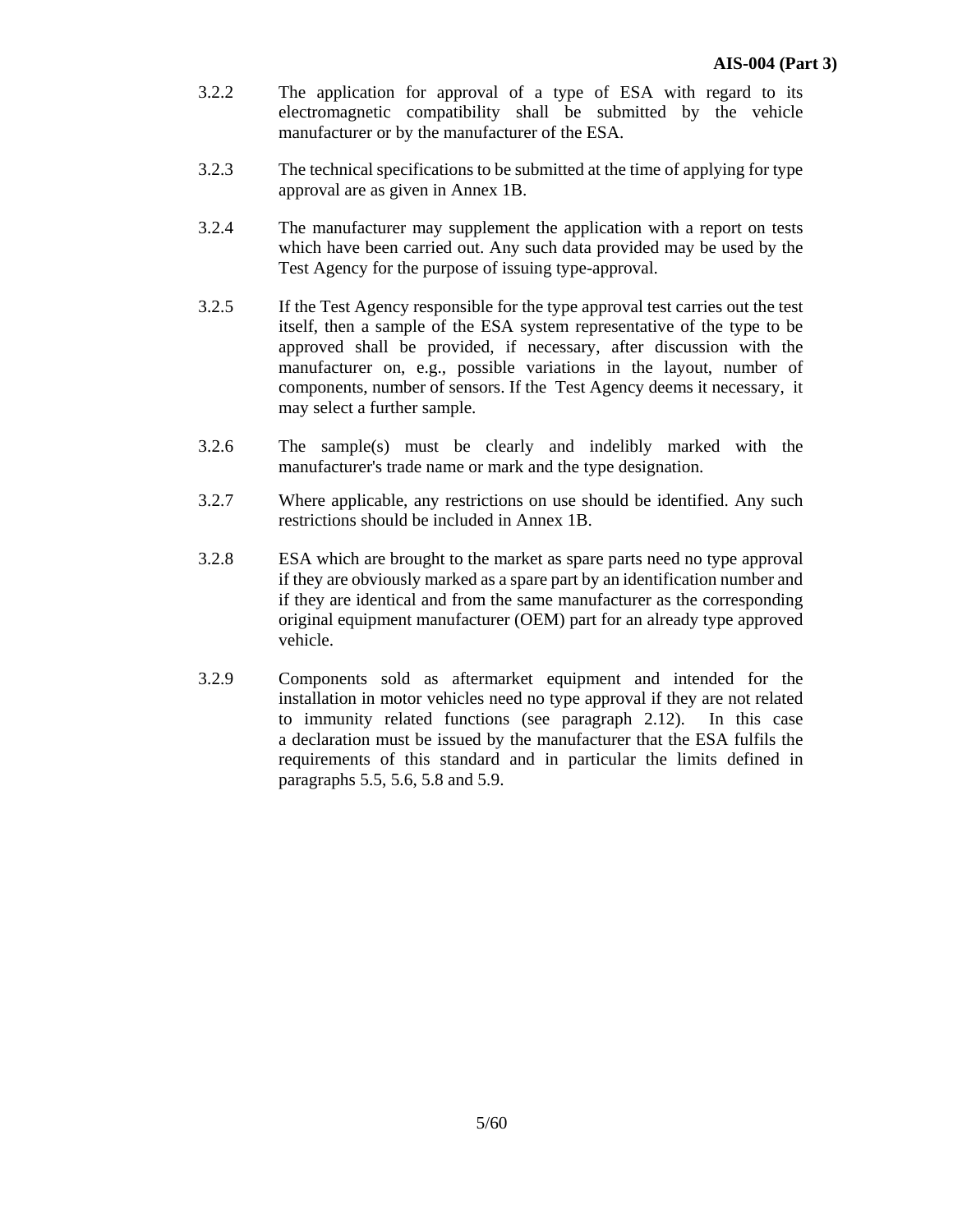### **4.0 APPROVAL**

### 4.1 **Type Approval Procedures**

4.1.1 Type Approval of a Vehicle

 The following alternative procedures for vehicle type approval may be used at the discretion of the vehicle manufacturer.

### 4.1.1.1 Approval of a Vehicle Installation

 A vehicle installation may be type approved directly by following the provisions laid down in paragraph 5 of this standard. If this procedure is chosen by a vehicle manufacturer, no separate testing of electrical/electronic systems or ESAs is required.

4.1.1.2 Approval of Vehicle Type by Testing of Individual ESAs

A vehicle manufacturer may obtain approval for the vehicle by demonstrating to the. Test Agency that all the relevant (See paragraph 3.1.3. of this standard) electrical/electronic systems or ESAs have been approved in accordance with this standard and have been installed in accordance with any conditions attached thereto.

4.1.1.3 A manufacturer may obtain approval according to this standard if the vehicle has no equipment of the type, which is subject to immunity or emission tests. Such approvals do not require testing.

### 4.1.2 **Type Approval of an ESA**

 Type approval may be granted to an ESA to be fitted either to any vehicle type (component approval) or to a specific vehicle type or types requested by the ESA manufacturer (separate technical unit approval).

4.1.3 ESAs, which are intentional RF transmitters, which have not received type approval in conjunction with a vehicle manufacturer, must be supplied with suitable installation guidelines

# 4.2 **Granting of Type Approval**

- 4.2.1 Vehicle
- 4.2.1.1 If the representative vehicle fulfils the requirements of paragraph 5 of this standard, type approval shall be granted.
- 4.2.2 ESA
- 4.2.2.1 If the representative ESA system(s) fulfil(s) the requirements of paragraph 5 of this standard, type approval shall be granted.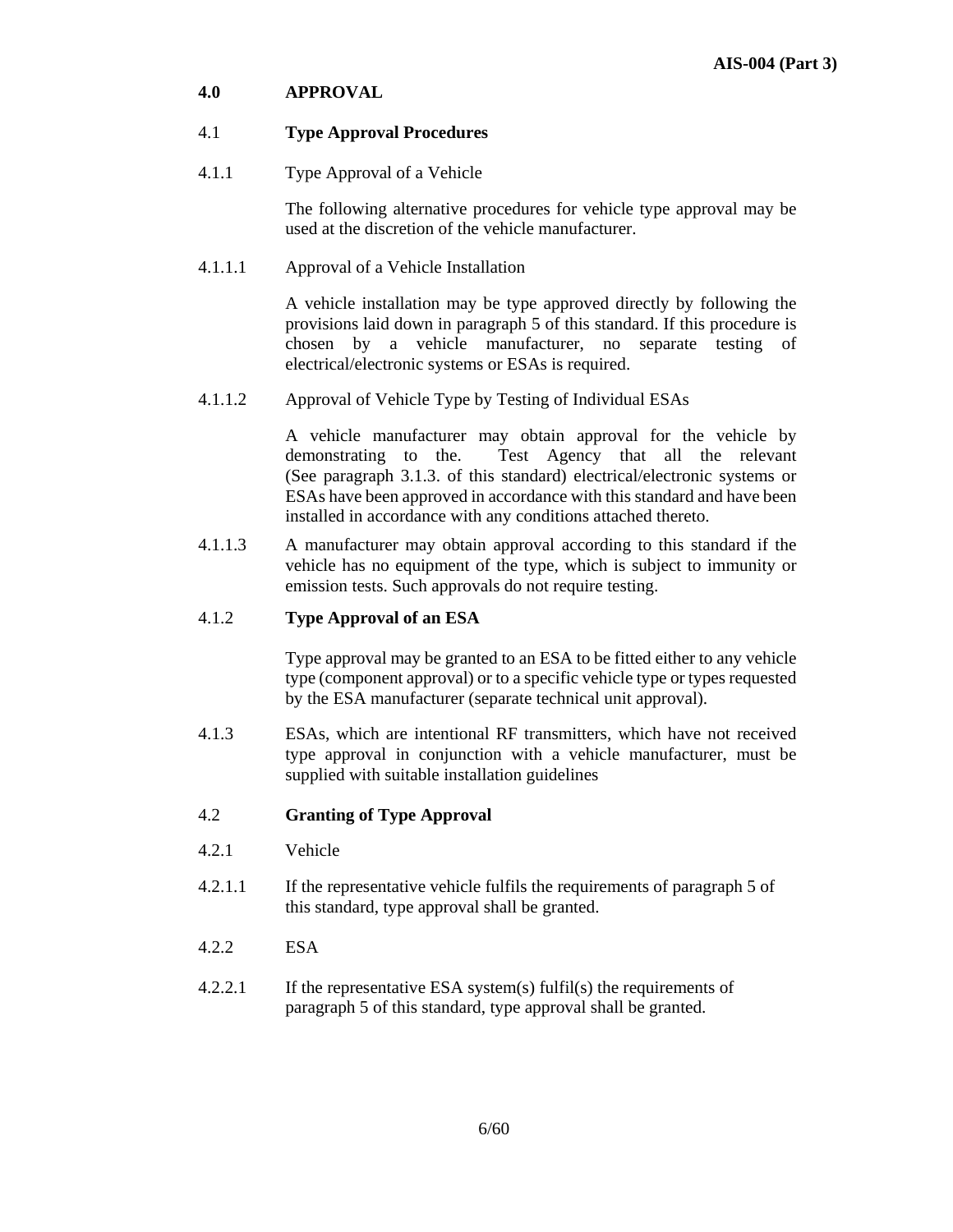### **5.0 SPECIFICATIONS**

### 5.1 **General Specifications**

- 5.1.1 A vehicle and its electrical/electronic system(s) or ESA(s) shall be so designed, constructed and fitted as to enable the vehicle, in normal conditions of use, to comply with the requirements of this standard.
- 5.1.1.1 A vehicle shall be tested for radiated emissions and for immunity to radiated disturbances. No tests for conducted emissions or immunity to conducted disturbances are required for vehicle type approval.
- 5.1.1.2 ESA(s) shall be tested for radiated and conducted emissions, for immunity to radiated and conducted disturbances.
- 5.1.2 Before testing the Test Agency has to prepare a test plan in conjunction with the manufacturer, which contains at least mode of operation, stimulated function(s), monitored function(s), pass/fail criterion (criteria) and intended emissions.

### 5.2 **Specifications Concerning Broadband Electromagnetic Radiation from Vehicles**

5.2.1 Method of Measurement

 The electromagnetic radiation generated by the vehicle representative of its type shall be measured using the method described in Annex 2. The method of measurement shall be defined by the vehicle manufacturer in accordance with the Test Agency.

- 5.2.2 Vehicle broadband type approval limits
- 5.2.2.1 If measurements are made using the method described in Annex 2 using a vehicle-to-antenna spacing of  $10.0 \pm 0.2$  m, the limits shall be 32 dB microvolts/m in the 30 to 75 MHz frequency band and 32 to 43 dB microvolts/m in the 75 to 400 MHz frequency band, this limit increasing logarithmically with frequencies above 75 MHz as shown in Appendix 2. In the 400 to 1,000 MHz frequency band the limit remains constant at 43 dB microvolts/m
- 5.2.2.2 If measurements are made using the method described in Annex 2 using a vehicle-to-antenna spacing of  $3.0 \pm 0.05$  m, the limits shall be 42 dB microvolts/m in the 30 to 75 MHz frequency band and 42 to 53 dB microvolts/m in the 75 to 400 MHz frequency band, this limit increasing logarithmically with frequencies above 75 MHz as shown in Appendix 3. In the 400 to 1,000 MHz frequency band the limit remains constant at 53 dB microvolts/m.
- 5.2.2.3 On the vehicle representative of its type, the measured values, expressed in dB microvolts/m shall be below the type approval limits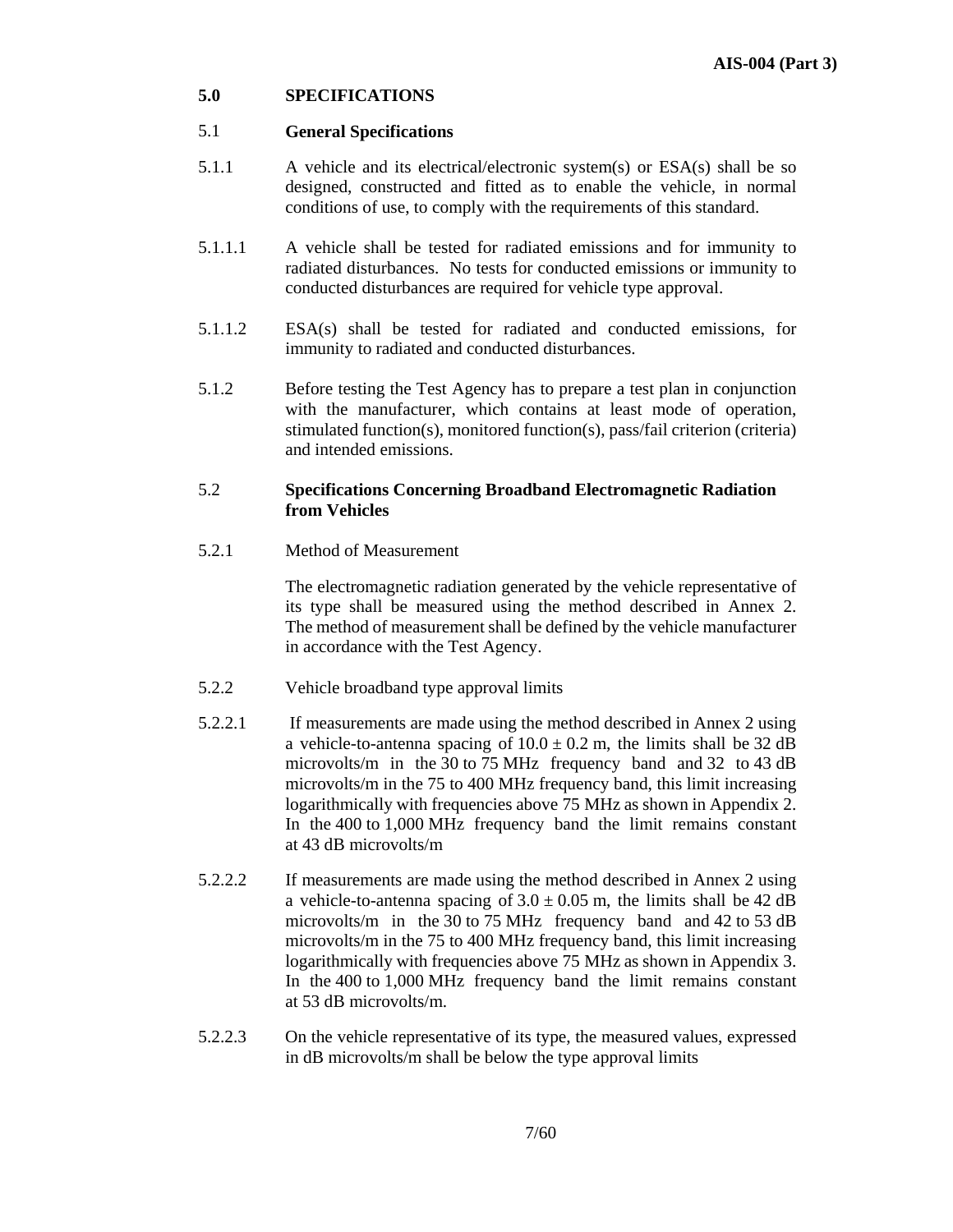### 5.3 **Specifications Concerning Narrowband Electromagnetic Radiation from Vehicles**

### 5.3.1 Method of Measurement

 The electromagnetic radiation generated by the vehicle representative of its type shall be measured using the method described in Annex 3. These shall be defined by the vehicle manufacturer in accordance with the Test Agency.

- 5.3.2 Vehicle narrowband type approval limits
- 5.3.2.1 If measurements are made using the method described in Annex 3 using a vehicle-to-antenna spacing of  $10.0 \pm 0.2$  m, the limits shall be 22 dB microvolts/m in the 30 to 75 MHz frequency band and 22 to 33 dB microvolts/m in the 75 to 400 MHz frequency band, this limit increasing logarithmically with frequencies above 75 MHz as shown in Appendix 4. In the 400 to 1,000 MHz frequency band the limit remains constant at 33 dB microvolts/m.
- 5.3.2.2 If measurements are made using the method described in Annex 3 using a vehicle-to-antenna spacing of  $3.0 \pm 0.05$  m, the limit shall be 32 dB microvolts/m in the 30 to 75 MHz frequency band and 32 to 43 dB microvolts/m in the 75 to 400 MHz frequency band, this limit increasing logarithmically with frequencies above 75 MHz as shown in Appendix 5. In the 400 to 1,000 MHz frequency band the limit remains constant at 43 dB microvolts/m
- 5.3.2.3 On the vehicle representative of its type, the measured values, expressed in dB microvolts/m, shall be below the type approval limit.
- 5.3.2.4 Notwithstanding the limits defined in paragraphs 5.3.2.1, 5.3.2.2 and 5.3.2.3 of this standard, if, during the initial step described in paragraph 1.3. of Annex 3 , the signal strength measured at the vehicle broadcast radio antenna is less than 20 dB microvolts over the frequency range 76 to 108 MHz measured with an average detector, then the vehicle shall be deemed to comply with the limits for narrowband emissions and no further testing will be required.

### 5.4 **Specifications Concerning Immunity of Vehicles to Electromagnetic Radiation.**

5.4.1 Method of Testing

 The immunity to electromagnetic radiation of the vehicle representative of its type shall be tested by the method described in Annex 4.

- 5.4.2 Vehicle Immunity Type Approval Limits.
- 5.4.2.1 If tests are made using the method described in Annex 4, the field strength shall be 30 volts/m rms (root mean squared) in over 90 per cent of the 20 to 2,000 MHz frequency band and a minimum of 25 volts/m rms over the whole 20 to 2,000 MHz frequency band.
- 5.4.2.2 The vehicle representative of its type shall be considered as complying with immunity requirements if, during the tests performed in accordance with Annex 4, there shall be no degradation of performance of "immunity related functions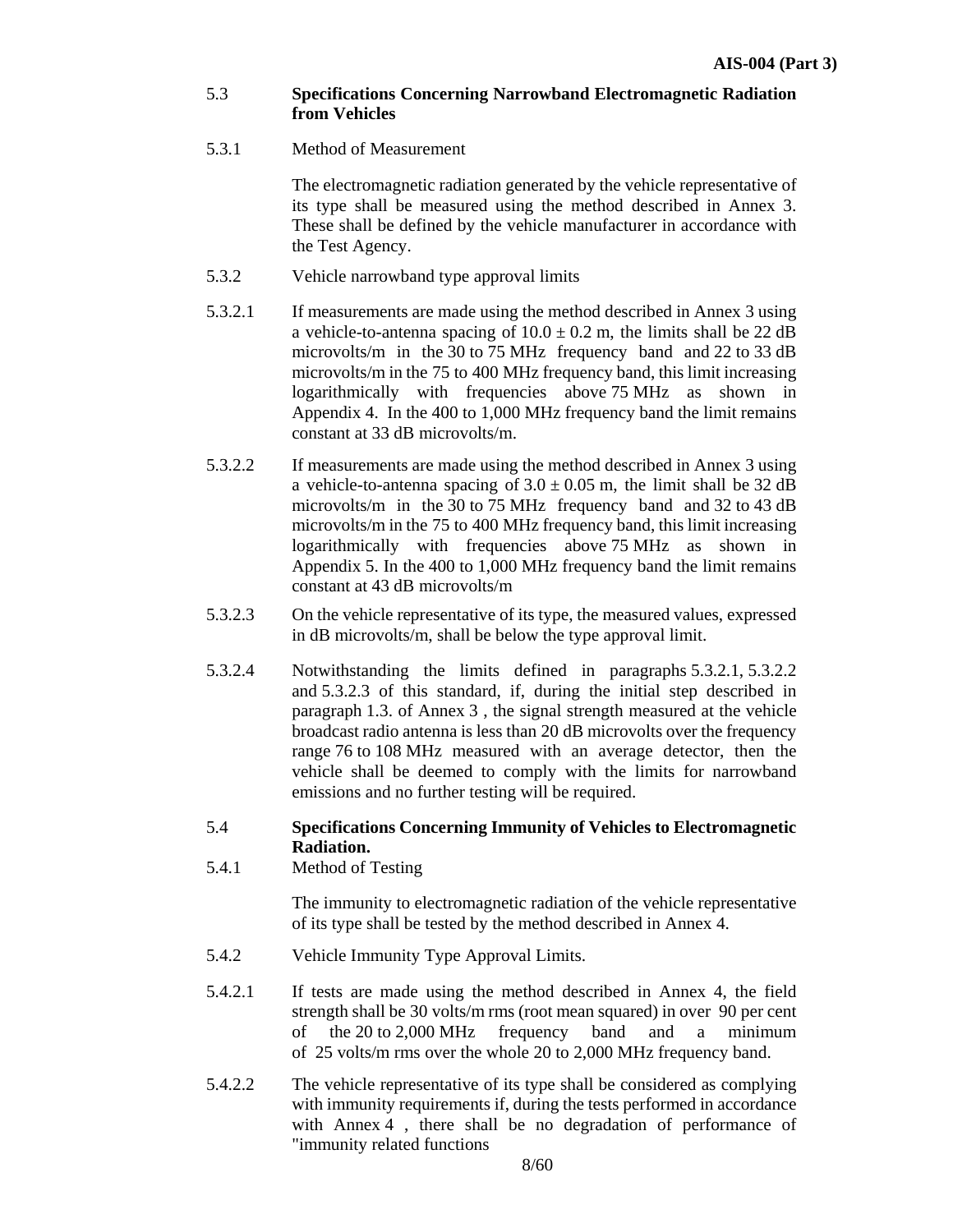### 5.5 **Specifications Concerning Broadband Electromagnetic Interference Generated by ESAs.**

5.5.1 Method of Measurement

 The electromagnetic radiation generated by the ESA representative of its type shall be measured by the method described in Annex 5.

- 5.5.2 ESA Broadband Type Approval limits
- 5.5.2.1 If measurements are made using the method described in Annex 5, the limits shall be 62 to 52 dB microvolts/m in the 30 to 75 MHz frequency band, this limit decreasing logarithmically with frequencies above 30 MHz, and 52 to 63 dB microvolts/m in the 75 to 400 MHz band, this limit increasing logarithmically with frequencies above 75 MHz as shown in Appendix 6. In the 400 to 1,000 MHz frequency band the limit remains constant at 63 dB microvolts/m.
- 5.5.2.2 On the ESA representative of its type, the measured values, expressed in dB microvolts/m, shall be below the type approval limits.

### 5.6 **Specifications Concerning Narrowband Electromagnetic Interference Generated by ESAs.**

5.6.1 Method of Measurement

 The electromagnetic radiation generated by the ESA representative of its type shall be measured by the method described in Annex 6.

- 5.6.2 ESA narrowband type approval limits
- 5.6.2.1 If measurements are made using the method described in Annex 6, the limits shall be 52 to 42 dB microvolts/m in the 30 to 75 MHz frequency band, this limit decreasing logarithmically with frequencies above 30 MHz, and 42 to 53 dB microvolts/m in the 75 to 400 MHz band, this limit increasing logarithmically with frequencies above 75 MHz as shown in Appendix 7. In the 400 to 1,000 MHz frequency band the limit remains constant at 53 dB microvolts/m.
- 5.6.2.2 On the ESA representative of its type, the measured values, expressed in dB microvolts/m, shall be below the type approval limits.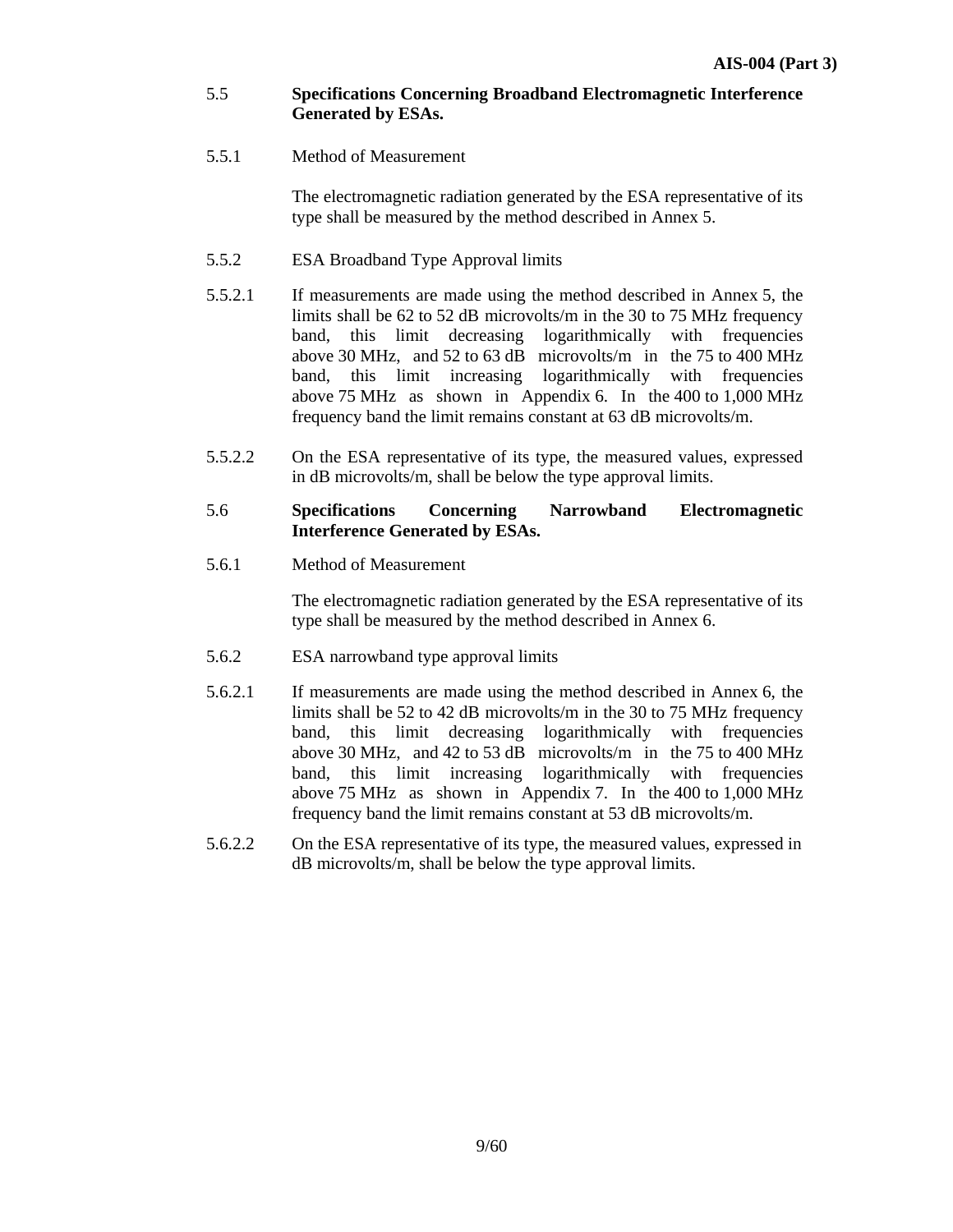- 5.7 **Specifications Concerning Immunity of ESAs to Electromagnetic Radiation.**
- 5.7.1 Method(s) of Testing

 The immunity to electromagnetic radiation of the ESA representative of its type shall be tested by the method(s) chosen from those described in Annex 7.

- 5.7.2 ESA immunity type approval limits
- 5.7.2.1 If tests are made using the methods described in Annex 7, the immunity test levels shall be 60 volts/m for the 150 mm stripline testing method, 15 volts/m for the 800 mm stripline testing method, 75 volts/m for the Transverse Electromagnetic Mode (TEM) cell testing method, 60 mA for the bulk current injection (BCI) testing method and 30 volts/m for the free field testing method in over 90 per cent of the 20 to 2,000 MHz frequency band, and to a minimum of 50 volts/m for the 150 mm stripline testing method, 12.5 volts/m for the 800 mm stripline testing method, 62.5 volts/m for the TEM cell testing method, 50 mA for the bulk current injection (BCI) testing method and 25 volts/m for the free field testing method over the whole 20 to 2,000 MHz frequency band.
- 5.7.2.2 The ESA representative of its type shall be considered as complying with immunity requirements if, during the tests performed in accordance with Annex 7, there shall be no degradation of performance of "immunity related functions".
- 5.8 **Specifications Concerning the Immunity to Transient Disturbances Conducted along Supply Lines.**
- 5.8.1 Method of testing

 The immunity of ESA representative of its type shall be tested by the method(s) according to ISO 7637-2, second edition 2004 as described in Annex 8 with the test levels given in table 1.

| <b>Test</b>     | <b>Immunity</b><br>test level | <b>Functional status for systems:</b>           |                                              |  |
|-----------------|-------------------------------|-------------------------------------------------|----------------------------------------------|--|
| pulse<br>number |                               | <b>Related to immunity</b><br>related functions | Not related to immunity<br>related functions |  |
|                 | Ш                             |                                                 |                                              |  |
| 2a              | Ш                             | В                                               |                                              |  |
| 2 <sub>b</sub>  | Ш                             |                                                 |                                              |  |
| 3a/3b           | Ш                             | A                                               |                                              |  |
|                 | Ш                             | В                                               |                                              |  |
|                 |                               | (for ESA which must be                          |                                              |  |
|                 |                               | operational<br>during                           |                                              |  |
|                 |                               | engine start phases)                            |                                              |  |
|                 |                               |                                                 |                                              |  |
|                 |                               | (for other ESA)                                 |                                              |  |

**Table 1 Immunity of ESA**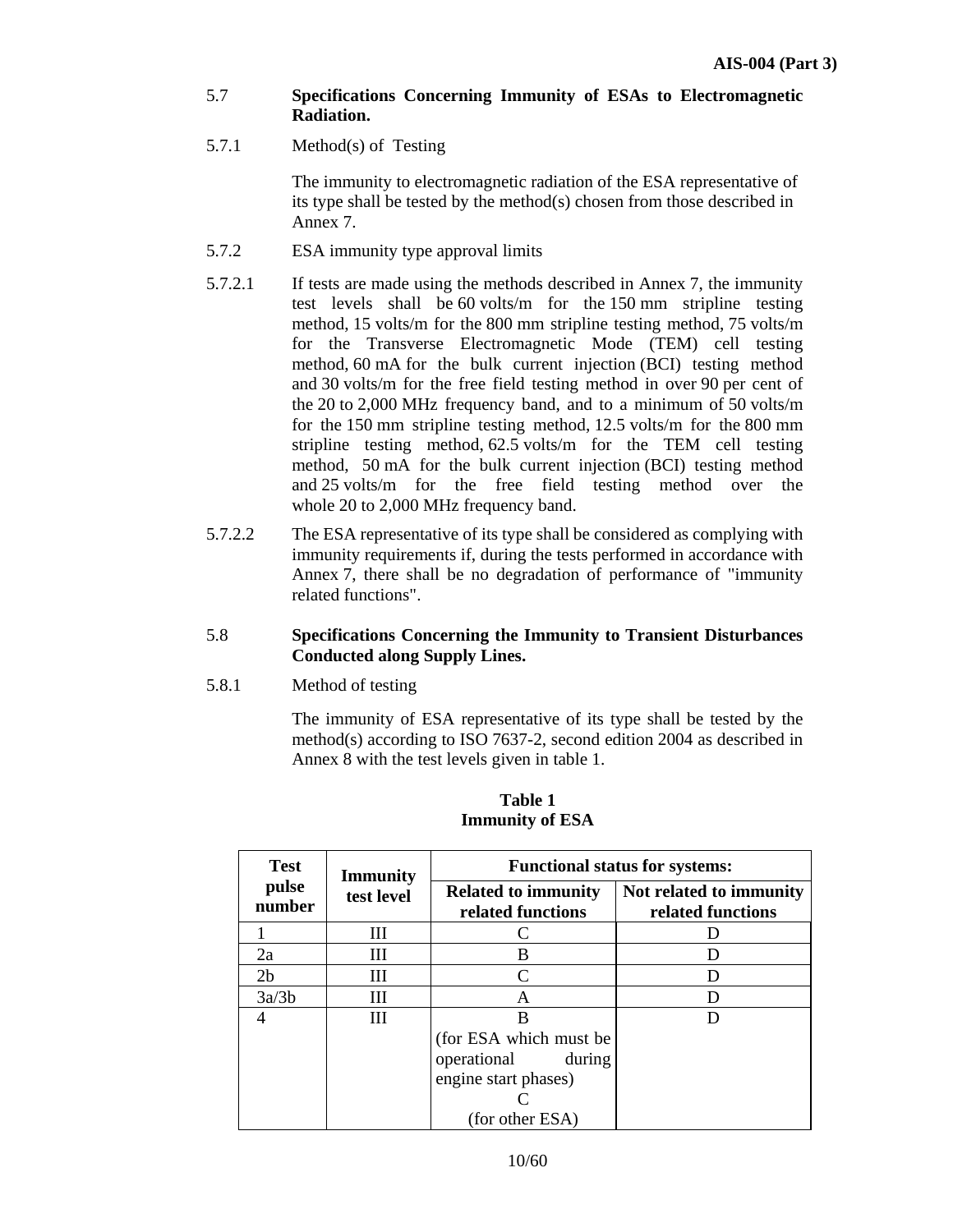### 5.9 **Specifications Concerning the Emission of Conducted Disturbances**

### 5.9.1 Method of testing

 The emission of ESA representative of its type shall be tested by the method(s) according to ISO 7637-2, second edition 2004 as described in Annex 8 for the levels given in table 2.

|                                       | Maximum allowed pulse amplitude for  |                                      |  |
|---------------------------------------|--------------------------------------|--------------------------------------|--|
| <b>Polarity of pulse</b><br>amplitude | <b>Vehicles with</b><br>12 V systems | <b>Vehicles with</b><br>24 V systems |  |
| Positive                              | $+75$                                | $+150$                               |  |
| Negative                              | $-100$                               | $-450$                               |  |

### **Table 2 Maximum allowed pulse amplitude**

### 5.10 **Exceptions**

- 5.10.1 Where a vehicle or electrical/electronic system or ESA does not include an electronic oscillator with an operating frequency greater than 9 kHz, it shall be deemed to comply with paragraphs 5.3.2 or 5.6.2 above and to Annexes 3 and 6.
- 5.10.2 Vehicles which do not have electrical/electronic systems with "immunity related functions" need not be tested for immunity to radiated disturbances and shall be deemed to comply with paragraph 5.4 and with Annex 4 to this standard.
- 5.10.3 ESAs with no immunity related functions need not be tested for immunity to radiated disturbances and shall be deemed to comply with paragraph 5.7 and with Annex 7 to this standard.

# 5.10.4 Electrostatic Discharge

 For vehicles fitted with tyres, the vehicle body/chassis can be considered to be an electrically isolated structure. Significant electrostatic forces in relation to the vehicle's external environment occur only at the moment of occupant entry into or exit from the vehicle. As the vehicle is stationary at these moments, no type approval test for electrostatic discharge is deemed necessary.

5.10.5 Conducted Emission

 ESAs that are not switched, contain no switches or do not include inductive loads need not be tested for conducted emission and shall be deemed to comply with paragraph 5.9.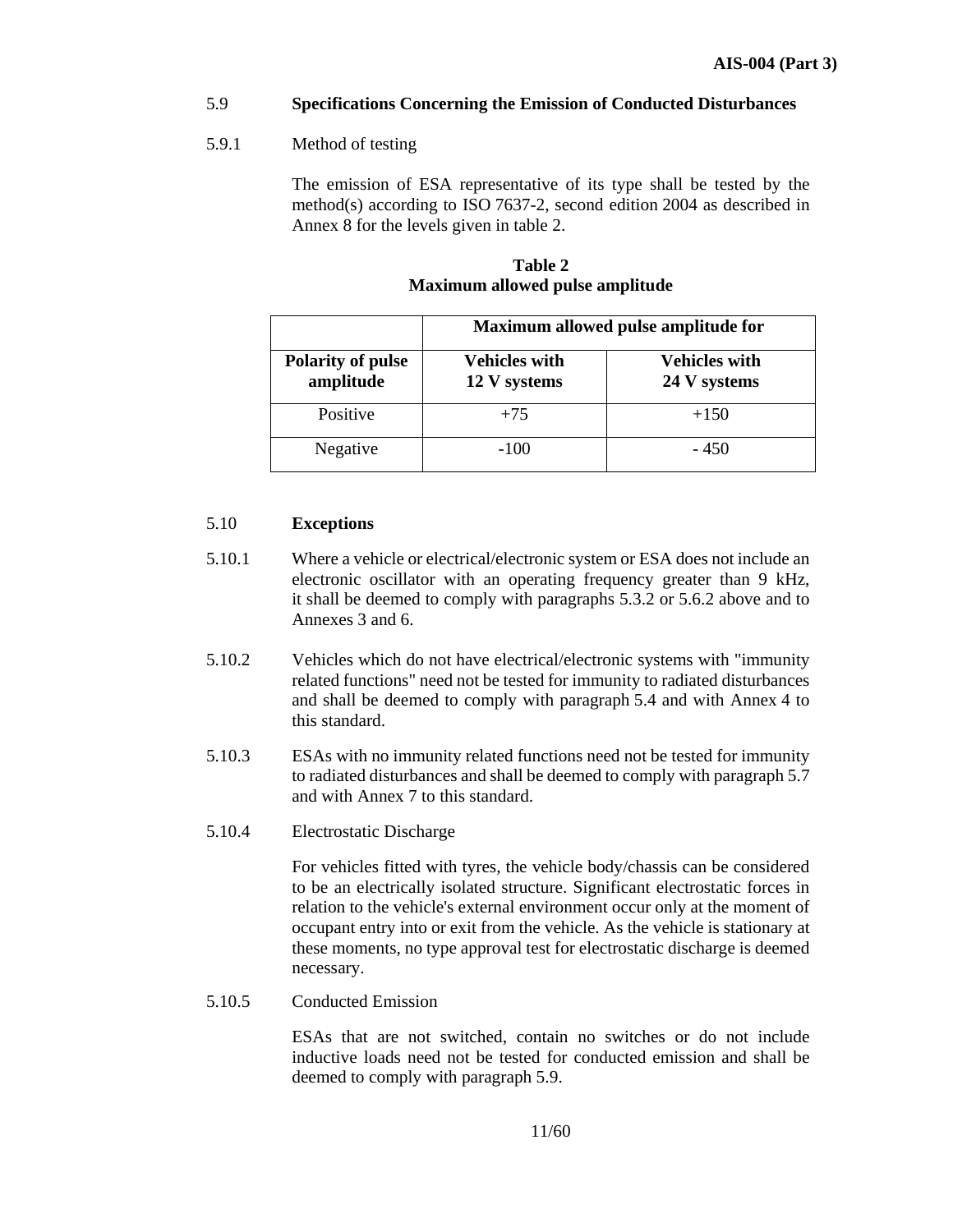- 5.10.6 The loss of function of receivers during the immunity test, when the test signal is within the receiver bandwidth (RF exclusion band) as specified for the specific radio service/product in the harmonized international EMC standard, does not necessarily lead to fail criteria.
- 5.10.7 RF transmitters shall be tested in the transmit mode. Wanted emissions (e.g. from RF transmitting systems) within the necessary bandwidth and out of band emissions are disregarded for the purpose of this standard. Spurious emissions are subject to this standard.
- 5.10.7.1 "Necessary Bandwidth": for a given class of emission, the width of the frequency band which is just sufficient to ensure the transmission of information at the rate and with the quality required under specified conditions (Article 1, No. 1.152 of the ITU Radio Regulations).
- 5.10.7.2 "Out-of-band Emissions": Emission on a frequency or frequencies immediately outside the necessary bandwidth which results from the modulation process, but excluding spurious emissions (Article 1, No. 1.144 of the ITU Radio Regulations).
- 5.10.7.3 "Spurious Emission": In every modulation process additional undesired signals exist. They are summarized under the expression "spurious emissions". Spurious emissions are emissions on a frequency or frequencies, which are outside the necessary bandwidth and the level of which may be reduced without affecting the corresponding transmission of information. Spurious emissions include harmonic emissions, parasitic emissions, intermodulation products and frequency conversion products, but exclude out-of-band emissions (Article 1 No. 1.145 of the ITU Radio Regulations)."

#### **6.0 AMENDMENT OR EXTENSION OF A VEHICLE TYPE APPROVAL FOLLOWING ESA ADDITION OR SUBSTITUTION**

- 6.1 Where a vehicle manufacturer has obtained type approval for a vehicle installation and wishes to fit an additional or substitutional electrical/electronic system or ESA which has already received approval under this standard, and which will be installed in accordance with any conditions attached thereto, the vehicle approval may be extended without further testing. The additional or substitutional electrical/electronic system or ESA shall be considered as part of the vehicle for conformity of production purposes.
- 6.2 Where the additional or substitutional part(s) has (have) not received approval pursuant to this standard, and if testing is considered necessary, the whole vehicle shall be deemed to conform if the new or revised part(s) can be shown to conform to the relevant requirements of paragraph 5 or if, in a comparative test, the new part can be shown not to be likely to adversely affect the conformity of the vehicle type.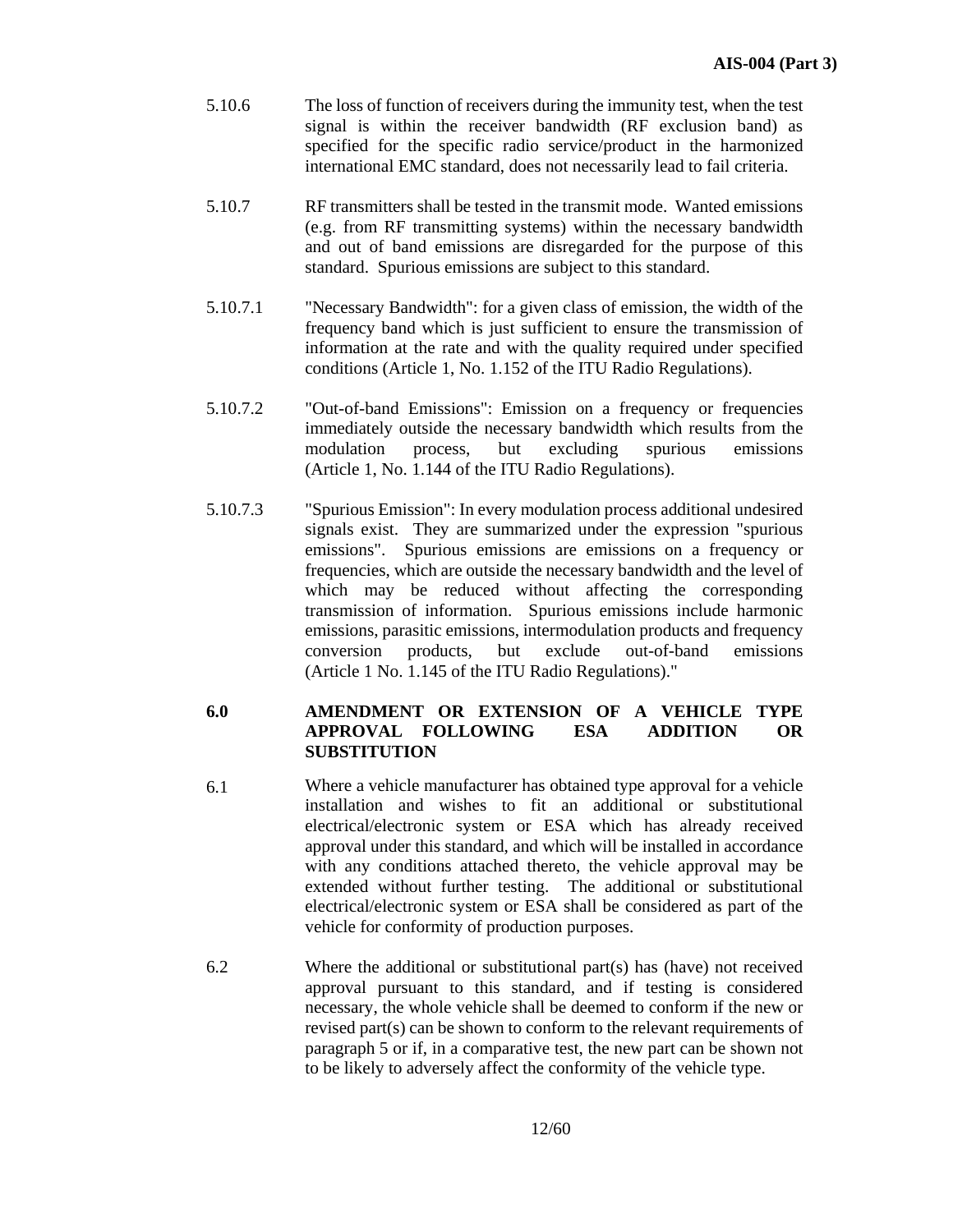6.3 The addition by a vehicle manufacturer to an approved vehicle of standard domestic or business equipment, other than mobile communication equipment, which conforms to other standards, and the installation, substitution or removal of which is according to the recommendations of the equipment and vehicle manufacturers, shall not invalidate the vehicle approval. This shall not preclude vehicle manufacturers fitting communication equipment in accordance with suitable installation guidelines developed by the vehicle manufacturer and/or manufacturer(s) of such communication equipment. The vehicle manufacturer shall provide evidence (if requested by the Test Agency) that vehicle performance is not adversely affected by such transmitters. This can be a statement that the power levels and installation are such that the immunity levels of this standard offer sufficient protection when subject to transmission alone i.e. excluding transmission in conjunction with the tests specified in paragraph 5. This standard does not authorize the use of a communication transmitter when other requirements on such equipment or its use apply.

#### **7.0 CONFORMITY OF PRODUCTION**

- 7.1 Conformity of Production Procedures of a Vehicle fitted with ESA
- 7.1.1 A vehicle approved under this standard shall be so manufactured as to conform to the type approved by meeting the relevant requirements set forth in this standard.
- 7.1.2 Whole vehicle conformity of production procedures shall be applicable as and when notified by the Government (Ministry of Road Transport & Highways).
- 7.2 Conformity of Production Procedures of an ESA
- 7.2.1 ESA approved under this standard shall be so manufactured as to conform to the type approved by meeting the relevant requirements set forth in this standard.
- 7.2.2 Conformity of production procedures as and when notified by the Government (Ministry of Road Transport & Highways) shall be applicable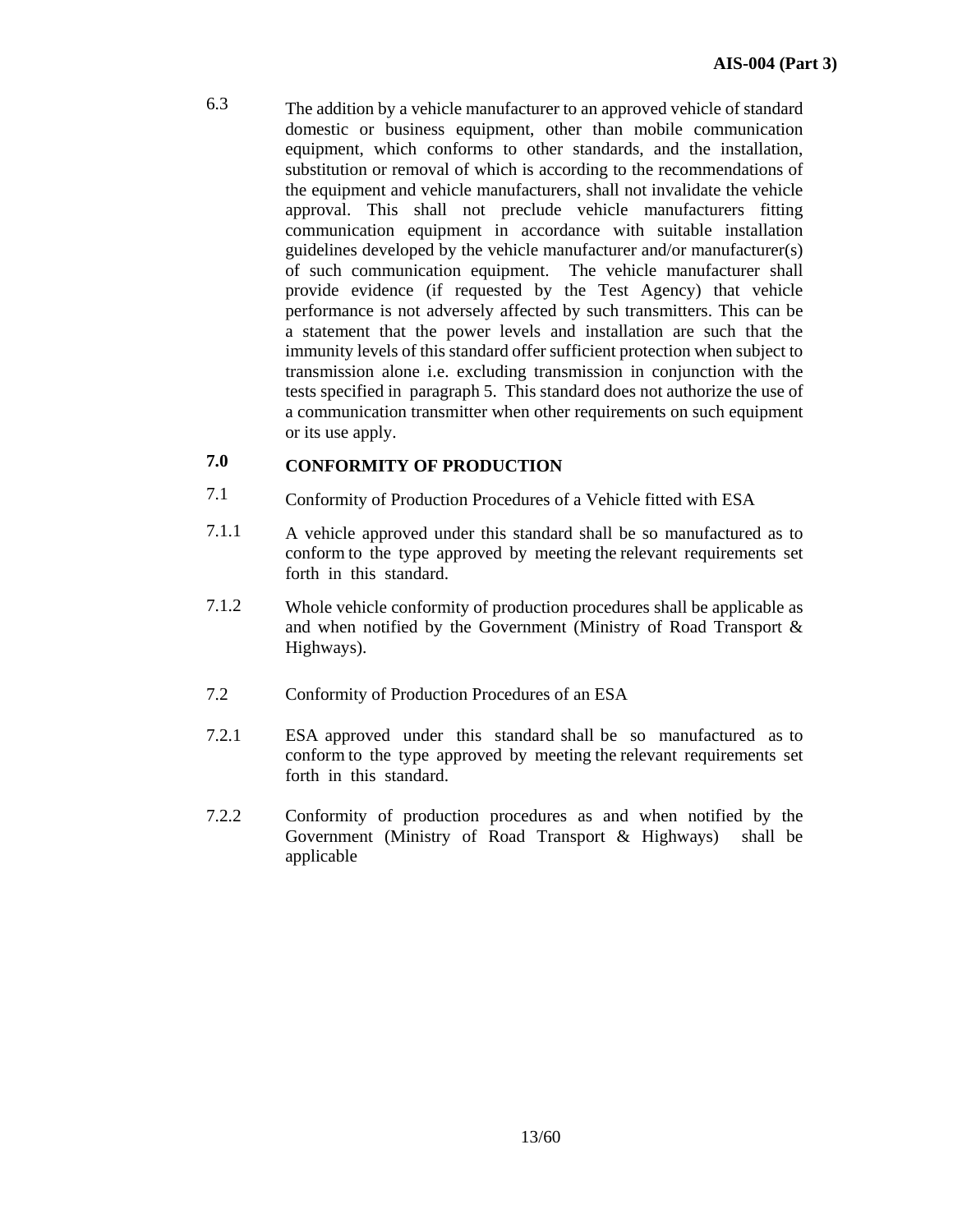### **8.0 MODIFICATION AND EXTENSION OF TYPE APPROVAL OF A VEHICLE OR ESA**

8.1 Every modification pertaining to the information, even if the changes are not technical in nature declared in accordance with 3.0, shall be intimated by the manufacturer to the Test Agency.

> If the changes are in parameters not related to the provisions, no further action will be taken.

> If the changes are in parameters related to the provisions, the testing agency which has issued the certificate of compliance shall then consider whether

- 8.1.1 The model with the changed specifications still complies with provisions or
- 8.1.2 Any further verification or testing is required to establish compliance.
- 8.2 For considering whether testing is required or not, guidelines given in Annex 9A & 9B (Worst Case Criteria (WCC) & Criteria for Extension of Approval) shall be used.
- 8.3 In case of 8.1.2, tests for only those parameters which are affected by the modifications need to be carried out.
- 8.4 In case of fulfillment of criterion of para 8.1.1, or after results of further verification as per para 8.1.2 are satisfactory, the approval of compliance shall be extended for the changes carried out.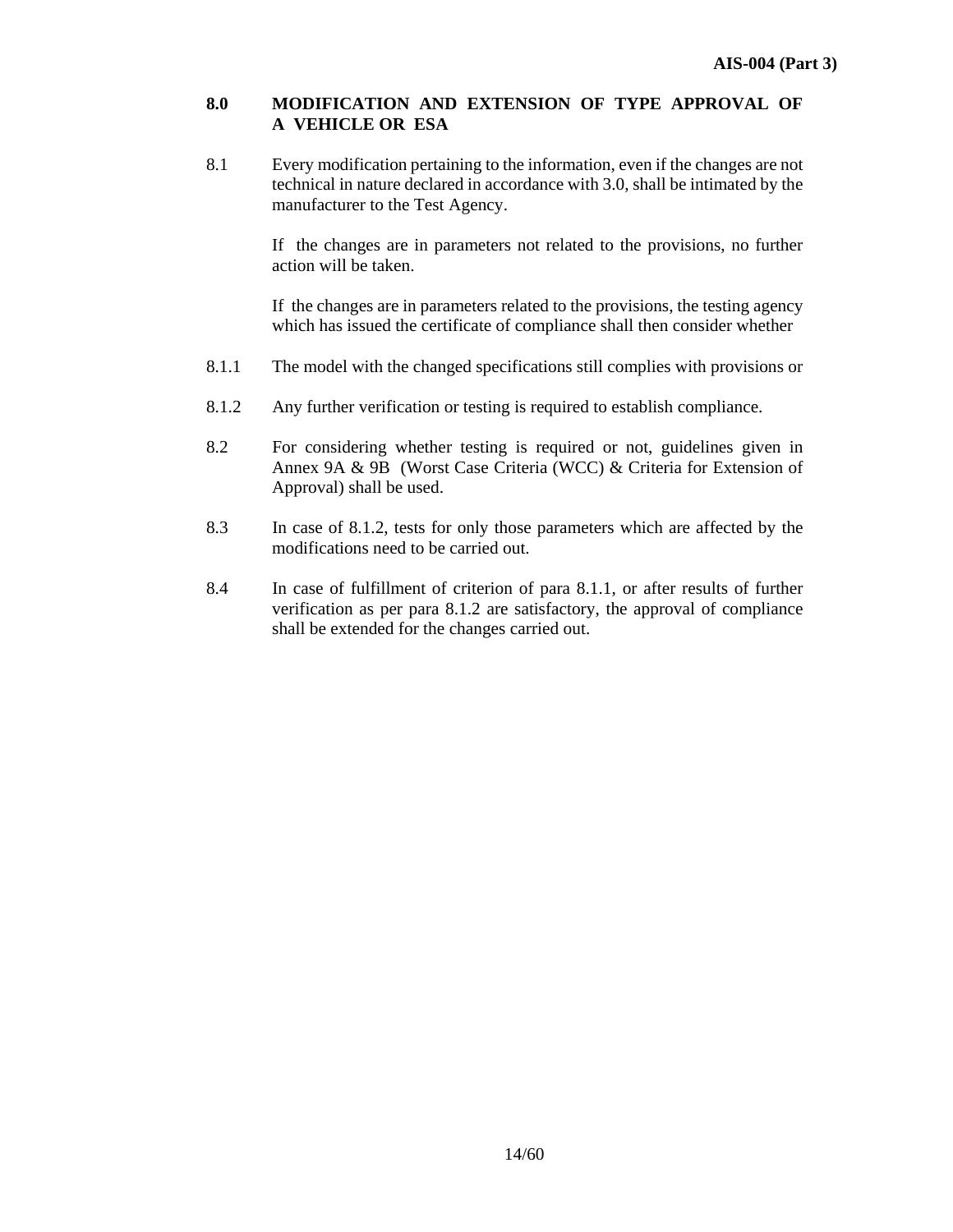### **LIST OF STANDARDS REFERRED TO IN THIS STANDARD**

- 1. CISPR 12 "Vehicles', motorboats' and spark-ignited engine-driven devices' radio disturbance characteristics - Limits and methods of measurement", fifth edition 2001.
- 2. CISPR 16-1-4 "Specifications for radio disturbance and immunity measuring apparatus and methods - Part 1: Radio disturbance and immunity measuring apparatus", Edition 1.1. 2004.
- 3. CISPR 25 "Limits and methods of measurement of radio disturbance characteristics for the protection of receivers used on board vehicles", second edition 2002.
- 4. ISO 7637-1 "Road vehicles Electrical disturbance from conduction and coupling - Part 1: Definitions and general considerations", second edition 2002.
- 5. ISO 7637-2 "Road vehicles Electrical disturbance from conduction and coupling - Part 2: Electrical transient conduction along supply lines only on vehicles with nominal 12 V or 24 V supply voltage", second edition 2004.
- 6. ISO EN 17025 "General requirements for the competence of testing and calibration laboratories", first edition 1999.
- 7. ISO 11451 "Road vehicles Electrical disturbances by narrowband radiated electromagnetic energy - Vehicle test methods":

Part 1: General and definitions (ISO 11451-1, third edition 2005); Part 2: Off-vehicle radiation source (ISO 11451-2, third edition 2005); Part 4: Bulk current injection (BCI) (ISO 11451-4, first edition 1995).

8. ISO 11452 "Road vehicles - Electrical disturbances by narrowband radiated electromagnetic energy - Component test methods":

Part 1: General and definitions (ISO 11452-1, third edition 2005); Part 2: Absorber-lined chamber (ISO 11452-2, second edition 2004); Part 3: Transverse electromagnetic mode (TEM) cell (ISO 11452-3, third edition 2001); Part 4: Bulk current injection (BCI) (ISO 11452-4, third edition 2005); Part 5: Stripline (ISO 11452-5, second edition 2002).

9. ITU Radio Regulations, edition 2001.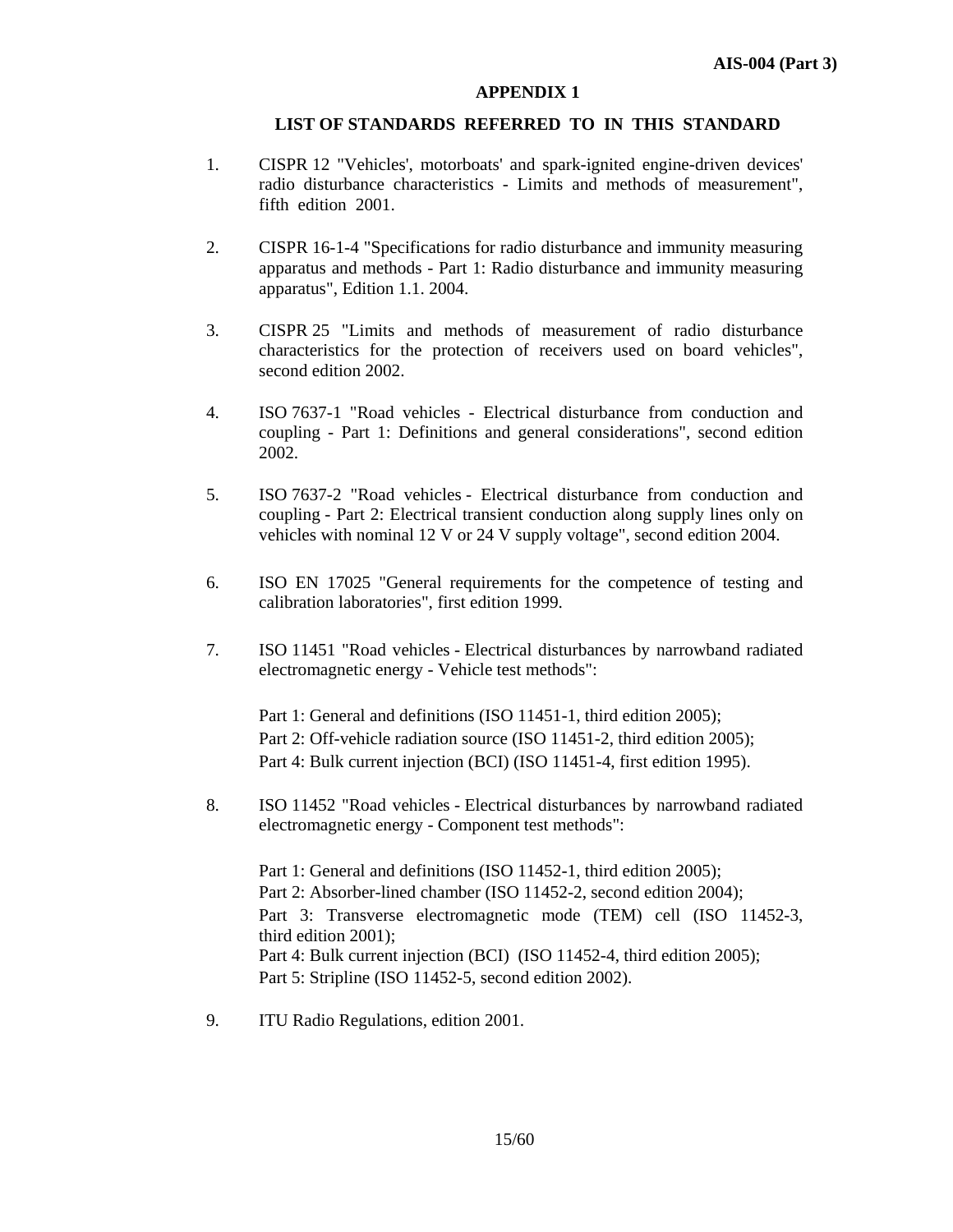### **VEHICLE BROADBAND REFERENCE LIMITS**

| Limit E ( $dB\mu V/m$ ) at frequency F (MHz) |                             |                   |
|----------------------------------------------|-----------------------------|-------------------|
| $30 - 75$ MHz                                | 75 - 400 MHz                | $400 - 1,000$ MHz |
| $E = 32$                                     | $E = 32 + 15.13 \log(F/75)$ | $E = 43$          |

Antenna-Vehicle Separation: 10 m



Frequency - megahertz - logarithmic

(See paragraph 5.2.2.1 of this standard)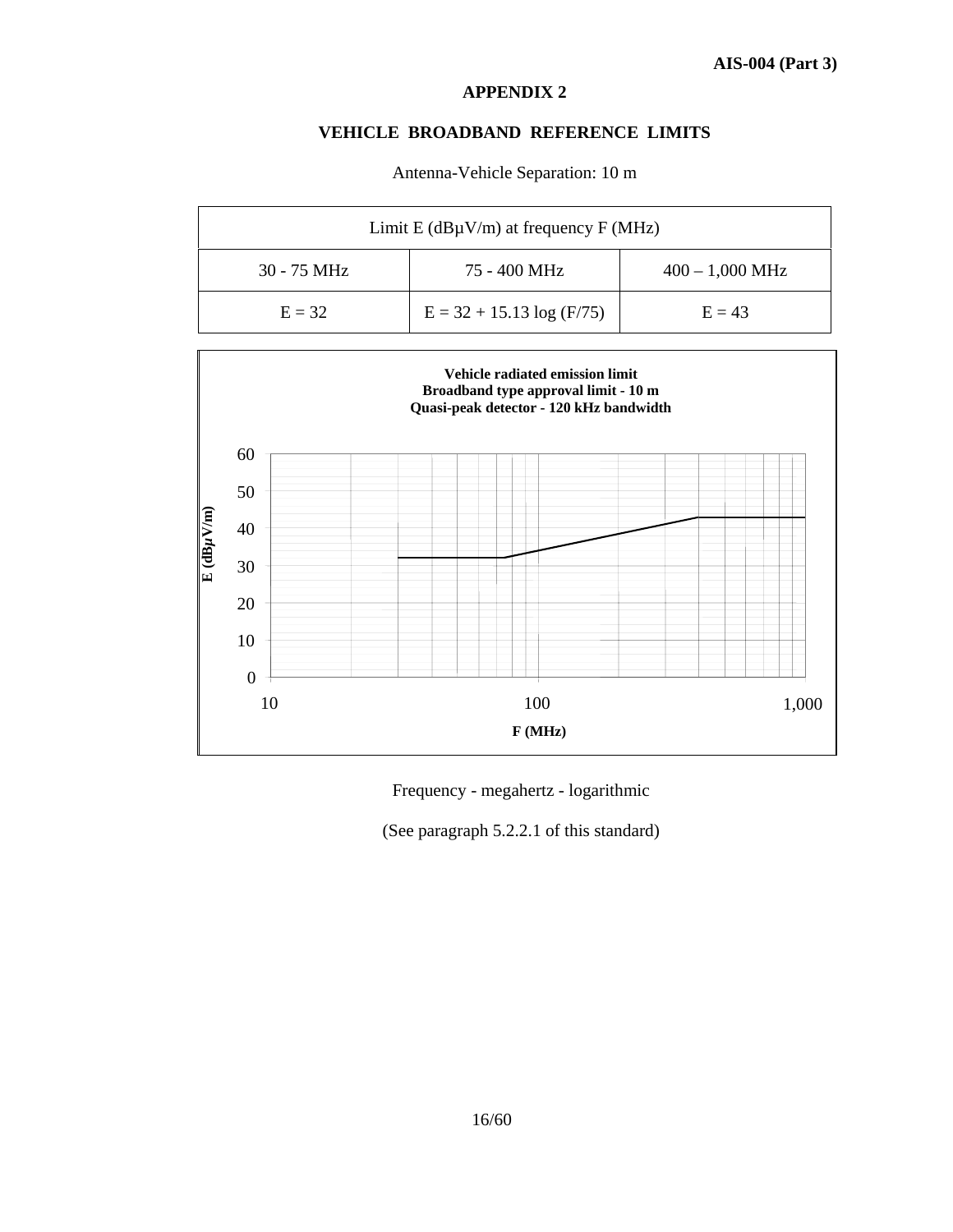### **VEHICLE BROADBAND REFERENCE LIMITS**

| Limit E ( $dB\mu V/m$ ) at frequency F (MHz) |                             |                   |
|----------------------------------------------|-----------------------------|-------------------|
| $30 - 75$ MHz                                | 75 - 400 MHz                | $400 - 1,000$ MHz |
| $E = 42$                                     | $E = 42 + 15.13 \log(F/75)$ | $E = 53$          |

Antenna-Vehicle Separation: 3 m



Frequency - megahertz - logarithmic

(See paragraph 5.2.2.2 of this standard)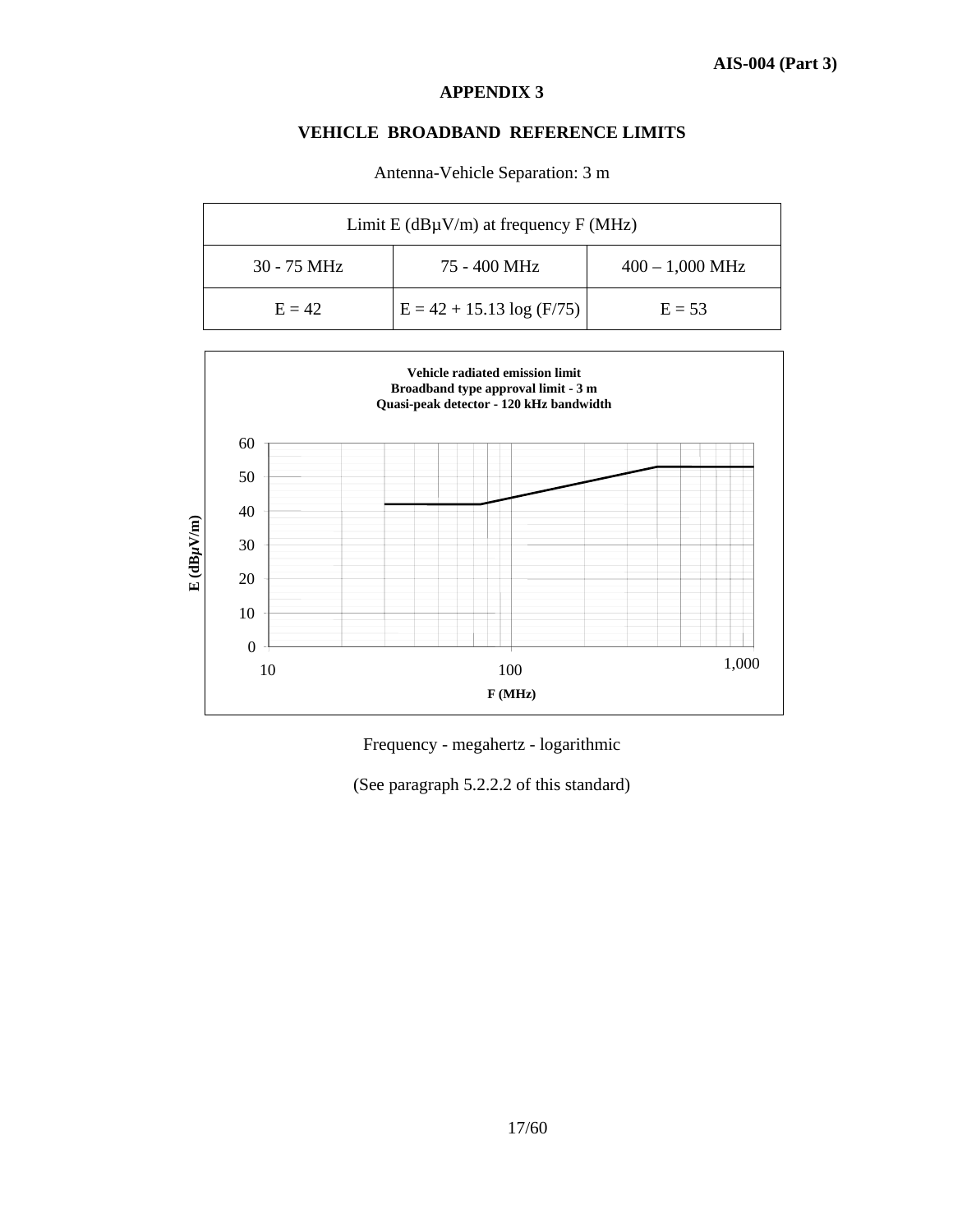### **VEHICLE NARROWBAND REFERENCE LIMITS**

Antenna-Vehicle Separation: 10 m

| Limit E ( $dB\mu V/m$ ) at frequency F (MHz) |                             |                   |
|----------------------------------------------|-----------------------------|-------------------|
| $30 - 75$ MHz                                | 75 - 400 MHz                | $400 - 1,000$ MHz |
| $E = 22$                                     | $E = 22 + 15.13 \log(F/75)$ | $E = 33$          |



Frequency - megahertz - logarithmic

(See paragraph 5.3.2.1 of this standard)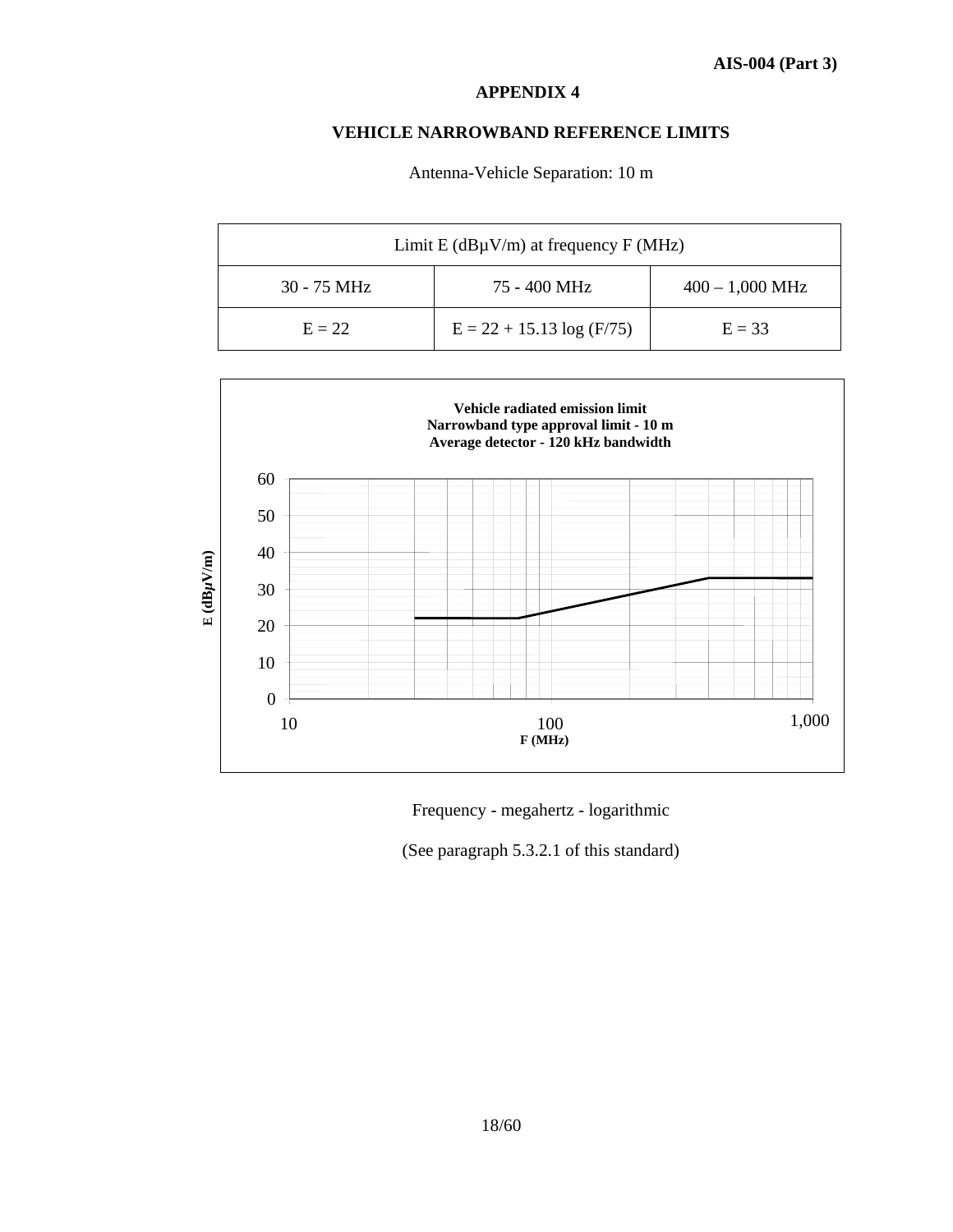### **VEHICLE NARROWBAND REFERENCE LIMITS**

| Limit E ( $dB\mu V/m$ ) at frequency F (MHz) |                             |                   |
|----------------------------------------------|-----------------------------|-------------------|
| 30 - 75 MHz                                  | 75 - 400 MHz                | $400 - 1,000$ MHz |
| $E = 32$                                     | $E = 32 + 15.13 \log(F/75)$ | $E = 43$          |

Antenna-Vehicle Separation: 3 m



Frequency - megahertz - logarithmic

(See paragraph 5.3.2.2 of this standard)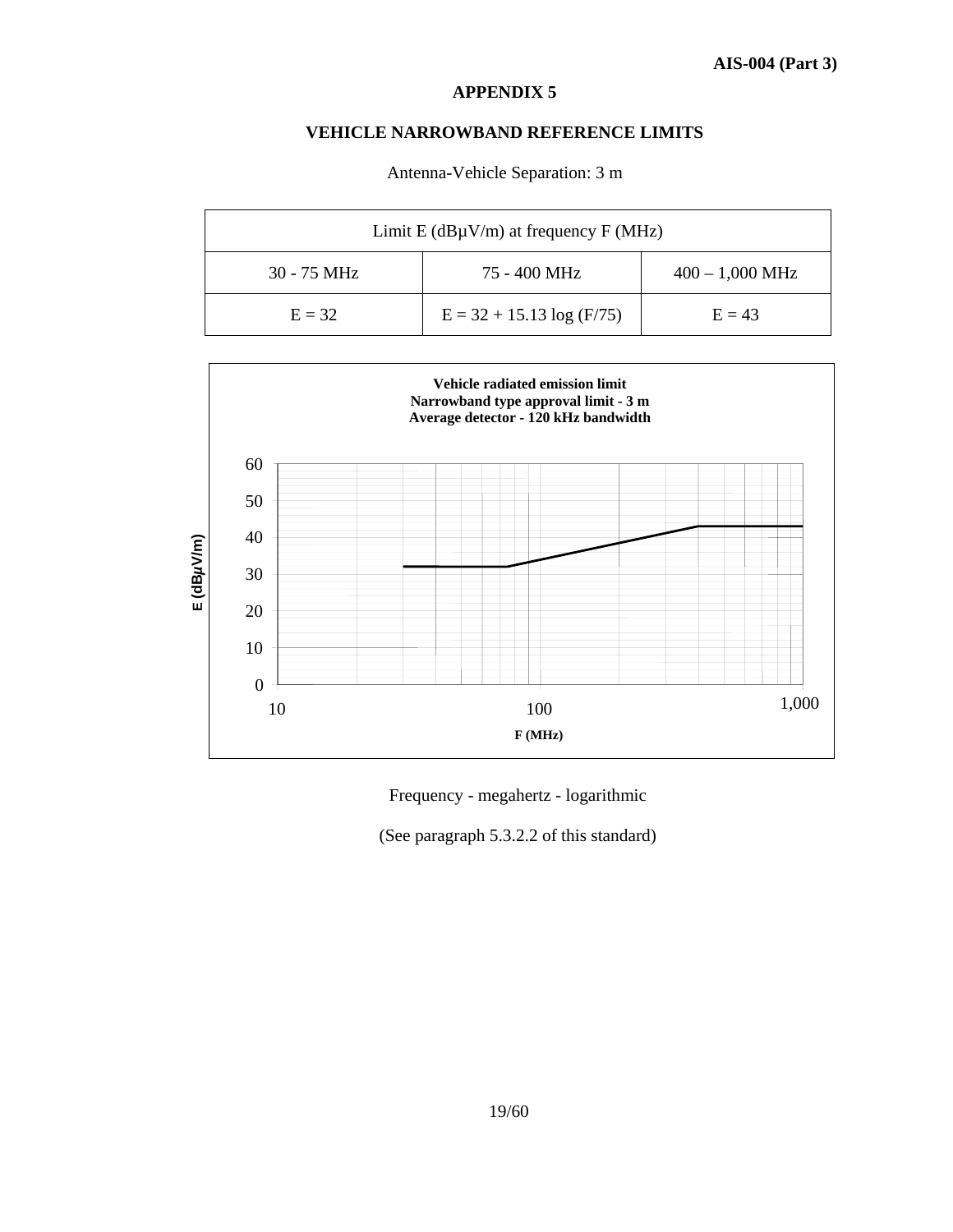# **ELECTRICAL/ELECTRONIC SUB-ASSEMBLY**

### **Broadband Reference Limits**

| Limit E ( $dB\mu V/m$ ) at frequency F (MHz) |                             |                   |
|----------------------------------------------|-----------------------------|-------------------|
| $30 - 75$ MHz                                | 75 - 400 MHz                | $400 - 1,000$ MHz |
| $E = 62 - 25.13 \log(F/30)$                  | $E = 52 + 15.13 \log(F/75)$ | $E = 63$          |



Frequency - megahertz - logarithmic

(See paragraph 5.5.2.1 of this standard)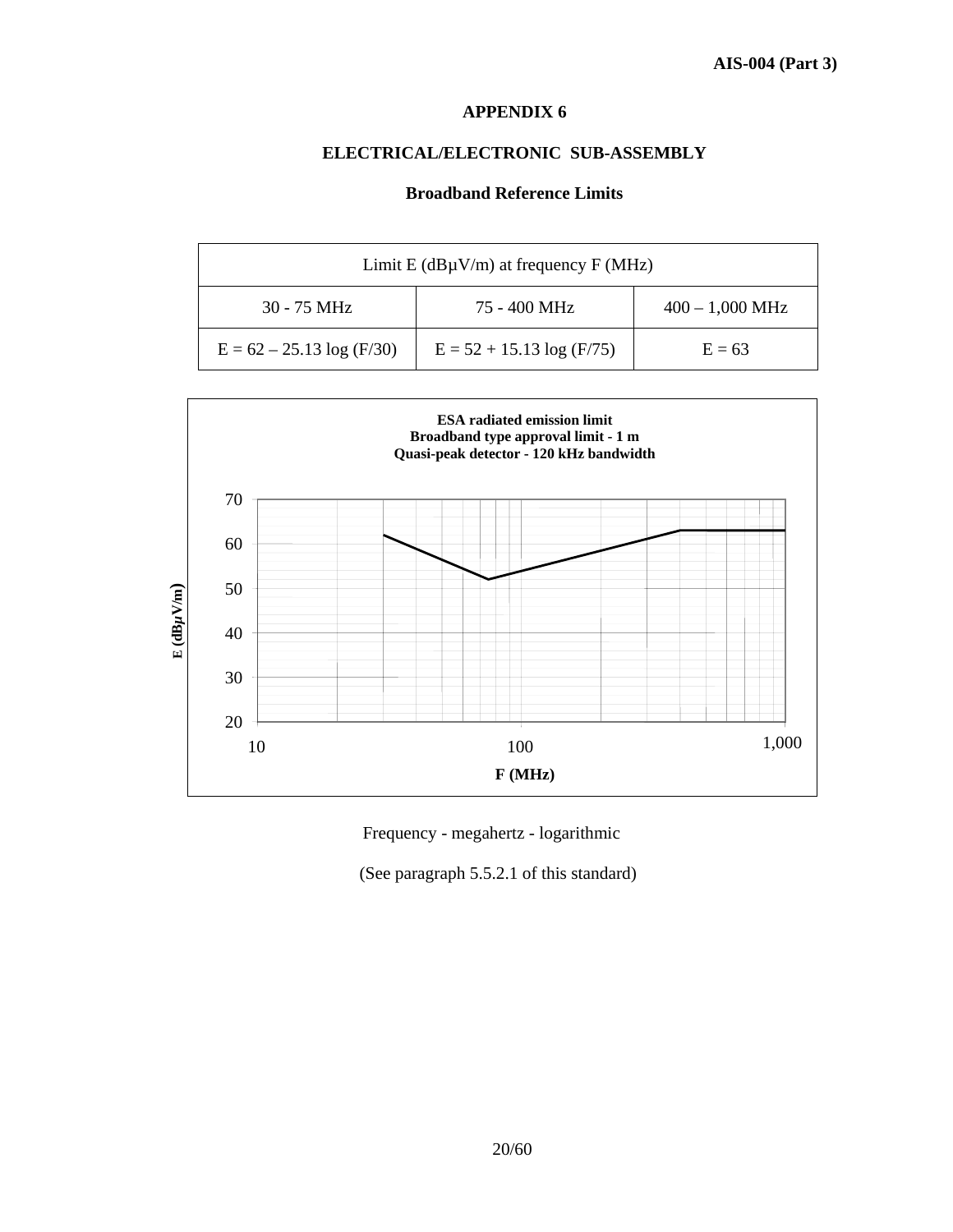# **ELECTRICAL/ELECTRONIC SUB-ASSEMBLY**

### **Narrow band Reference Limits**

| Limit E ( $dB\mu V/m$ ) at frequency F (MHz) |                             |                   |
|----------------------------------------------|-----------------------------|-------------------|
| $30 - 75$ MHz                                | 75 - 400 MHz                | $400 - 1,000$ MHz |
| $E = 52 - 25.13 \log(F/30)$                  | $E = 42 + 15.13 \log(F/75)$ | $E = 53$          |



Frequency - megahertz - logarithmic

(See paragraph 5.6.2.1 of this standard)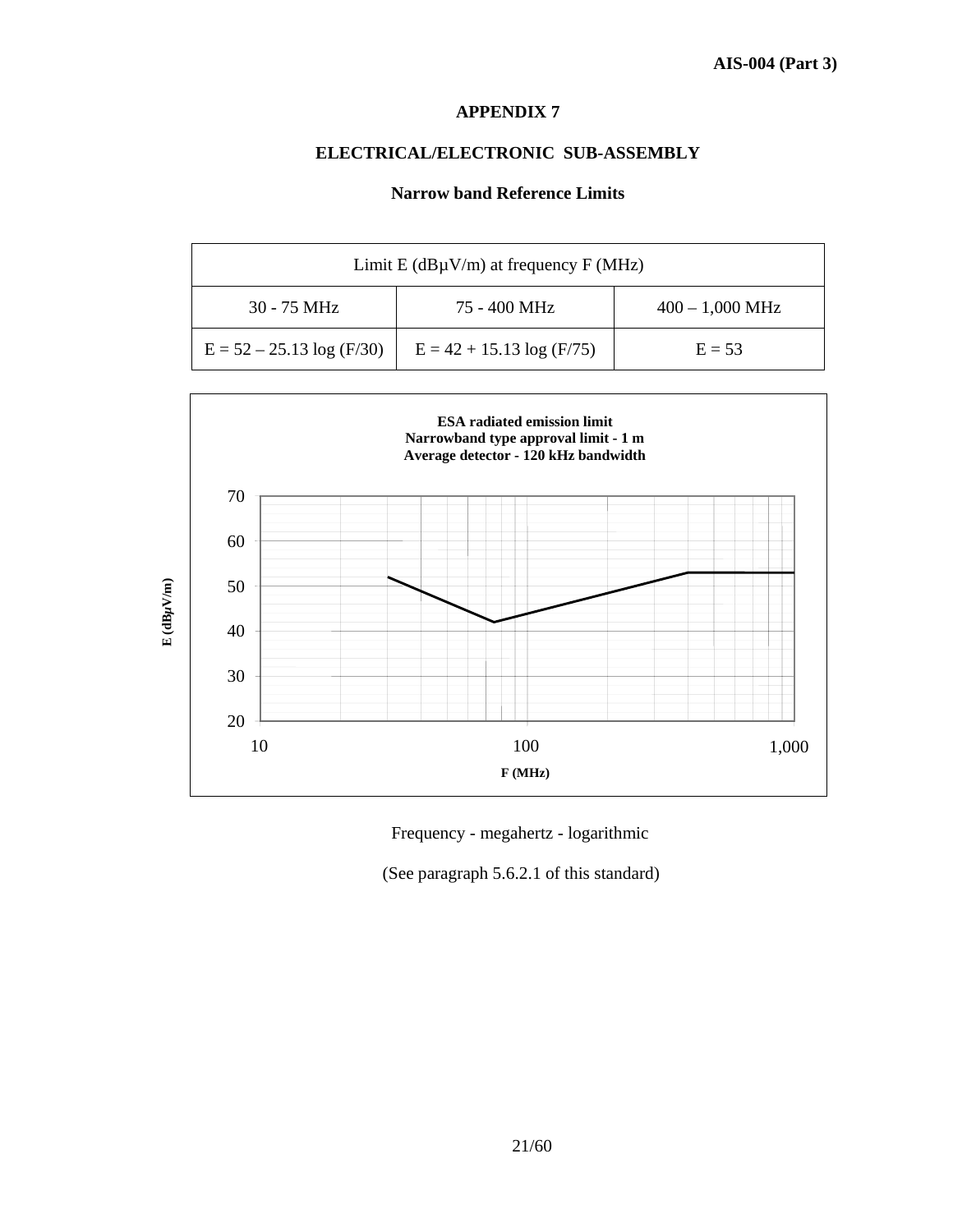### **ANNEX 1A**

### (See 3.1.2) **TECHNICAL SPECIFICATIONS FOR TYPE-APPROVAL OF A VEHICLE WITH RESPECT TO ELECTROMAGNETIC COMPATIBILITY**

The following information, if applicable, shall be supplied in triplicate and shall include a list of contents.

Any drawings shall be supplied in appropriate scale and in sufficient detail on size A 4 or in a folder of A4 format.

Photographs, if any, shall show sufficient detail.

If the systems, components or separate technical units have electronic controls, information concerning their performance shall be supplied.

### **GENERAL**

| 1.  |                                                               |
|-----|---------------------------------------------------------------|
| 2.  |                                                               |
| 3.  |                                                               |
| 4.  |                                                               |
|     | Name and address of authorised representative, if any:        |
| 5.  |                                                               |
|     | GENERAL CONSTRUCTION CHARACTERISTICS OF THE VEHICLE           |
| 6.  | Photograph(s) and/or drawing(s) of a representative vehicle:  |
| 7.  |                                                               |
|     | POWER PLANT                                                   |
| 8.  |                                                               |
| 9.  | Manufacturer's engine code as marked on the engine:           |
| 10. | Internal combustion engine:                                   |
| 11. | principle: positive ignition/compression ignition,<br>Working |
| 12. |                                                               |
| 13. | Fuel feed:                                                    |
| 14. | By fuel injection (compression ignition only): yes/no         |
| 15. | Electronic control unit:                                      |
| 16. |                                                               |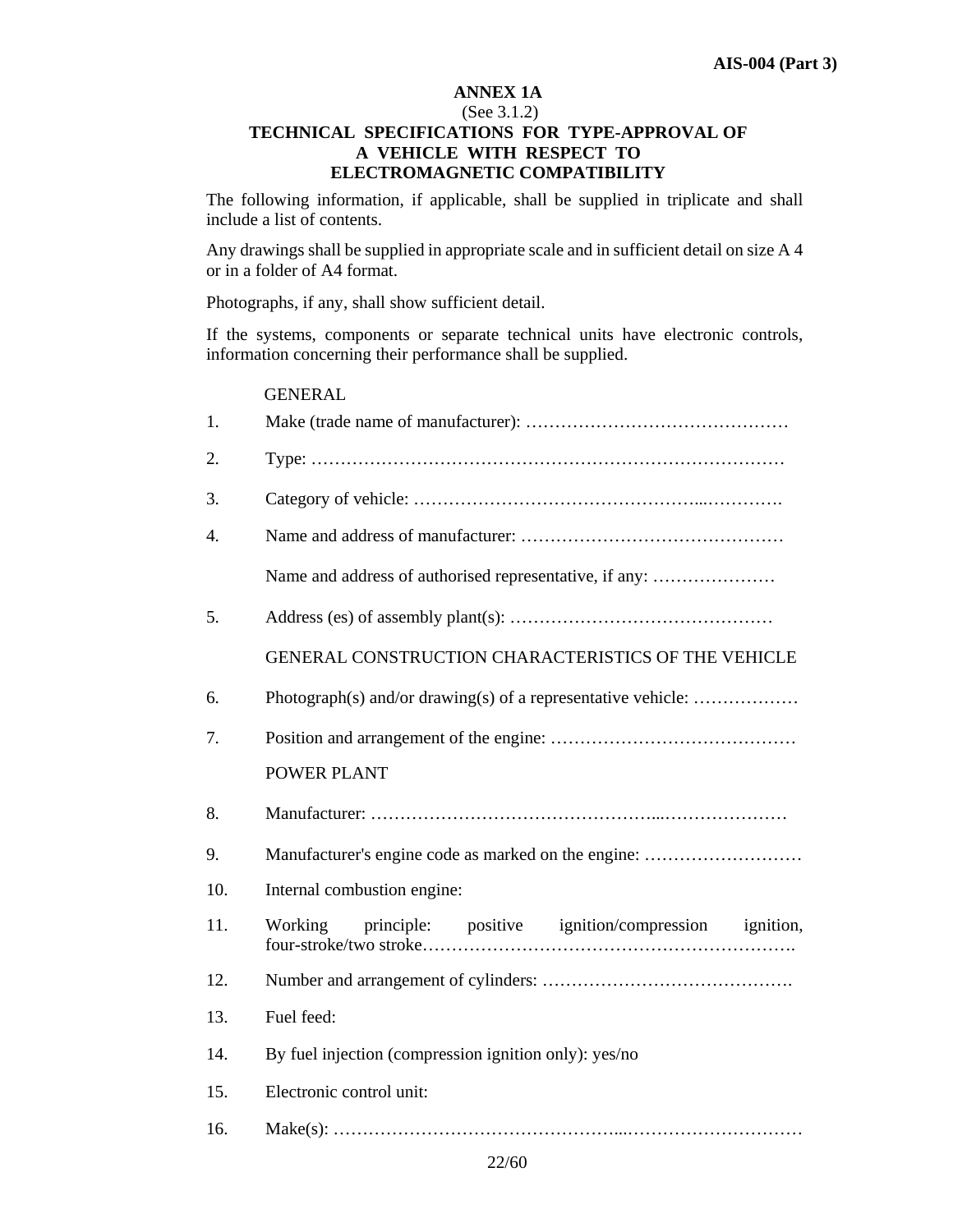| 17. |                                                                                                               |
|-----|---------------------------------------------------------------------------------------------------------------|
| 18. | By fuel injection (positive ignition only): yes/no                                                            |
| 19. | Electrical system:                                                                                            |
| 20. |                                                                                                               |
| 21. | Generator:                                                                                                    |
| 22. |                                                                                                               |
| 23. | Ignition:                                                                                                     |
| 24. |                                                                                                               |
| 25. |                                                                                                               |
| 26. |                                                                                                               |
| 27. | LPG fuelling system: yes/no                                                                                   |
| 28. | Electronic engine management control unit for LPG fuelling:                                                   |
| 29. |                                                                                                               |
| 30. |                                                                                                               |
| 31. | CNG fuelling system: yes/no                                                                                   |
| 32. | Electronic engine management control unit for CNG fuelling:                                                   |
| 33. |                                                                                                               |
| 34. |                                                                                                               |
| 35. | Electric motor:                                                                                               |
| 36. |                                                                                                               |
| 37. |                                                                                                               |
|     | Gas fuelled engines (in the case of systems laid-out in a different manner,<br>supply equivalent information) |
| 38. | Electronic control unit (ECU):                                                                                |
| 39. |                                                                                                               |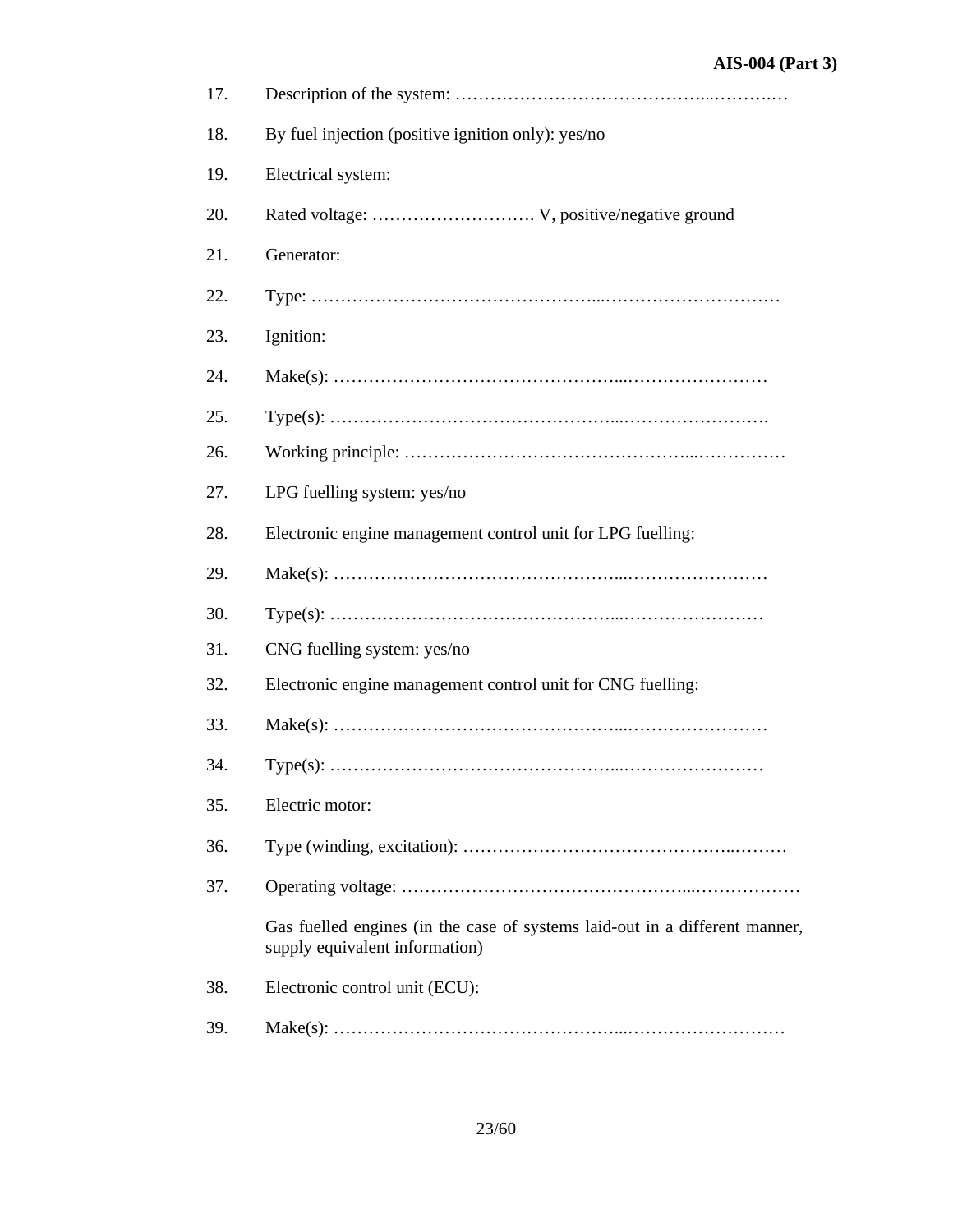| 40. |                                                                                                                                                     |
|-----|-----------------------------------------------------------------------------------------------------------------------------------------------------|
|     | <b>TRANSMISSION</b>                                                                                                                                 |
| 41. |                                                                                                                                                     |
| 42. | A brief description of the electrical/electronic components (if any):                                                                               |
|     | <b>SUSPENSION</b>                                                                                                                                   |
| 43. | A brief description of the electrical/electronic components (if any):                                                                               |
|     | <b>STEERING</b>                                                                                                                                     |
| 44. | A brief description of the electrical/electronic components (if any):                                                                               |
|     | <b>BRAKES</b>                                                                                                                                       |
| 45. | Anti-lock braking system: yes/no/optional                                                                                                           |
| 46. | For vehicles with anti-lock systems, description of system operation<br>(including any electronic parts), electric block diagram, hydraulic or      |
|     | <b>BODYWORK</b>                                                                                                                                     |
| 47. |                                                                                                                                                     |
| 48. |                                                                                                                                                     |
| 49. | Windscreen and other windows:                                                                                                                       |
|     | A brief description of the electrical/electronic components (if any) of the                                                                         |
| 50. |                                                                                                                                                     |
|     | A brief description of the electronic components (if any) of the adjustment                                                                         |
| 51. | Safety belts and/or other restraint systems:                                                                                                        |
| 52. | A brief description of the electrical/electronic components (if any):                                                                               |
| 53. | Suppression of radio interference:                                                                                                                  |
| 54. | Description and drawings/photographs of the shapes and constituent<br>materials of the part of the body forming the engine compartment and the part |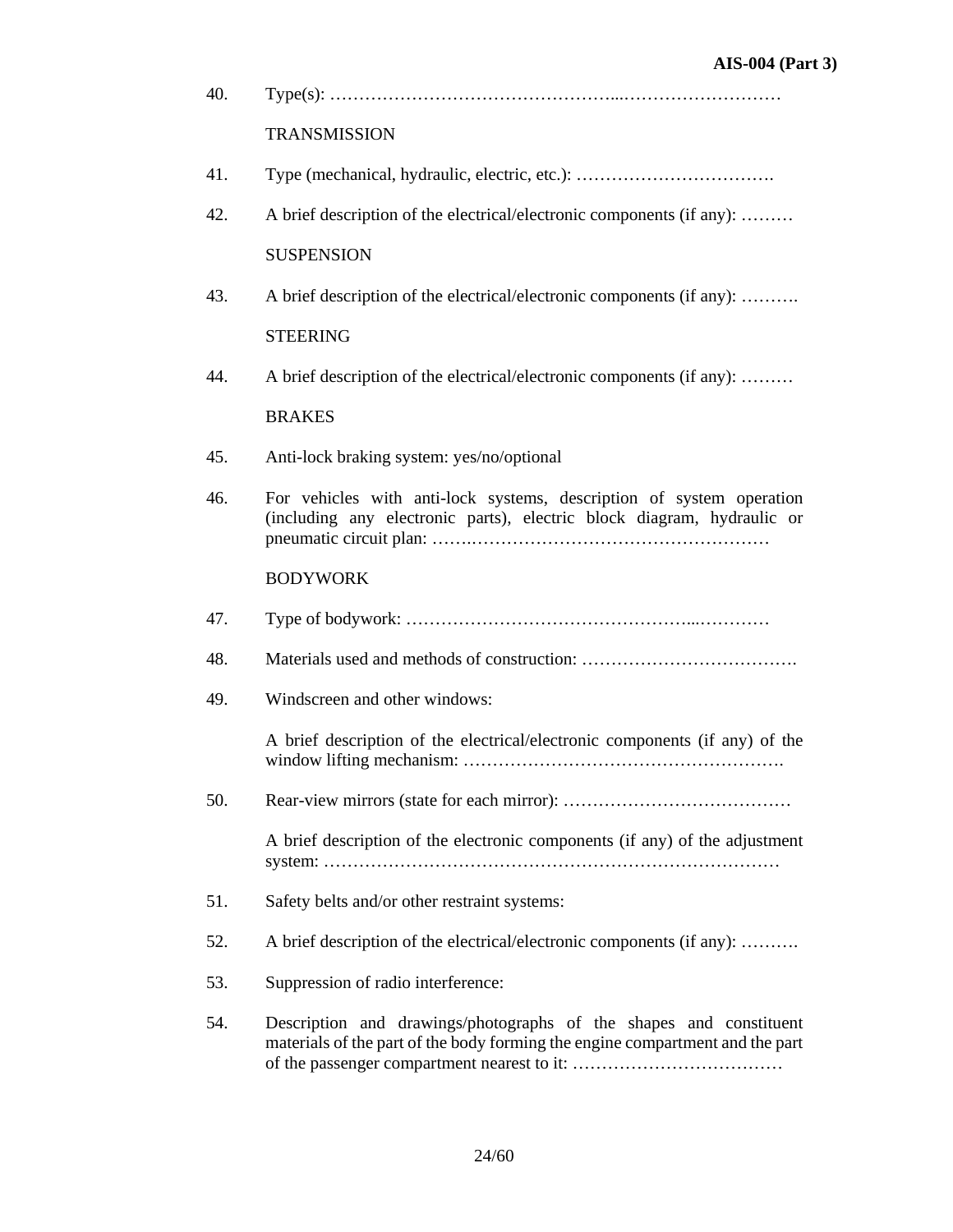- 55. Drawings or photographs of the position of the metal components housed in the engine compartment (e.g. heating appliances, spare wheel, air filter, steering mechanism, etc.): ……………………………………………………………
- 56. Table and drawing of radio interference control equipment: ……………….
- 57. Particulars of the nominal value of the direct current resistance and, in the case of resistive ignition cables, of their nominal resistance per meter: …………..

### LIGHTING AND LIGHT SIGNALLING DEVICES

58. A brief description of electrical/electronic components other than lamps (if any): ……………………………………………………………..……..

### MISCELLANEOUS

- 59. Devices to prevent unauthorised use of the vehicle:
- 60. A brief description of the electrical/electronic components (if any): ………
- 61. Table of installation and use of RF transmitters in the vehicle(s), if applicable (see paragraph 3.1.8. of this Stanadrd):

| frequency bands [Hz] | max. output power [W] | antenna position at vehicle, |       |
|----------------------|-----------------------|------------------------------|-------|
|                      |                       | specific conditions          | for l |
|                      |                       | installation and/or use      |       |

62. Vehicle equipped with 24 GHz short-range radar equipment: yes/no/optional

The application for type approval shall also include, where appropriate:

Appendix 1:

A list with make(s) and type(s) of all electrical and/or electronic components concerned by this standard (see paragraphs 2.9. and 2.10. of this standard) and not previously listed.

Appendix 2:

Schematics or drawing of the general arrangement of electrical and/or electronic components (concerned by this Regulation) and the general wiring harness arrangement.

Appendix 3:

Description of vehicle chosen to represent the type:

Body style: ……………………………………………………………………….

Wheelbase: ……………………………………………………………………….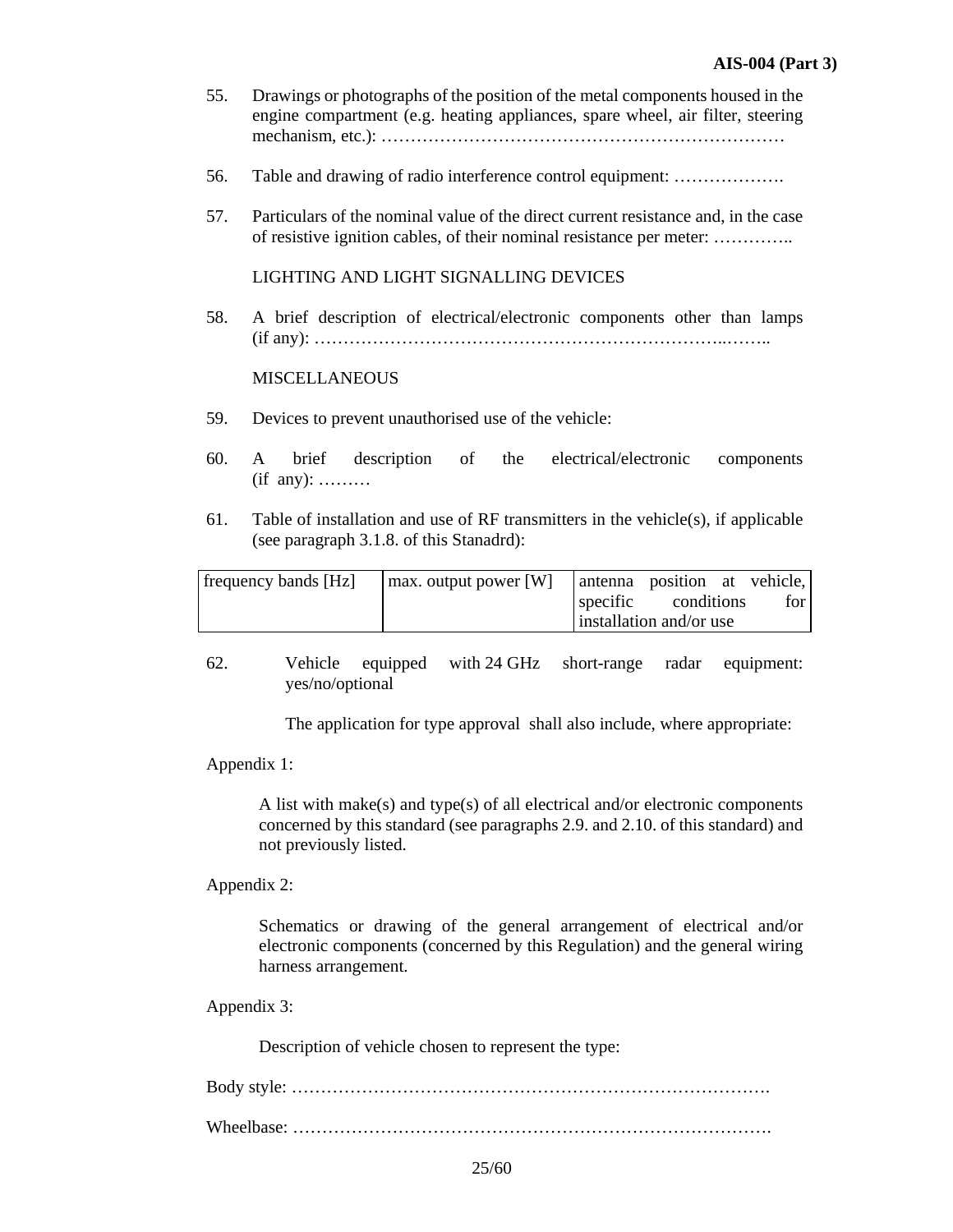# Appendix 4:

Relevant test report(s) supplied by the manufacturer from a test laboratory accredited to ISO 17025 and recognized by the Test Agency for the purpose of drawing up the type approval certificate.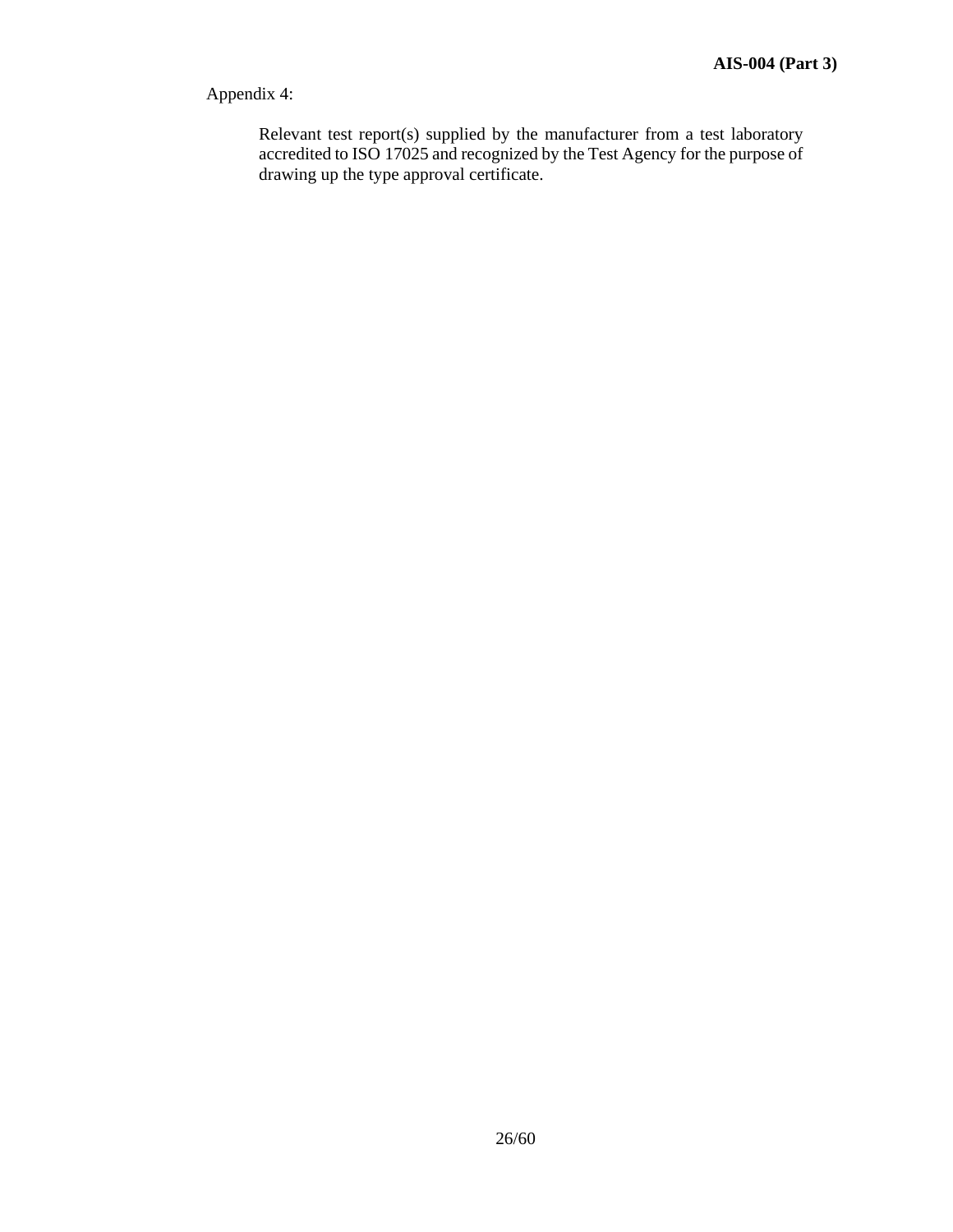### **ANNEX 1B**

#### (See 3.2.3)

### **TECHNICAL SPECIFICATIONS FOR TYPE-APPROVAL OF AN ELECTRIC/ELECTRONIC SUB-ASSEMBLY WITH RESPECT TO ELECTROMAGNETIC COMPATIBILITY**

 The following information, if applicable, shall be supplied in triplicate and must include a list of contents. Any drawings shall be supplied in appropriate scale and in sufficient detail on size A4 or on a folder of A4 format. Photographs, if any, shall show sufficient detail.

 If the systems, components or separate technical units have electronic controls, information concerning their performance shall be supplied.

- 1. Make (trade name of manufacturer): …………………………………………
- 2. Type: ………………………………………………………………………….
- 3. Means of identification of type, if marked on the component/separate technical unit:
- 3.1. Location of that marking: …………………………………………………….
- 4. Name and address of manufacturer: ………………………………………….

Name and address of authorized representative, if any: .……………………..

- 5. In the case of components and separate technical units, location and method of affixing of the approval mark: ………………………………………………
- 6. Address(s) of assembly plant(s): ………………………………………….
- 7. This ESA shall be approved as a component/STU
- 8. Any restrictions of use and conditions for fitting: ……………………………
- 9. Electrical system rated voltage: …… V, positive/negative 2/ ground.

Appendix 1:

 Description of the ESA chosen to represent the type (electronic block diagram and list of main component constituting the ESA (e.g. make and type of microprocessor, crystal, etc.).

### Appendix 2:

 Relevant test report(s) supplied by the manufacturer from a test laboratory accredited to ISO 17025 and recognized by the Test Agency for the purpose of drawing up the type approval certificate."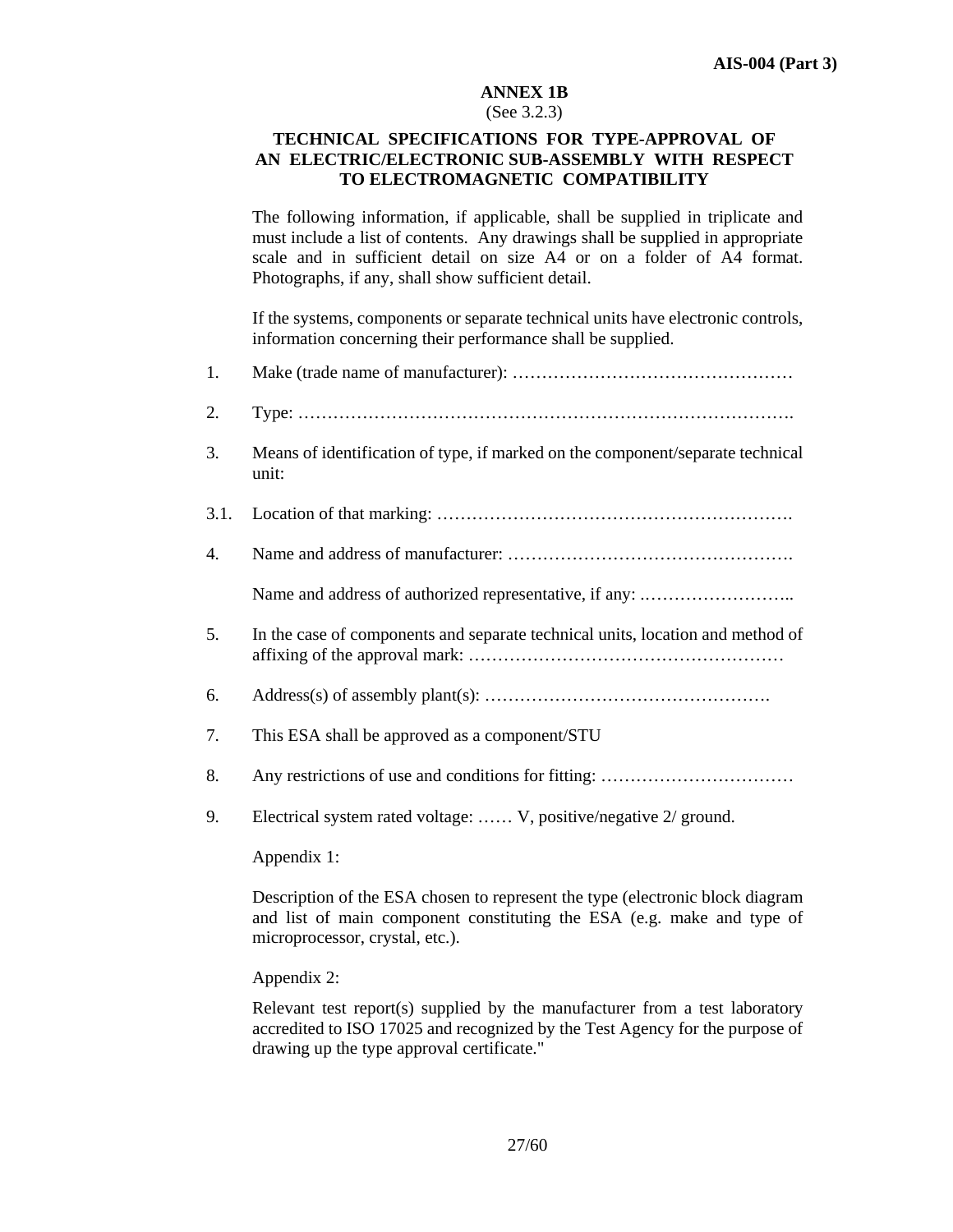### **ANNEX 2**

### (See 5.2.1)

### **METHOD OF MEASUREMENT OF RADIATED BROADBAND ELECTROMAGNETIC EMISSIONS FROM VEHICLES**

### **1. GENERAL**

- 1.1. The test method described in this Annex shall only be applied to vehicles.
- 1.2 Test Method

 This test is intended to measure the broadband emissions generated by electrical or electronic systems fitted to the vehicle (e.g. ignition system or electric motors).

 If not otherwise stated in this annex the test shall be performed according to CISPR 12 (Amendment 1 fifth edition 2005).

### **2. VEHICLE STATE DURING TESTS**

2.1. For vehicles equipped with an internal combustion engine, the engine shall be in operation according to CISPR 12 (amendment 1, fifth edition 2005) clause 5.3.2. Typically for single cylinder engines, the engine speed shall be  $2500 + 10\%$  rpm and for multi-cylinder ( $>1$  cylinder) engines, the engine speed shall be  $1500 + 10\%$  rpm.

For vehicles equipped with an electric propulsion motor, the vehicle shall be driven on a dynamometer without a load, or on non-conductive axle stands, with a constant speed of  $40 \text{ km/h}$ , or the maximum speed, if this is less than 40 km/h.

2.2. Other vehicle systems

 All equipment capable of generating broadband emissions which can be switched on permanently by the driver or passenger should be in operation in maximum load, e.g. wiper motors or fans. The horn and electric window motors are excluded because they are not used continuously.

### **3. MEASURING LOCATION**

- 3.1 As an alternative to the requirements of CISPR 12 (amendment 1, fifth edition 2005) for vehicles of category L the test surface may be any location that fulfils the conditions shown in the figure 1 in the appendix to this annex. In this case the measuring equipment must lie outside the part shown in the figures 1 and 2 of Appendix 1 to this annex.
- 3.2 Enclosed test facilities may be used if correlation can be shown between the results obtained in the enclosed test facility and those obtained at an outdoor site. Enclosed test facilities do not need to meet the dimensional requirements of the outdoor site other than the distance from the antenna to the vehicle and the height of the antenna.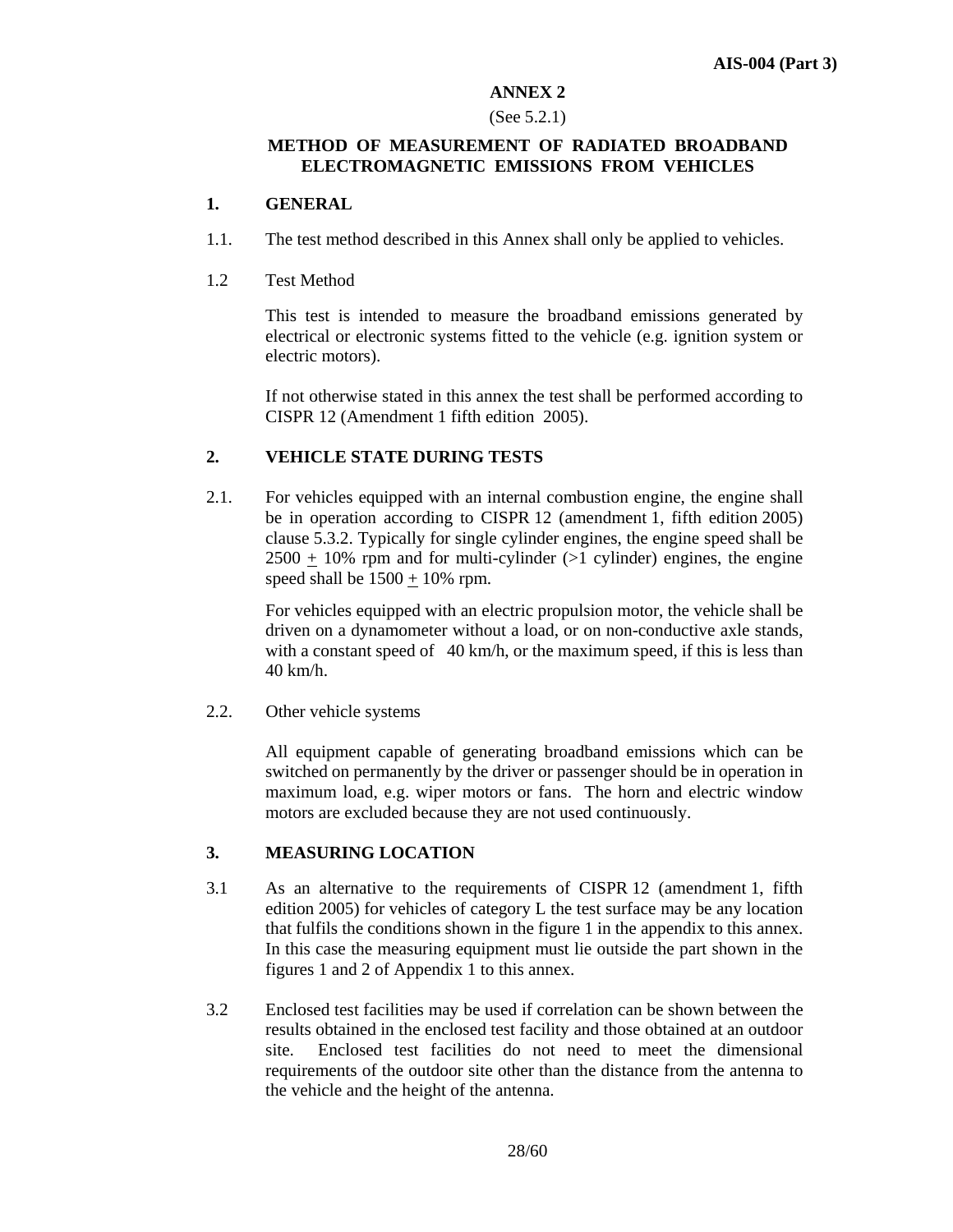### **4. TEST REQUIREMENTS**

- 4.1. The limits apply throughout the frequency range 30 to 1,000 MHz for measurements performed in a semi anechoic chamber or an outdoor test site.
- 4.2. Measurements can be performed with either quasi-peak or peak detectors. The limits given in paragraphs 5.2 and 5.5 of this standard are for quasi-peak detectors. If peak detectors are used a correction factor of 20 dB as defined in CISPR 12 (amendment 1, fifth edition 2005) shall be applied.
- 4.3. Measurements

 The Test Agency shall perform the test at the intervals specified in the CISPR 12 (amendment 1, fifth edition 2005) standard throughout the frequency range 30 to 1,000 MHz.

 Alternatively, if the manufacturer provides measurement data for the whole frequency band from a test laboratory accredited to the applicable parts of ISO 17025 (first edition 1999) and recognized by the Test Agency, the Test Agency may divide the frequency range in 14 frequency bands 30 – 34,  $34 - 45$ ,  $45 - 60$ ,  $60 - 80$ ,  $80 - 100$ ,  $100 - 130$ ,  $130 - 170$ ,  $170 - 225$ ,  $225 -$ 300, 300–400, 400 – 525, 525 – 700, 700 – 850, 850 – 1,000 MHz and perform tests at the 14 frequencies giving the highest emission levels within each band to confirm that the vehicle meets the requirements of this annex.

 In the event that the limit is exceeded during the test, investigations shall be made to ensure that this is due to the vehicle and not due to background radiation.

4.4. Readings

The maximum of the readings relative to the limit (horizontal and vertical polarization and antenna location on the left and right-hand sides of the vehicle) in each of the 14 frequency bands shall be taken as the characteristic reading at the frequency at which the measurements were made.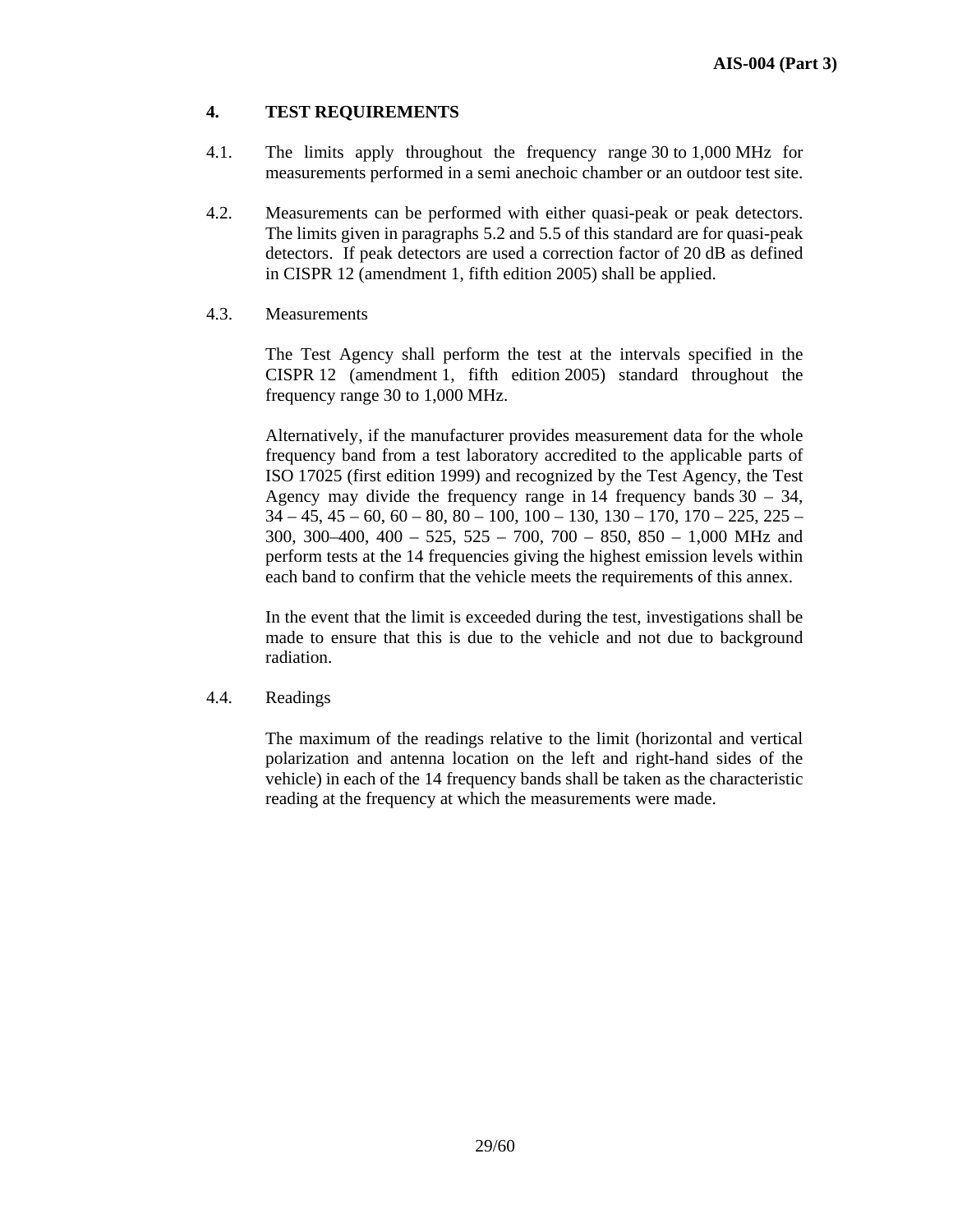

**Figure 1** 

**Clear Horizontal Surface Free of Electromagnetic Reflection Delimitation of the Surface Defined by an Ellipse**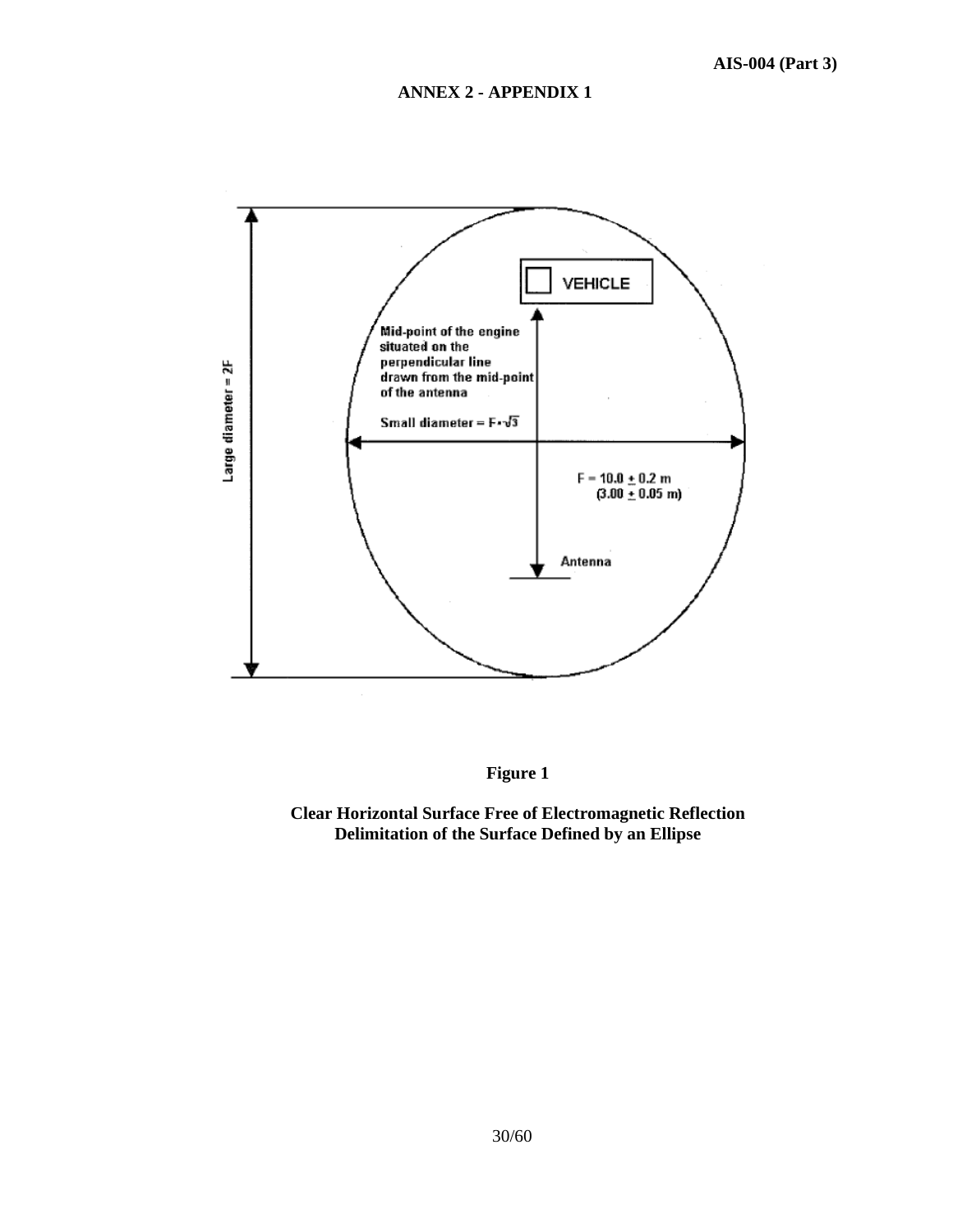### **ANNEX 2 – APPENDIX 1 (cont'd)**



#### Elevation

Dipole antenna in position to measure the vertical radiation components



Dipole antenna in position to measure the horizontal radiation components

# **Figure 2**

### **Position of Antenna in Relation to the Vehicle**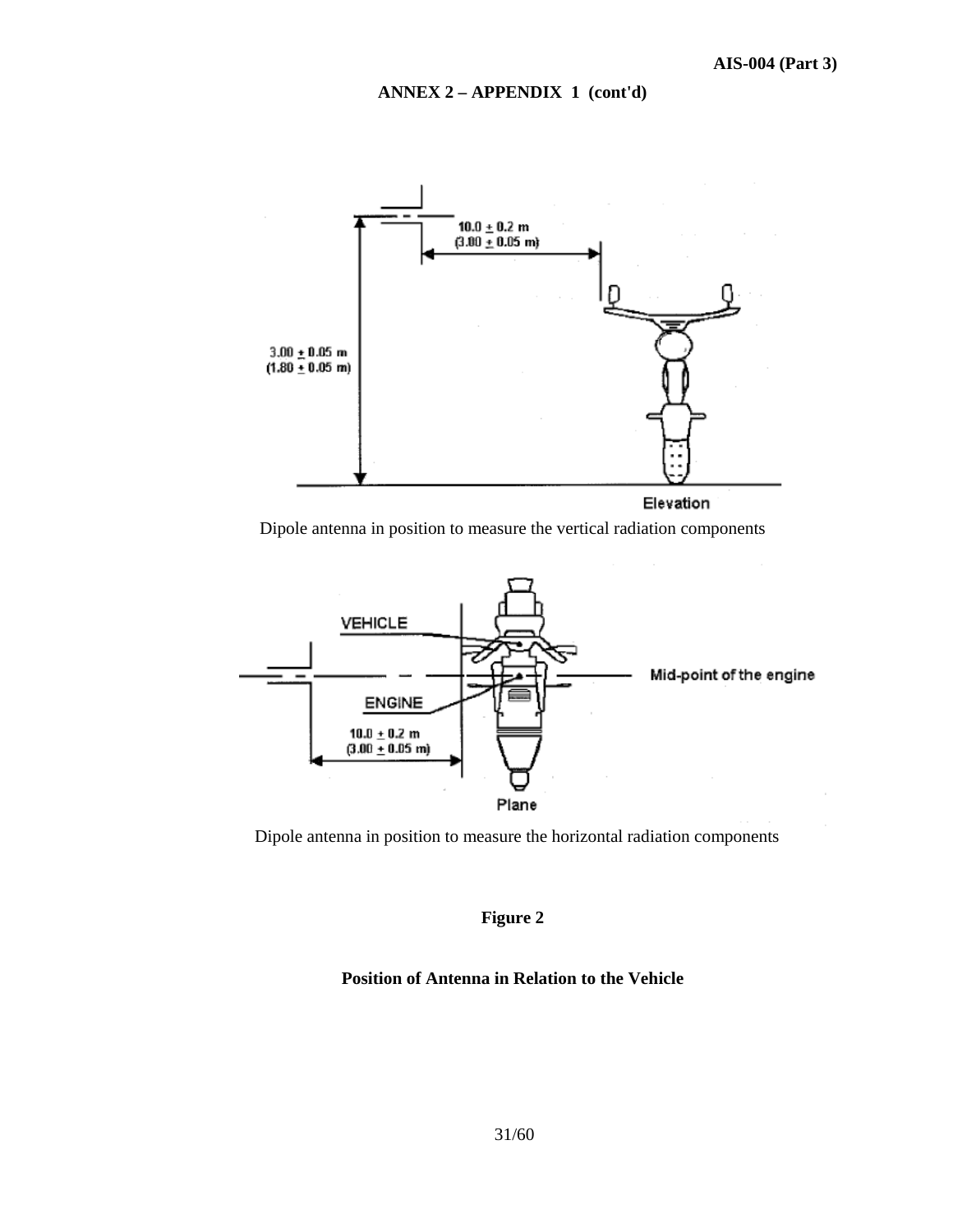#### **ANNEX 3**

#### (See 5.3.1)

### **METHOD OF MEASUREMENT OF RADIATED NARROWBAND ELECTROMAGNETIC EMISSIONS FROM VEHICLES**

#### **1. GENERAL**

- 1.1. The test method described in this annex shall only be applied to vehicles.
- 1.2 Test Method

 This test is intended to measure the narrowband electromagnetic emissions such as might emanate from microprocessor-based systems or other narrowband source.

 If not otherwise stated in this annex the test shall be performed according to CISPR 12 (amendment 1, fifth edition 2005) or to CISPR 25 (second edition 2002).

- 1.3. As an initial step the levels of emissions in the FM frequency band (76 to 108 MHz) shall be measured at the vehicle broadcast radio antenna with an average detector. If the level specified in paragraph 5.3.2.4 of this standard is not exceeded, then the vehicle shall be deemed to comply with the requirements of this annex in respect of that frequency band and the full test shall not be carried out.
- 1.4. As an alternative for vehicles of category L the measurement location can be chosen according to Annex 2, paragraphs 3.1 and 3.2.

### **2. VEHICLE STATE DURING TESTS**

- 2.1. The ignition switch shall be switched on. The engine shall not be operating.
- 2.2. The vehicle's electronic systems shall all be in normal operating mode with the vehicle stationary.
- 2.3. All equipment which can be switched on permanently by the driver or passenger with internal oscillators > 9 kHz or repetitive signals should be in normal operation.

### **3. TEST REQUIREMENTS**

- 3.1. The limits apply throughout the frequency range 30 to 1,000 MHz for measurements performed in a semi anechoic chamber or an outdoor test site.
- 3.2. Measurements shall be performed with an average detector.
- 3.3. Measurements

The Test Agency shall perform the test at the intervals specified in the CISPR 12 (amendment 1, fifth edition 2005) standard throughout the frequency range 30 to 1,000 MHz.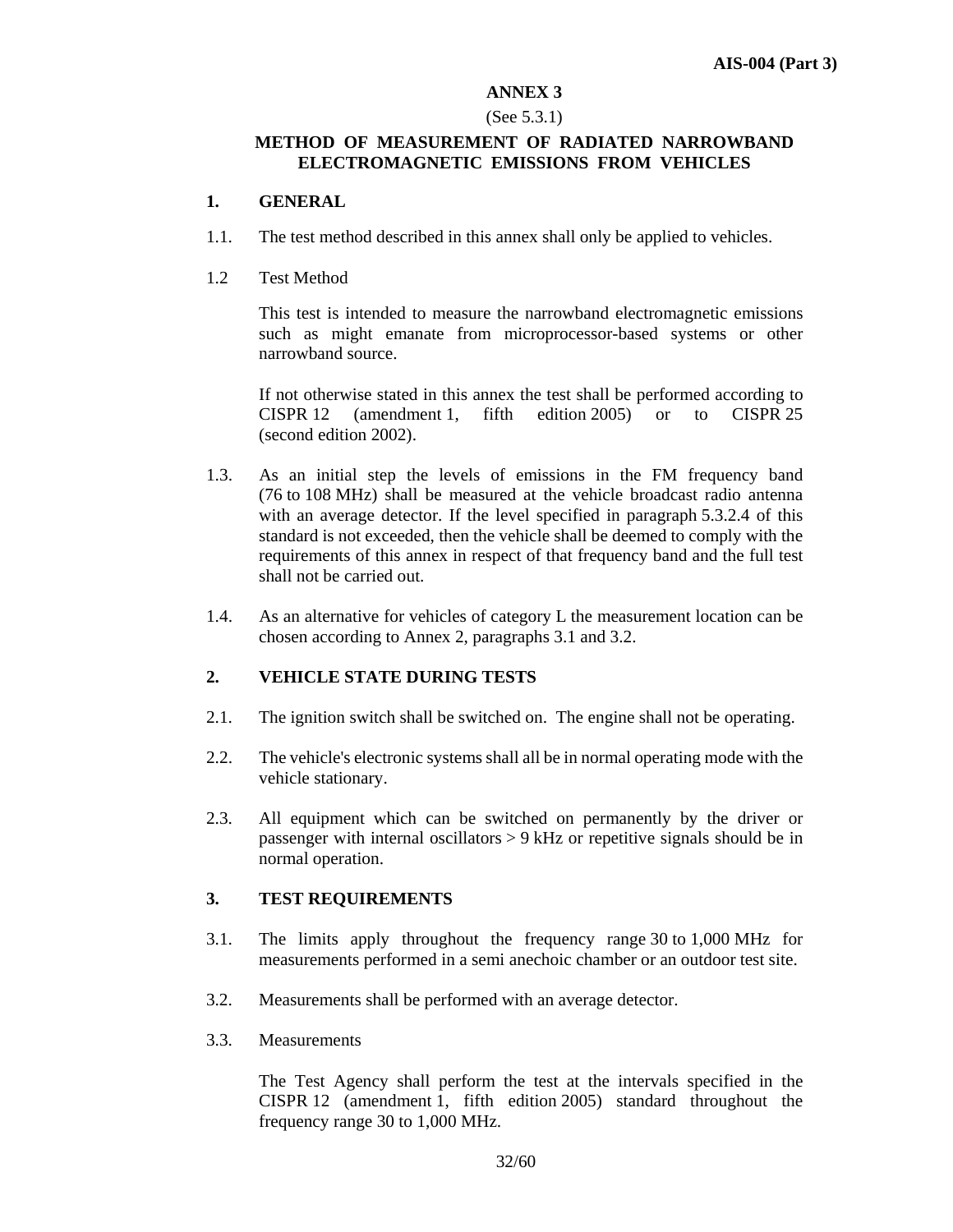Alternatively, if the manufacturer provides measurement data for the whole frequency band from a test laboratory accredited to the applicable parts of ISO 17025 (first edition 1999) and recognized by the Test Agency, the Test Agency may divide the frequency range in 14 frequency bands 30 – 34,  $34 - 45$ ,  $45 - 60$ ,  $60 - 80$ ,  $80 - 100$ ,  $100 - 130$ ,  $130 - 170$ ,  $170 - 225$ ,  $225 - 300$ , 300– 400, 400 – 525, 525 – 700, 700 – 850, 850 – 1,000 MHz and perform tests at the 14 frequencies giving the highest emission levels within each band to confirm that the vehicle meets the requirements of this annex.

 In the event that the limit is exceeded during the test, investigations shall be made to ensure that this is due to the vehicle and not due to background radiation including broadband radiation from any ESA.

3.4. Readings

 The maximum of the readings relative to the limit (horizontal and vertical polarization and antenna location on the left and right-hand sides of the vehicle) in each of the 14 frequency bands shall be taken as the characteristic reading at the frequency at which the measurements were made.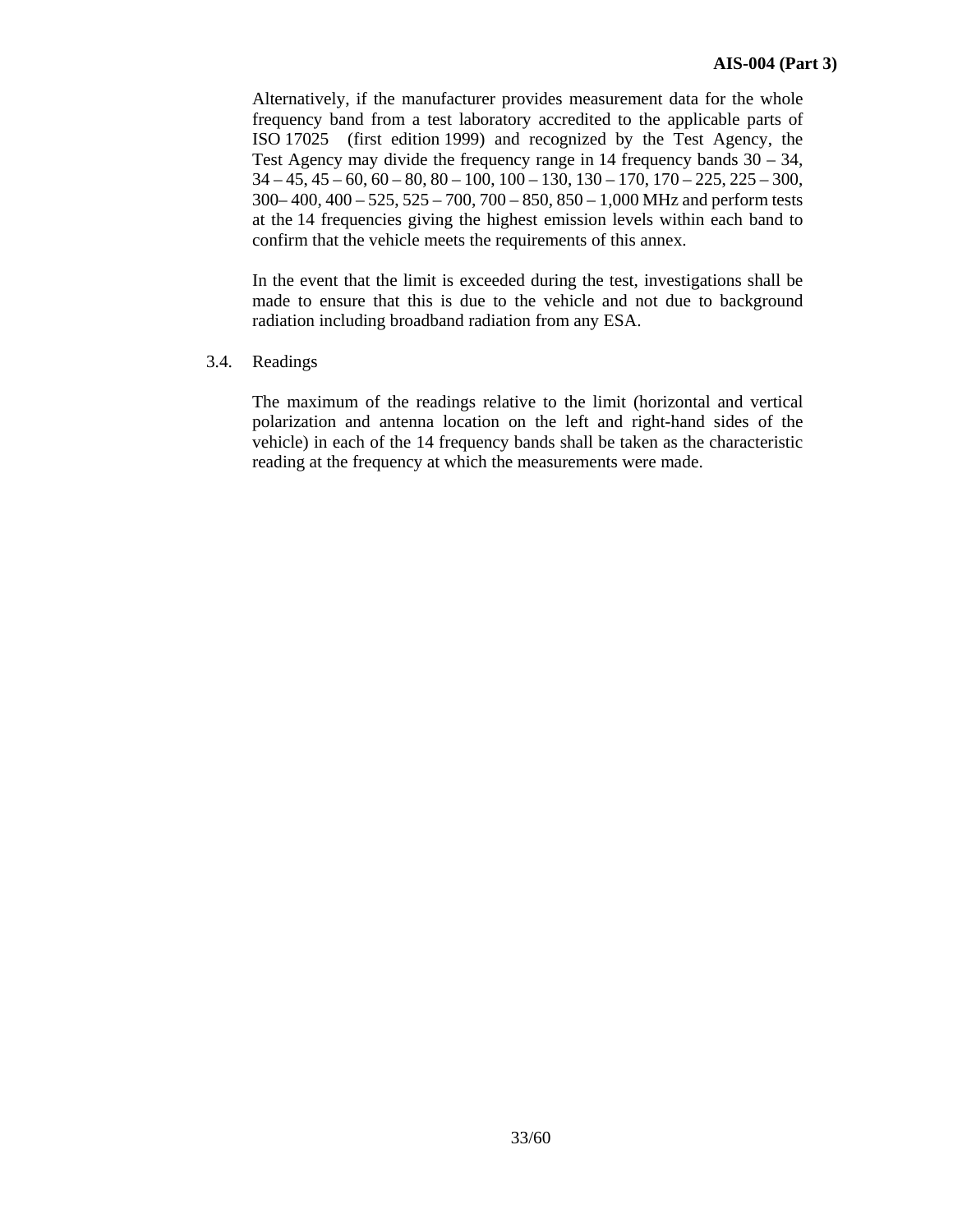# **ANNEX 4**

### (See 5.4.1)

### **METHOD OF TESTING FOR IMMUNITY OF VEHICLES TO ELECTROMAGNETIC RADIATION**

### **1. GENERAL**

- 1.1. The test method described in this annex shall only be applied to vehicles.
- 1.2. Test Method

This test is intended to demonstrate the immunity of the vehicle electronic systems. The vehicle shall be subjected to electromagnetic fields as described in this annex. The vehicle shall be monitored during the tests.

If not otherwise stated in this annex the test shall be performed according to ISO 11451-2, third edition 2005.

1.3. Alternative test methods

The test may be alternatively performed in an outdoor test site for all vehicles. The test facility shall comply with (national) legal requirements regarding the emission of electromagnetic fields.

If a vehicle is longer than 12 m and/or wider than 2.60 m and/or higher than 4.00 m, BCI (bulk current injection) method according to ISO 11451-4 (first edition 1995) can be used in the frequency range 20 to 2,000 MHz with levels defined in paragraph 5.7.2.1 of this standard.

# **2. VEHICLE STATE DURING TESTS**

- 2.1 The vehicle shall be in an unladen condition except for necessary test equipment.
- 2.1.1. The engine shall normally turn the driving wheels at a steady speed of 50 km/h if there is no technical reason due to the vehicle to define a different condition. For vehicles of categories L1 and L2 the steady speed shall normally be turned at 25 km/h. The vehicle shall be on an appropriately loaded dynamometer or alternatively supported on insulated axle stands with minimum ground clearance if no dynamometer is available. Where appropriate, transmission shafts, belts or chains may be disconnected (e.g. trucks, two- and three wheel vehicles).
- 2.1.2. Basic vehicle conditions

The paragraph defines minimum test conditions (as far as applicable) and failures criteria for vehicle immunity tests. Other vehicle systems, which can affect immunity related functions must be tested in a way to be agreed between manufacturer and Test Agency.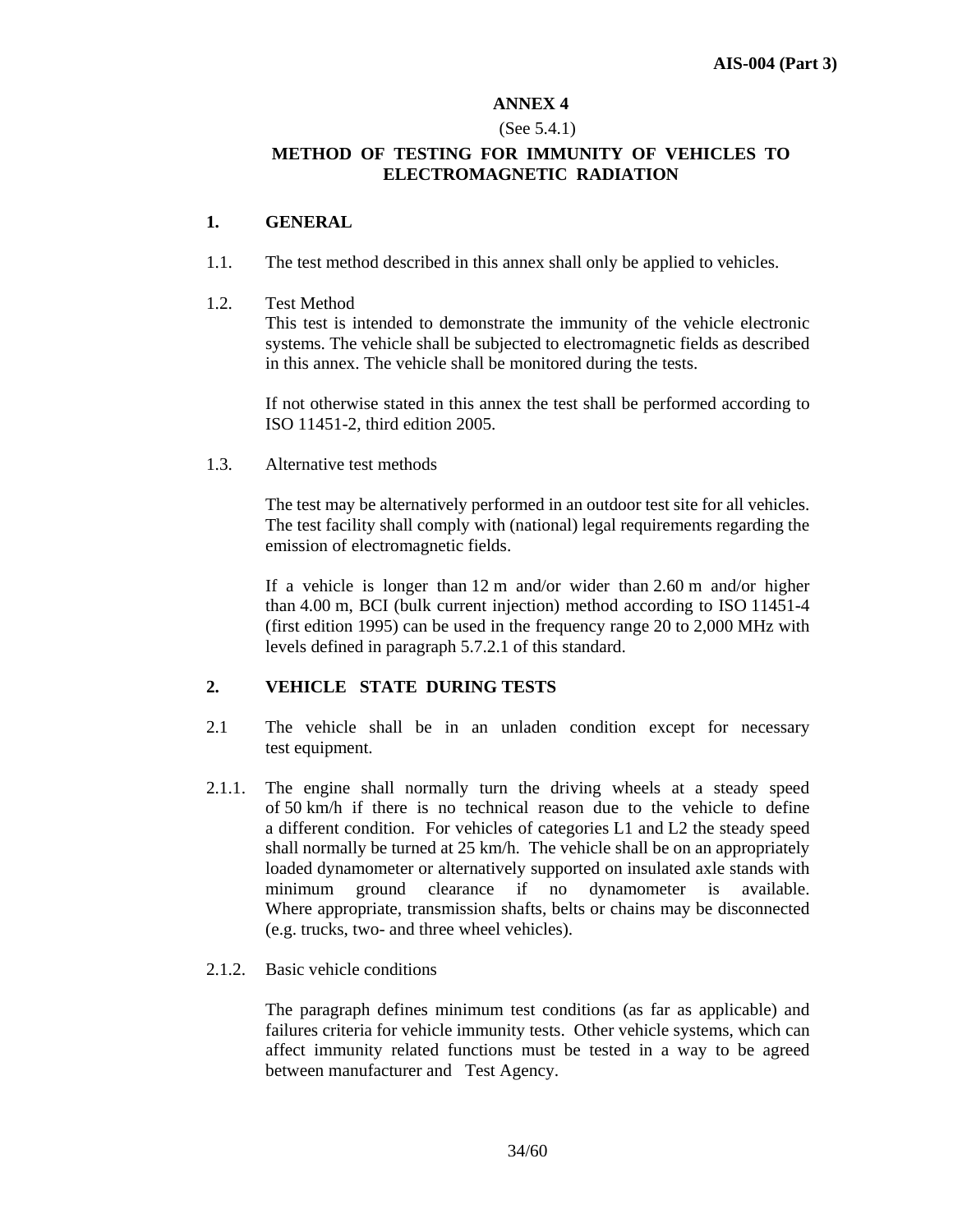| "50"<br>cycle" vehicle<br>km/h<br>test<br>conditions                                                                                                                                                               | <b>Failure criteria</b>                                                                                                                                                                                             |  |  |
|--------------------------------------------------------------------------------------------------------------------------------------------------------------------------------------------------------------------|---------------------------------------------------------------------------------------------------------------------------------------------------------------------------------------------------------------------|--|--|
| Vehicle speed 50 km/h (respectively<br>25 km/h for L1, L2 vehicles)<br>$\pm$ 20 per cent (vehicle driving the<br>rollers). If the vehicle is equipped<br>with a cruise control system, it shall<br>be operational. | Speed variation greater than $\pm 10$ per cent of<br>the nominal speed. In case of automatic<br>gearbox: change of gear ratio inducing a speed<br>variation greater than $\pm 10$ per cent of the<br>nominal speed. |  |  |
| Dipped beams ON (manual mode)                                                                                                                                                                                      | <b>Lighting OFF</b>                                                                                                                                                                                                 |  |  |
| Front wiper ON (manual mode)<br>maximum speed                                                                                                                                                                      | Complete stop of front wiper                                                                                                                                                                                        |  |  |
| Direction indicator on driver's side<br>ON                                                                                                                                                                         | Frequency change (lower than 0.75 Hz or<br>greater than $2.25$ Hz).<br>Duty cycle change<br>than 25 per<br>(lower)<br>cent<br>greater<br><sub>or</sub><br>75 per cent).<br>than                                     |  |  |
| Adjustable suspension in normal<br>position                                                                                                                                                                        | Unexpected significant variation                                                                                                                                                                                    |  |  |
| Driver's seat and steering wheel in<br>medium position                                                                                                                                                             | Unexpected variation greater than 10 per cent<br>of total range                                                                                                                                                     |  |  |
| Alarm unset                                                                                                                                                                                                        | Unexpected activation of alarm                                                                                                                                                                                      |  |  |
| Horn OFF                                                                                                                                                                                                           | Unexpected activation of horn                                                                                                                                                                                       |  |  |
| Airbag and safety restraint systems<br>operational with inhibited passenger<br>airbag if this function exists                                                                                                      | Unexpected activation                                                                                                                                                                                               |  |  |
| Automatic doors closed                                                                                                                                                                                             | Unexpected opening                                                                                                                                                                                                  |  |  |
| Adjustable endurance brake lever in<br>normal position                                                                                                                                                             | Unexpected activation                                                                                                                                                                                               |  |  |

| "Brake cycle" vehicle test conditions                                                | <b>Failure criteria</b>        |
|--------------------------------------------------------------------------------------|--------------------------------|
| To be defined in brake cycle test plan. This must                                    | Stop lights inactivated during |
| include operation of the brake pedal (unless there are   cycle                       |                                |
| technical reasons not to do so) but not necessarily an   Brake warning light ON with |                                |
| anti-lock brake system action.                                                       | loss of function.              |
|                                                                                      | Unexpected activation          |

- 2.1.3. All equipment which can be switched on permanently by the driver or passenger should be in normal operation.
- 2.1.4. All other systems which affect the driver's control of the vehicle shall be (on) as in normal operation of the vehicle.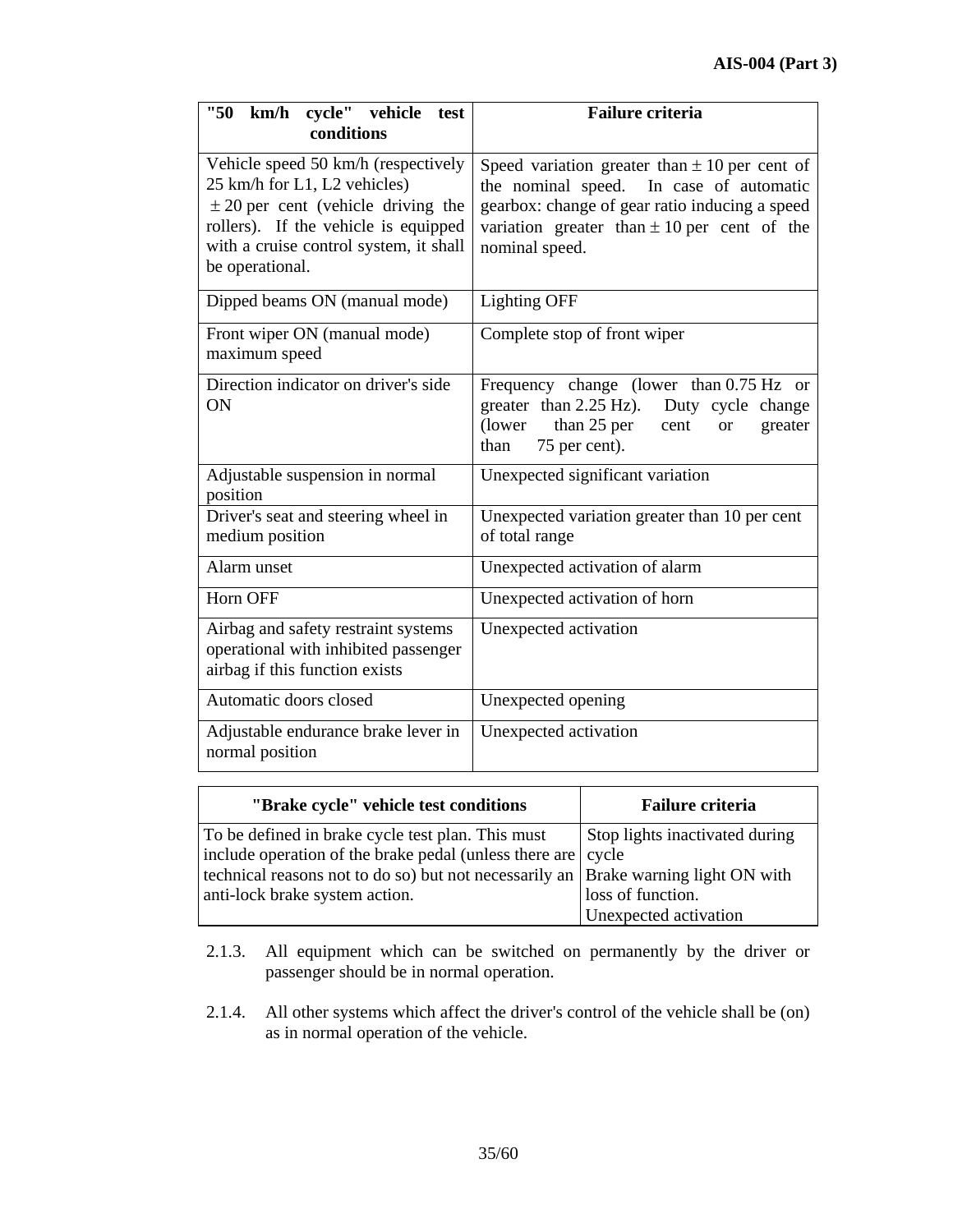- 2.2. If there are vehicle electrical/electronic systems which form an integral part of the direct control of the vehicle, which will not operate under the conditions described in paragraph 2.1., it will be permissible for the manufacturer to provide a report or additional evidence to the Test Agency that the vehicle electrical/electronic system meets the requirements of this standard. Such evidence shall be retained in the type approval documentation.
- 2.3. Only non-perturbing equipment shall be used while monitoring the vehicle. The vehicle exterior and the passenger compartment shall be monitored to determine whether the requirements of this annex are met (e.g. by using (a) video camera(s), a microphone, etc.).

### **3. REFERENCE POINT**

- 3.1. For the purposes of this annex, the reference point is the point at which the field strength shall be established and shall be defined as follows:
- 3.2. For category M, N, T vehicles according to ISO 11451-2, third edition 2005.
- 3.3. For category L vehicles:
- 3.3.1. at least 2 m horizontally from the antenna phase centre or at least 1 m vertically from the radiating elements of a transmission-line-system (TLS);
- 3.3.2. on the vehicle's centre line (plane of longitudinal symmetry);
- 3.3.3. at a height of  $1.0 \pm 0.05$  m above the plane on which the vehicle rests or  $2.0 \pm 0.05$  m if the minimum height of the roof of any vehicle in the model range exceeds 3.0 m,
- 3.3.4. either at  $1.0 \pm 0.2$  m behind the vertical centerline of the vehicle's front wheel (point C in figure 1 of Appendix 1 to this annex) in the case of three-wheeled vehicles,

or at  $0.2 \pm 0.2$  m behind the vertical centerline of the vehicle's front wheel (point D in figure 2 of Appendix 1 to this annex) in the case of two-wheeled vehicles.

3.3.5. If it is decided to radiate the rear of the vehicle, the reference point shall be established as in paragraphs 3.3.1. to 3.3.4. The vehicle shall then be installed facing away from the antenna and positioned as if it had been horizontally rotated 180 around its centre point, i.e. such that the distance from the antenna to the nearest part of the outer body of the vehicle remains the same. This is illustrated in figure 3 of Appendix 1 to this annex.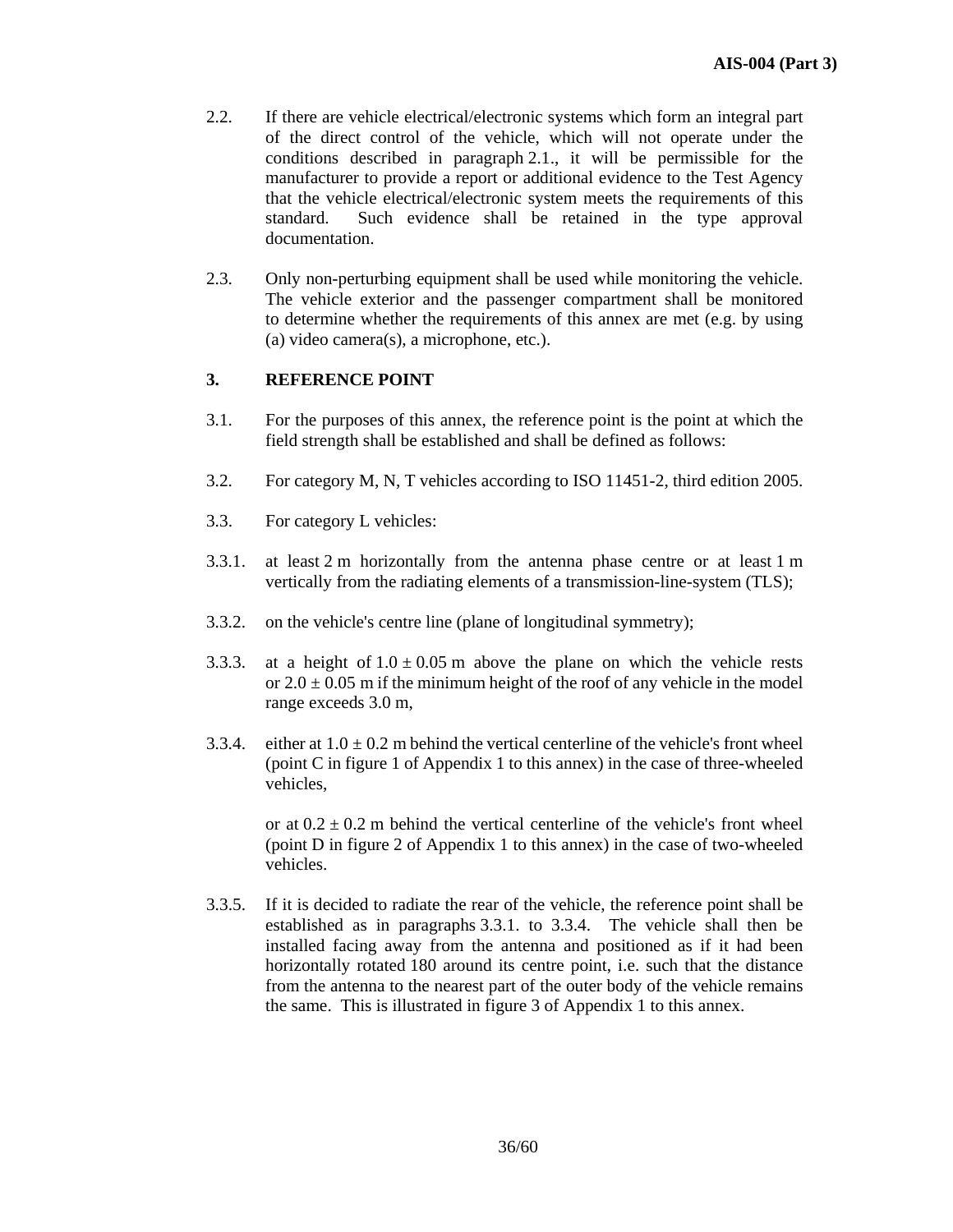### **4. TEST REQUIREMENTS**

4.1. Frequency range, dwell times, polarization

The vehicle shall be exposed to electromagnetic radiation in the 20 to 2,000 MHz frequency ranges in vertical polarization.

The test signal modulation shall be:

(a) AM (amplitude modulation), with 1 kHz modulation and 80 percent modulation depth in the 20 to 800 MHz frequency range, and

(b) PM (pulse modulation), t on 577 µs, period 4,600 µs in the 800 to 2,000 MHz frequency range,

if not otherwise agreed between Test Agency and vehicle manufacturer.

Frequency step size and dwell time shall be chosen according to ISO 11451-1, third edition 2005.

4.1.1. The Test Agency shall perform the test at the intervals specified in ISO 11451-1, third edition 2005 throughout the frequency range 20 to 2,000 MHz.

Alternatively, if the manufacturer provides measurement to data for the whole frequency band from a test laboratory accredited to the applicable parts of ISO 17025 (first edition 1999) and recognized by the Test Agency, the Test Agency may choose a reduced number of spot frequencies in the range, e.g. 27, 45, 65, 90, 120, 150, 190, 230, 280, 380, 450, 600, 750, 900, 1,300, and 1,800 MHz to confirm that the vehicle meets the requirements of this annex.

If a vehicle fails the test defined in this annex, it must be verified as having failed under the relevant test conditions and not as a result of the generation of uncontrolled fields.

### **5 GENERATION OF REQUIRED FIELD STRENGTH**

- 5.1. Test methodology
- 5.1.1. The substitution method according to ISO 11451-1, third edition 2005 shall be used to establish the test field conditions.
- 5.1.2. Calibration

For TLS one field probe at the facility reference point shall be used. For antennas four field probes at the facility reference line shall be used.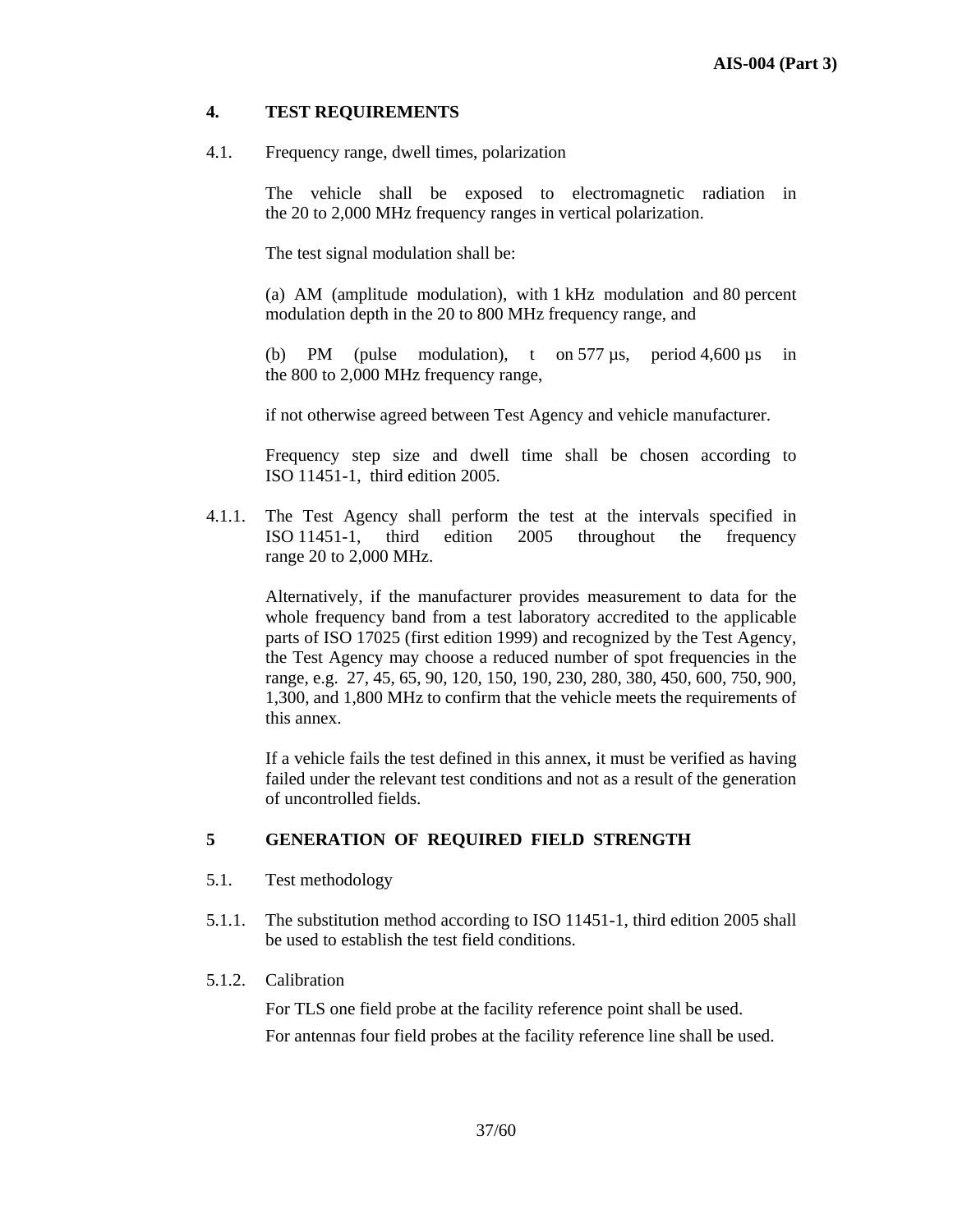### 5.1.3. Test phase

The vehicle shall be positioned with the centre line of the vehicle on the facility reference point or line. The vehicle shall normally face a fixed antenna. However, where the electronic control units and the associated wiring harness are predominantly in the rear of the vehicle, the test should normally be carried out with the vehicle facing away from the antenna. In the case of long vehicles (i.e. excluding vehicles of categories L, M1 and N1), which have electronic control units and associated wiring harness predominantly towards the middle of the vehicle, a reference point may be established based on either the right side surface or the left side surface of the vehicle. This reference point shall be at the midpoint of the vehicle's length or at one point along the side of the vehicle chosen by the manufacturer in conjunction with the Test Agency after considering the distribution of electronic systems and the layout of any wiring harness.

Such testing may only take place if the physical construction of the chamber permits. The antenna location must be noted in the test report.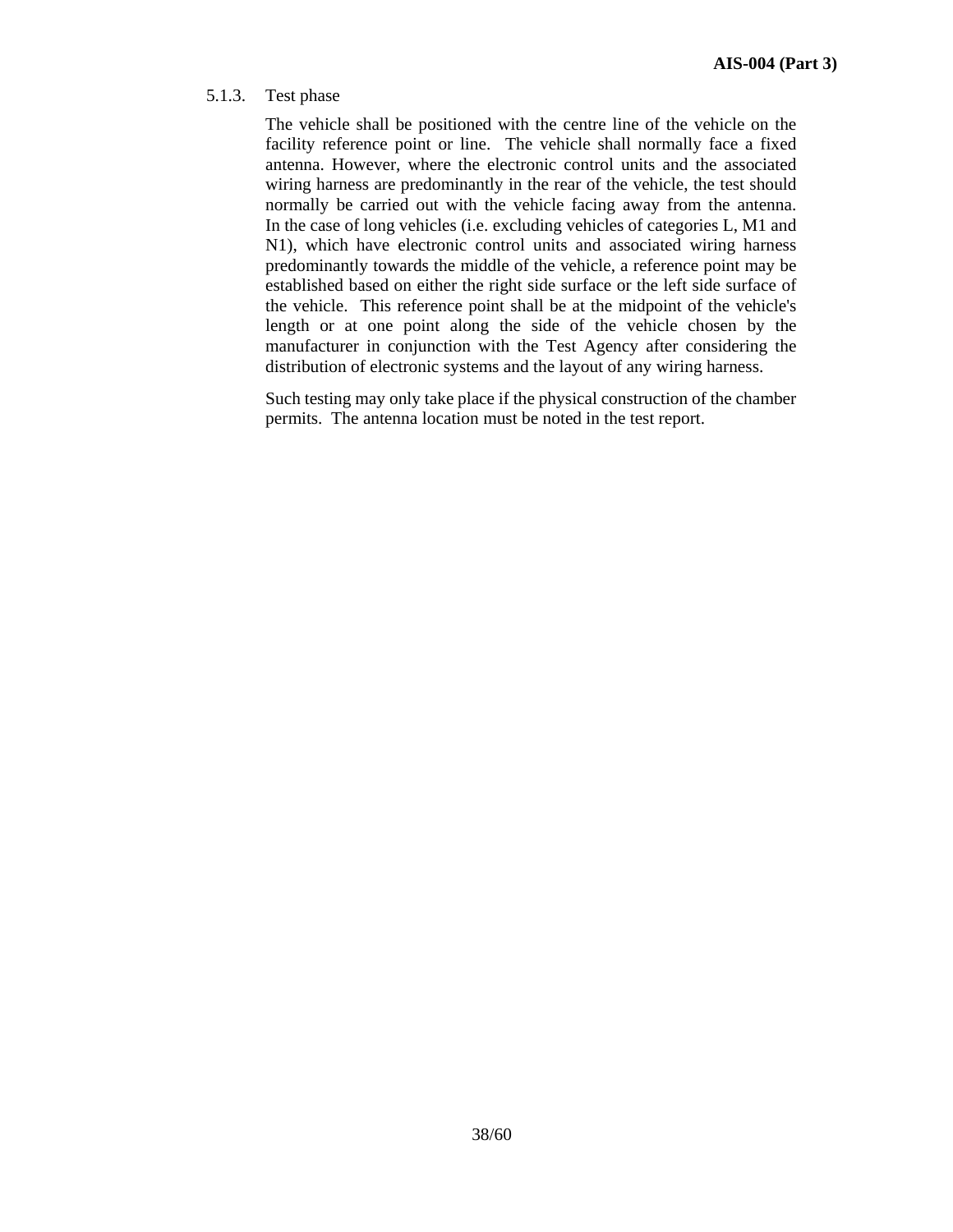# **ANNEX 4 – APPENDIX 1**



Vertical axis of the front wheel (point C)

**Figure 1**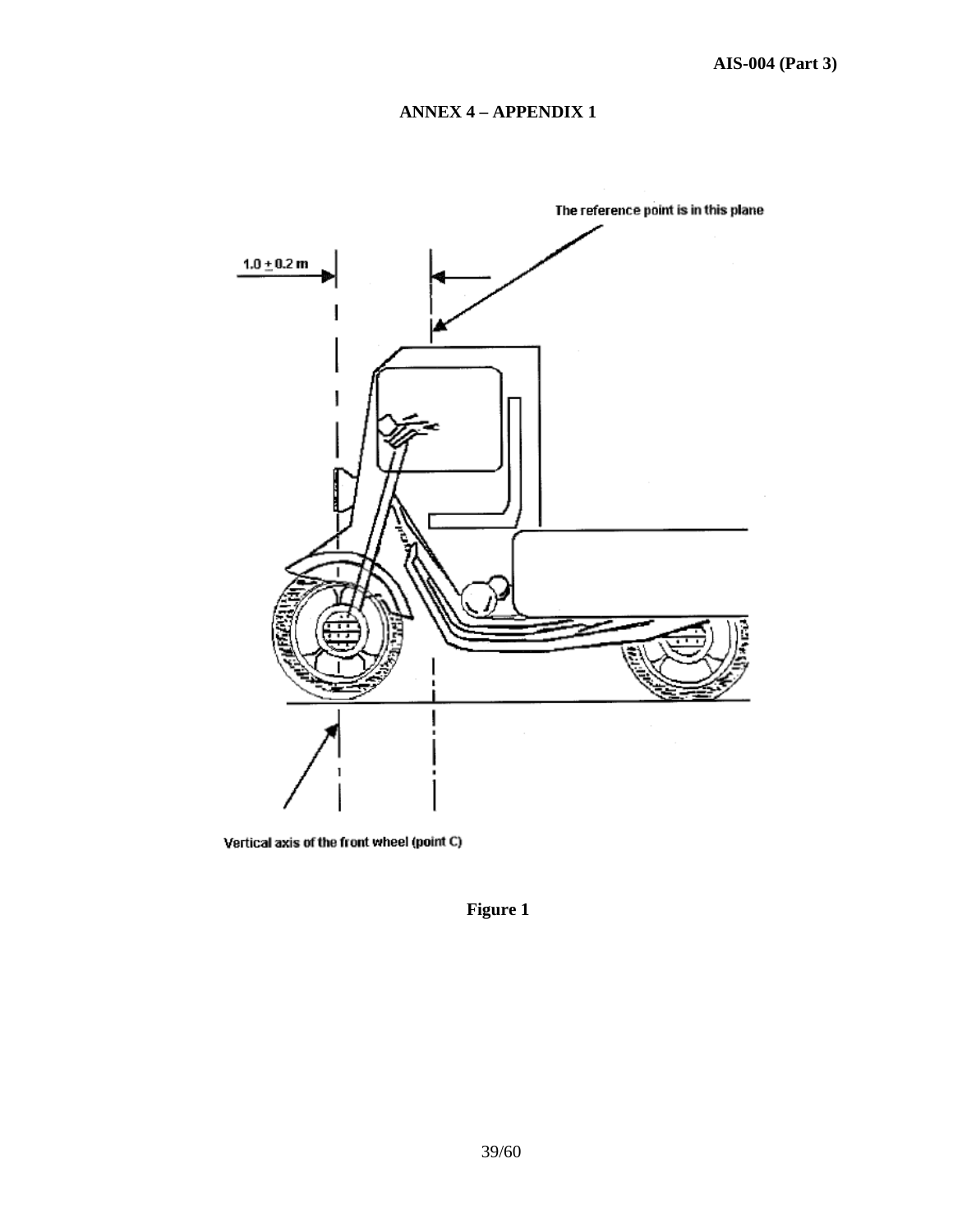

**Figure 2**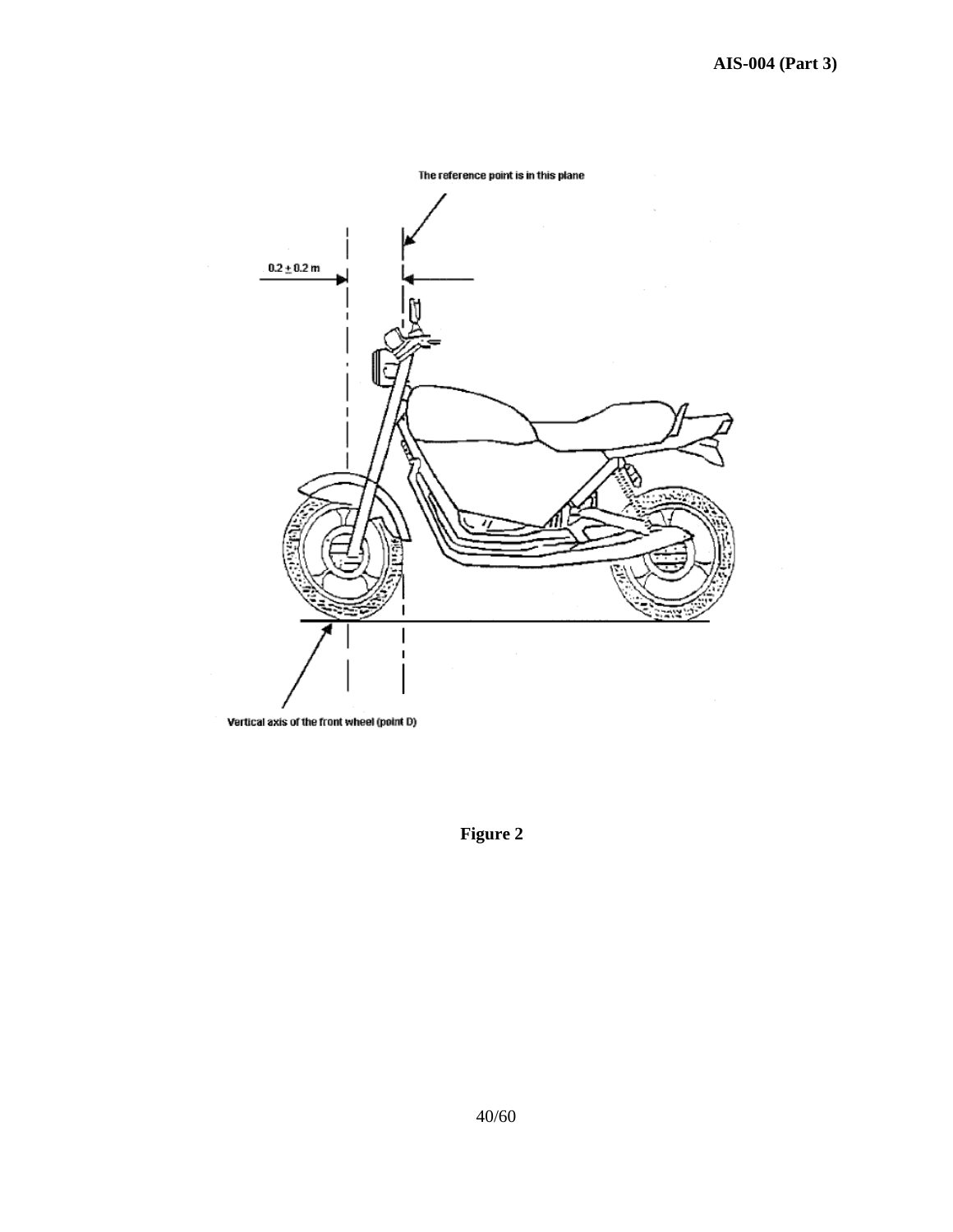





**Figure 3**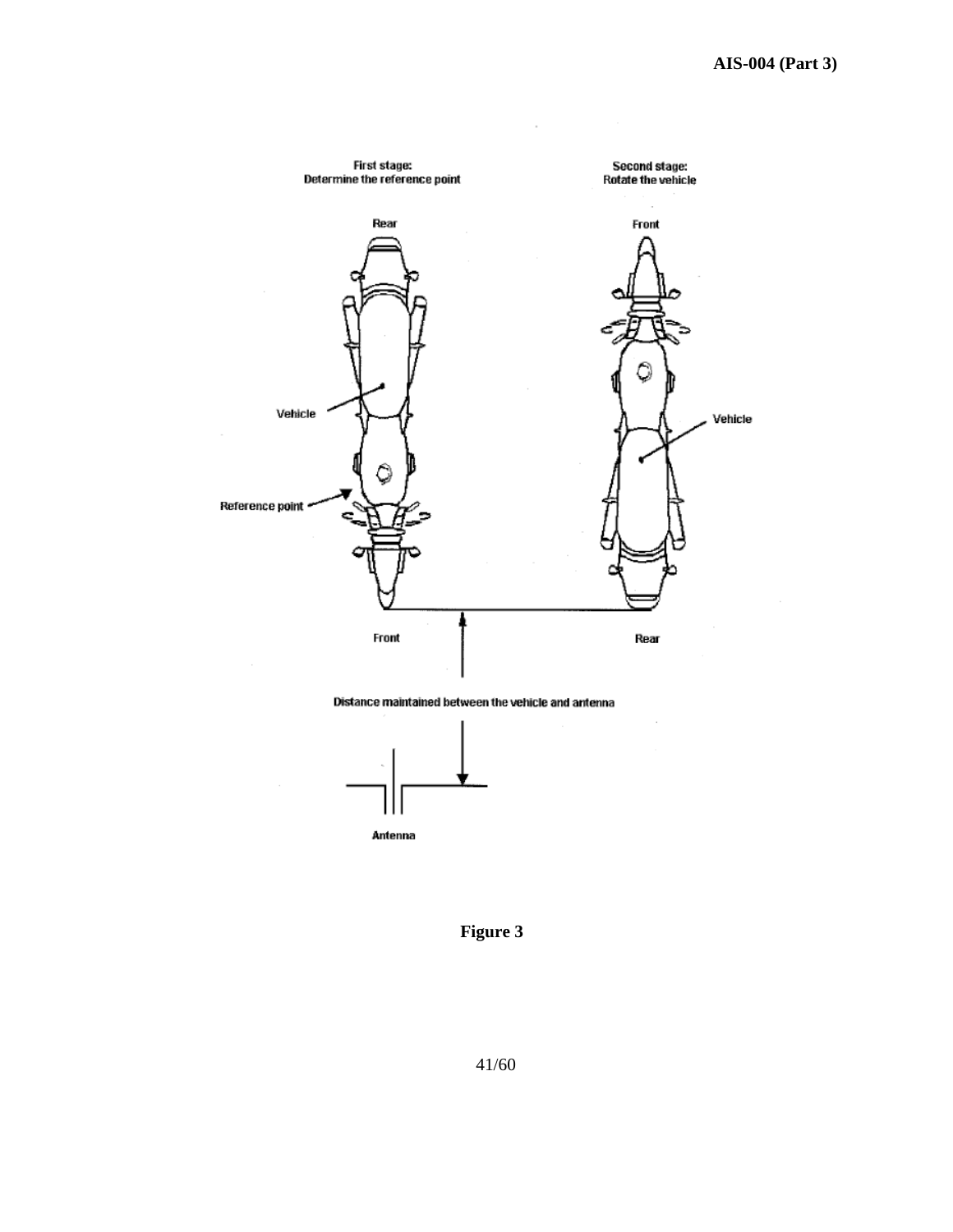#### **ANNEX 5**

#### (See 5.5.1)

### **METHOD OF MEASUREMENT OF RADIATED BROADBAND ELECTROMAGNETIC EMISSIONS FROM ELECTRICAL/ELECTRONIC SUB-ASSEMBLIES**

### **1. GENERAL**

1.1. The test method described in this annex may be applied to ESAs which may be subsequently fitted to vehicles, which comply with Annex 2.

### 1.2. Test method

This test is intended to measure broadband electromagnetic emissions from ESAs (e.g. ignition systems, electric motor, etc.).

If not otherwise stated in this annex the test shall be performed according CISPR 25 (second edition 2002).

### **2. ESA STATE DURING TESTS**

2.1. The ESA under test shall be in normal operation mode, preferably in maximum load.

### **3. TEST ARRANGEMENTS**

- 3.1. The test shall be performed according to CISPR 25 (second edition 2002) clause 6.4. - ALSE method.
- 3.2. Alternative measuring location

 As an alternative to an absorber lined shielded enclosure (ALSE) an open area test site (OATS), which complies with the requirements of CISPR 16-1 (second edition 2002) may be used (see Appendix 1 of this annex).

3.3. Ambient

 To ensure that there is no extraneous noise or signal of a magnitude sufficient to affect materially the measurement, measurements shall be taken before or after the main test. In this measurement, the extraneous noise or signal shall be at least 6 dB below the limits of interference given in paragraph 5.5.2.1 of this standard, except for intentional narrowband ambient transmissions.

### **4. TEST REQUIREMENTS**

4.1. The limits apply throughout the frequency range 30 to 1,000 MHz for measurements performed in a semi anechoic chamber or an outdoor test site.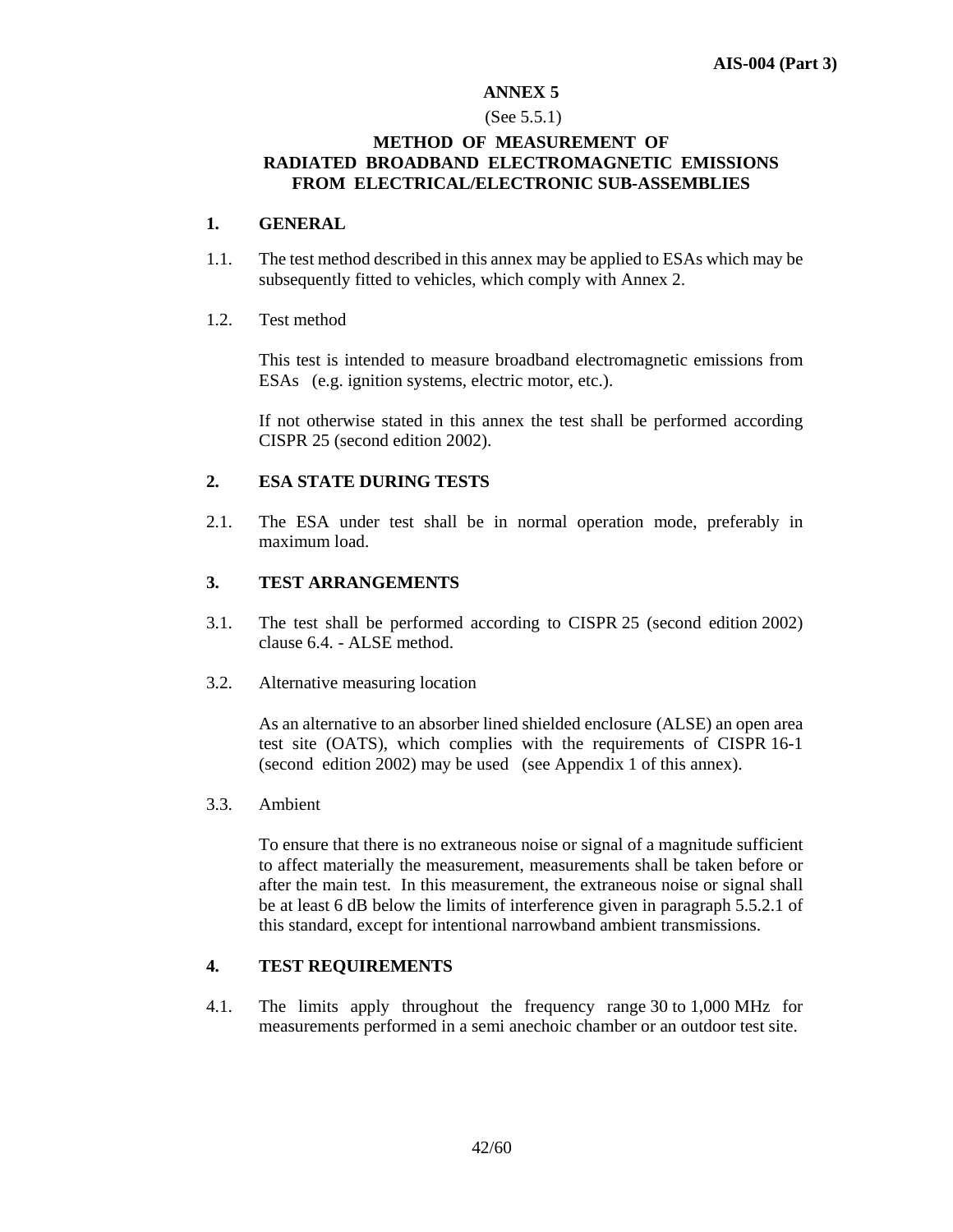- 4.2. Measurements can be performed with either quasi-peak or peak detectors. The limits given in paragraphs 5.2 and 5.5 of this standard are for quasi-peak detectors. If peak detectors are used a correction factor of 20 dB as defined in CISPR 12 (fifth edition 2001) shall be applied.
- 4.3. Measurements

 The Test Agency shall perform the test at the intervals specified in the CISPR 25 (second edition 2002) standard throughout the frequency range 30 to 1,000 MHz.

 Alternatively, if the manufacturer provides measurement data for the whole frequency band from a test laboratory accredited to the applicable parts of ISO 17025 (first edition 1999) and recognized by the Test Agency, the Test Agency may divide the frequency range in 13 frequency bands 30–50, 50-75, 75-100, 100-130, 130-165, 165-200, 200-250, 250-320, 320-400, 400-520, 520-660, 660-820, 820-1,000 MHz and perform tests at the 13 frequencies giving the highest emission levels within each band to confirm that the ESA meets the requirements of this annex.

 In the event that the limit is exceeded during the test, investigations shall be made to ensure that this is due to the ESA and not to background radiation.

4.4. Readings

 The maximum of the readings relative to the limit (horizontal/vertical polarization) in each of the 13 frequency bands shall be taken as the characteristic reading at the frequency at which the measurements were made.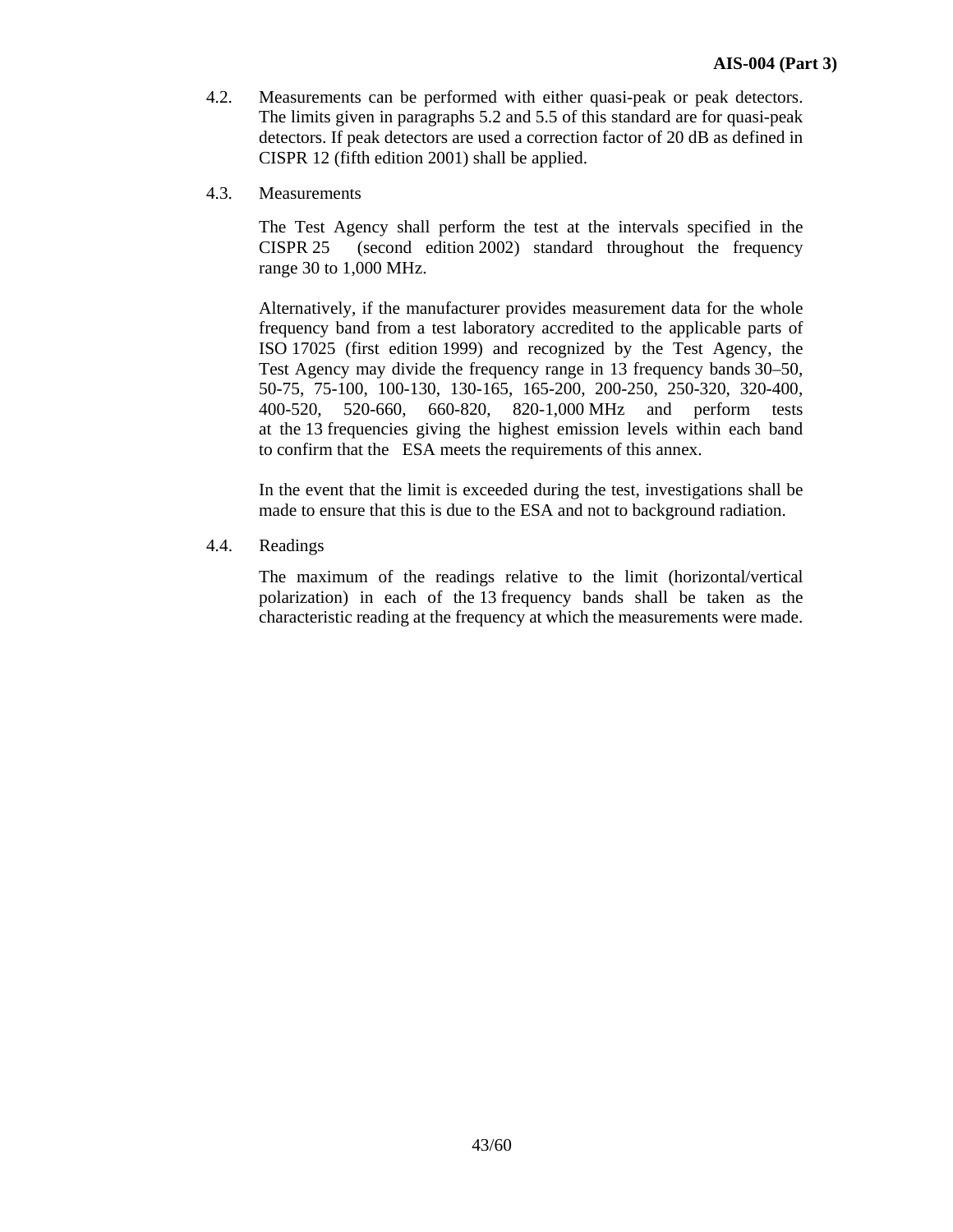# **ANNEX 5 - APPENDIX 1**





**Open Area Test Site: Electrical/electronic Sub-assembly Test Area Boundary Level Clear Area Free from Electromagnetic Reflecting Surfaces**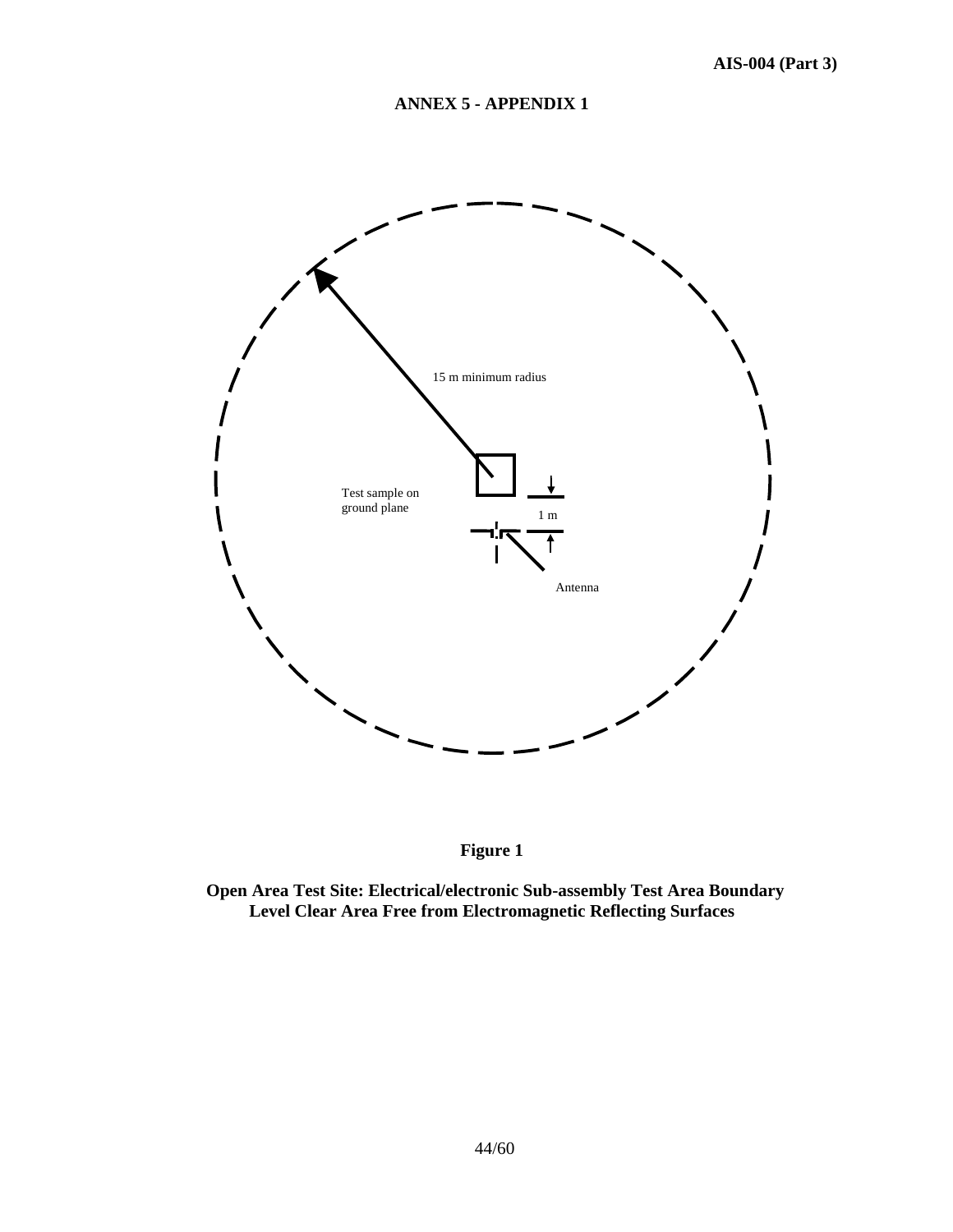### **ANNEX 6**

#### (See 5.6.1)

### **METHOD OF MEASUREMENT OF RADIATED NARROWBAND ELECTROMAGNETIC EMISSIONS FROM ELECTRICAL/ELECTRONIC SUB-ASSEMBLIES**

### **1. GENERAL**

1.1. The test method described in this annex shall apply to ESAs, which may be subsequently fitted to vehicles, which comply, with Annex 3.

### 1.2 Test Method

 This test is intended to measure the narrowband electromagnetic emissions such as might emanate from a microprocessor-based system.

 If not otherwise stated in this annex the test shall be performed according to CISPR 25 (second edition 2002).

### **2. ESA STATE DURING TESTS**

The ESA under test shall be in normal operation mode.

### **3. TEST ARRANGEMENTS**

- 3.1. The test shall be performed according CISPR 25 (second edition 2002) clause 6.4. - ALSE method.
- 3.2. Alternative measuring location

 As an alternative to an absorber lined shielded enclosure (ALSE) an open area test site (OATS) which complies with the requirements of CISPR 16-1 ( second edition 2002) may be used (see Appendix 1 to Annex 5).

3.3. Ambient

 To ensure that there is no extraneous noise or signal of a magnitude sufficient to affect materially the measurement, measurements shall be taken before or after the main test. In this measurement, the extraneous noise or signal shall be at least 6 dB below the limits of interference given in paragraph 5.6.2.1 of this standard, except for intentional narrowband ambient transmissions.

### **4. TEST REQUIREMENTS**

- 4.1. The limits apply throughout the frequency range 30 to 1,000 MHz for measurements performed in semi anechoic chambers or outdoor test sites.
- 4.2. Measurements shall be performed with an average detector.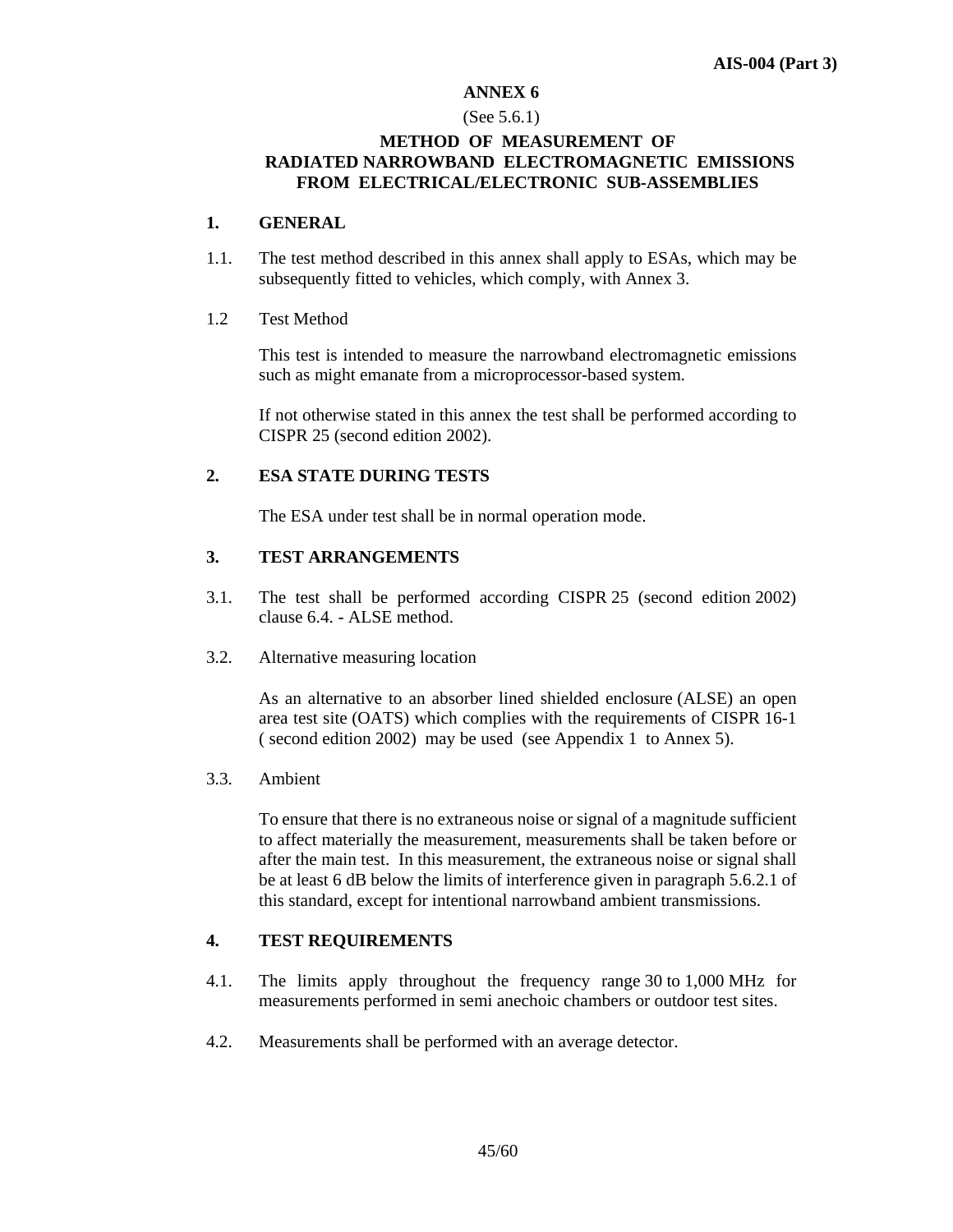4.3. Measurements

 The Test Agency shall perform the test at the intervals specified in the CISPR 25 (second edition 2002) standard throughout the frequency range 30 to 1,000 MHz.

 Alternatively, if the manufacturer provides measurement data for the whole frequency band from a test laboratory accredited to the applicable parts of ISO 17025 (first edition 1999) and recognized by the Test Agency, the Test Agency may divide the frequency range in 13 frequency bands 30–50, 50-75, 75-100, 100-130, 130-165, 165-200, 200-250, 250-320, 320-400, 400-520, 520-660, 660-820, 820-1,000 MHz and perform tests at the 13 frequencies giving the highest emission levels within each band to confirm that the ESA meets the requirements of this annex. In the event that the limit is exceeded during the test, investigations shall be made to ensure that this is due to the ESA and not due to background radiation including broadband radiation from the ESA.

4.4. Readings

 The maximum of the readings relative to the limit (horizontal/vertical polarisation) in each of the 13 frequency bands shall be taken as the characteristic reading at the frequency at which the measurements were made.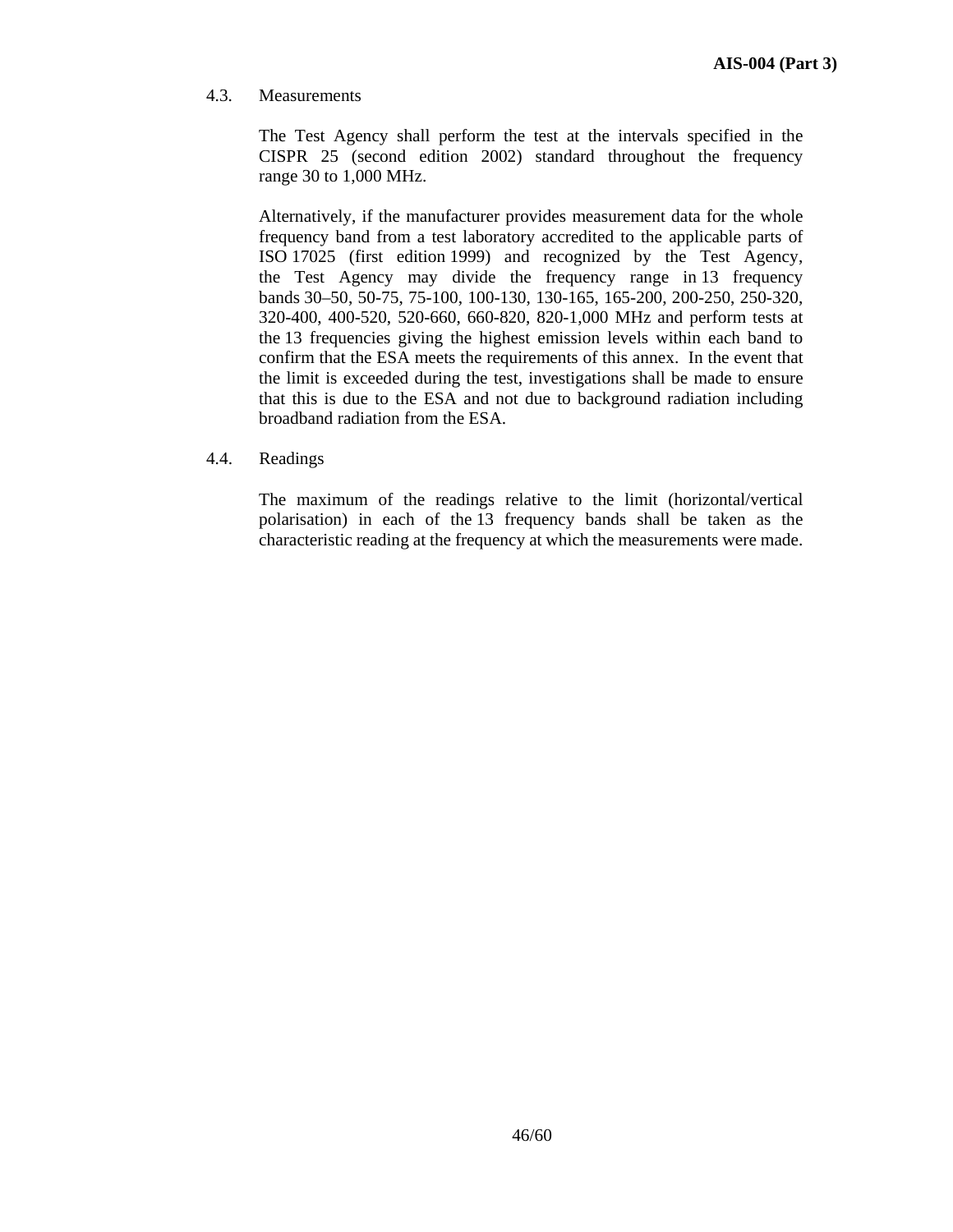### **ANNEX 7**

#### (See 5.7.1)

### **METHOD(S) OF TESTING FOR IMMUNITY OF ELECTRICAL/ELECTRONIC SUB-ASSEMBLIES TO ELECTROMAGNETIC RADIATION**

### **1. GENERAL**

- 1.1. The test methods described in this annex shall be applied to ESAs.
- 1.2. Test Methods
- 1.2.1 ESAs may comply with the requirements of any combination of the following test methods at the manufacturer's discretion provided that this results in the full frequency range specified in paragraph 3.1. of this annex being covered:
	- (a) Absorber chamber test according ISO 11452-2, second edition 2004;
	- (b) TEM cell testing according ISO 11452-3, third edition 2001;
	- (c) Bulk current injection testing according ISO 11452-4, third edition 2005;
	- (d) Stripline testing according ISO 11452-5, second edition 2002;
	- (e) 800 mm stripline according to paragraph 5 of this annex.

 (Frequency range and general test conditions shall be based on ISO 11452-1, third edition 2005).

### **2. STATE OF ESA DURING TESTS**

- 2.1. The test conditions shall be according ISO 11452-1, third edition 2005.
- 2.2. The ESA under test shall be switched on and must be stimulated to be in normal operation condition. It shall be arranged as defined in this annex unless individual test methods dictate otherwise.
- 2.3. Any extraneous equipment required to operate the ESA under test shall not be in place during the calibration phase. No extraneous equipment shall be closer than 1 m from the reference point during calibration.
- 2.4. To ensure reproducible measurement results are obtained when tests and measurements are repeated, the test signal generating equipment and its layout shall be to the same specification as that used during each appropriate calibration phase.
- 2.5. If the ESA under test consists of more than one unit, the interconnecting cables should ideally be the wiring harnesses as intended for use in the vehicle. If these are not available, the length between the electronic control unit and the AN shall be as defined in the standard. All cables in the wiring harness should be terminated as realistically as possible and preferably with real loads and actuators.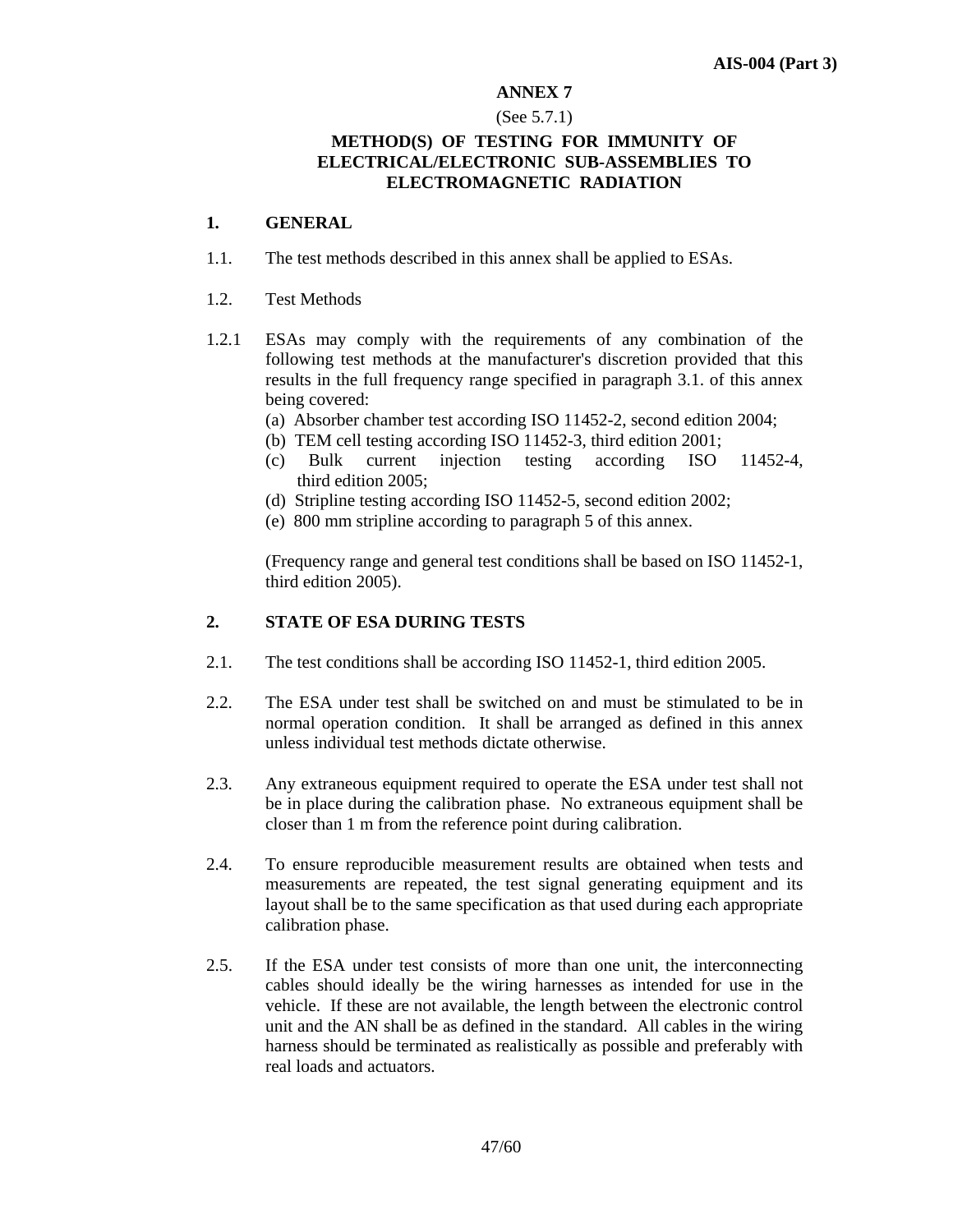### **3. GENERAL TEST REQUIREMENTS**

3.1. Frequency range, dwell times

 Measurements shall be made in the 20 to 2,000 MHz frequency range with frequency steps according to ISO 11452-1, third edition 2005.

The test signal modulation shall be:

 (a) AM (amplitude modulation), with 1 kHz modulation and 80 per cent modulation depth in the 20 - 800 MHz frequency range;

 (b) PM (pulse modulation), t on 577 µs, period 4,600 µs in the 800 - 2,000 MHz frequency range,

if not otherwise agreed between Test Agency and ESA manufacturer.

 Frequency step size and dwell time shall be chosen according to ISO 11452-1, third edition 2005.

3.2. The Test Agency shall perform the test at the intervals specified in ISO 11452-1, third edition 2005 throughout the frequency range 20 to 2,000 MHz.

Alternatively, if the manufacturer provides measurement to data for the whole frequency band from a test laboratory accredited to the applicable parts of ISO 17025, first edition 1999 and recognized by the Test Agency, the Test Agency may choose a reduced number of spot frequencies in the range, e.g. 27, 45, 65, 90, 120, 150, 190, 230, 280, 380, 450, 600, 750, 900, 1,300, and 1,800 MHz to confirm that the ESA meets the requirements of this annex.

3.3. If an ESA fails the tests defined in this annex, it must be verified as having failed under the relevant test conditions and not as a result of the generation of uncontrolled fields.

### **4. SPECIFIC TEST REQUIREMENTS**

- 4.1. Absorber chamber test
- 4.1.1. Test method

 This test method allows the testing of vehicle electrical/electronic systems by exposing an ESA to electromagnetic radiation generated by an antenna.

4.1.2. Test methodology

 The "substitution method" shall be used to establish the test field conditions according ISO 11452-2, second edition 2004.

The test shall be performed with vertical polarization.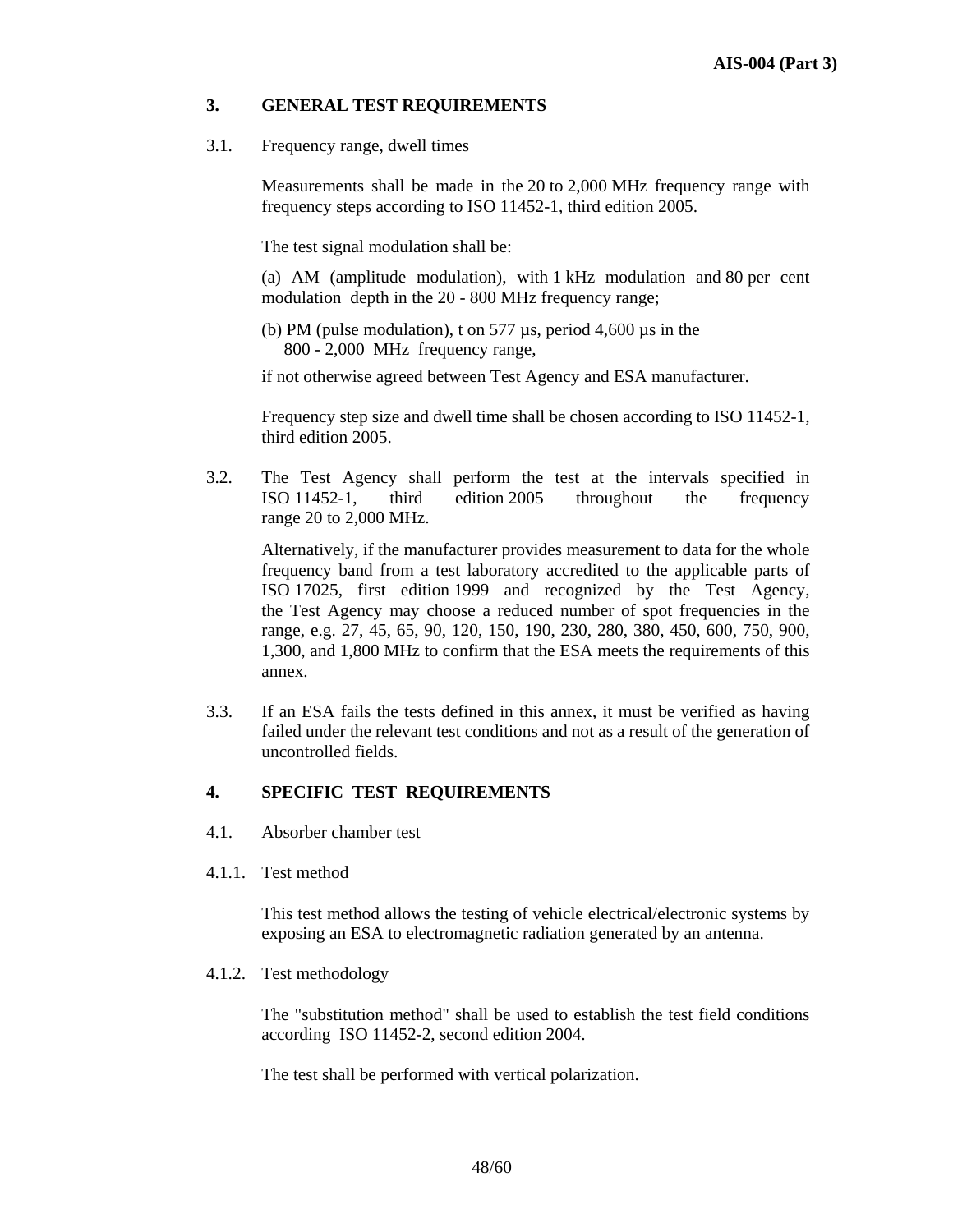- 4.2. TEM cell testing (see Appendix 2 to this annex)
- 4.2.1. Test method

 The TEM (transverse electromagnetic mode) cell generates homogeneous fields between the internal conductor (septum) and housing (ground plane).

4.2.2. Test methodology

The test shall be performed according ISO 11452-3, third edition 2001.

 Depending on the ESA to be tested the Test Agency shall chose the method of maximum field coupling to the ESA or to the wiring harness inside the TEM-cell.

- 4.3. Bulk current injection testing
- 4.3.1. Test method

 This is a method of carrying out immunity tests by inducing currents directly into a wiring harness using a current injection probe.

4.3.2. Test methodology

 The test shall be performed according to ISO 11452-4, third edition 2005 on a test bench. As an alternative the ESA may be tested while installed in the vehicle according to ISO 11451-4 (first edition 1995) with the following characteristics:

 (a) the injection probe shall be positioned in 150 mm distance to the ESA to be tested;

 (b) the reference method shall be used to calculate injected currents from forward power;

 (c) the frequency range of the method is limited by the injection probe specification.

- 4.4. Stripline testing
- 4.4.1. Test method

 This test method consists of subjecting the wiring harness connecting the components in an ESA to specified field strengths.

4.4.2. Test methodology

The test shall be performed according ISO 11452-5, second edition 2002.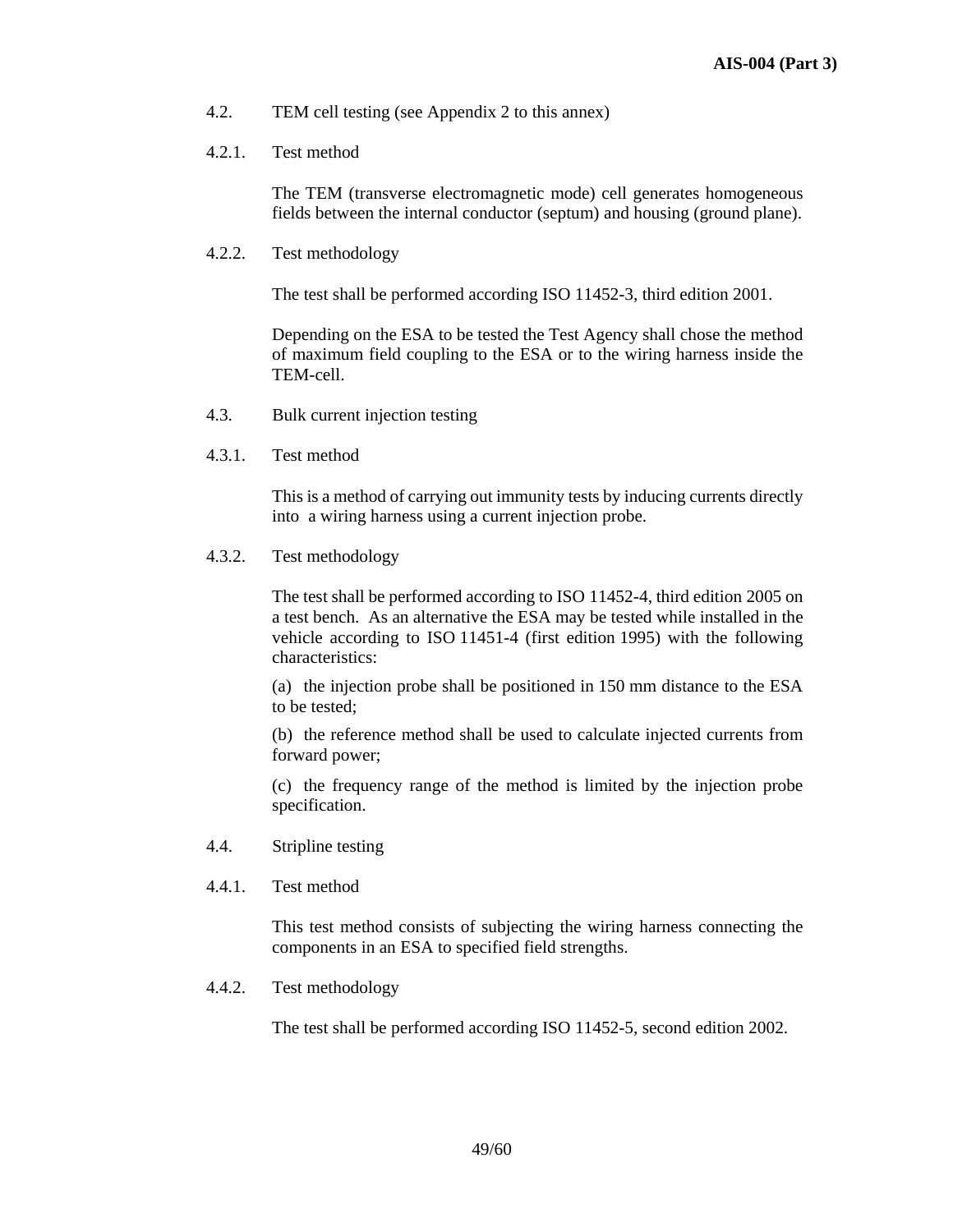- 4.5. 800 mm stripline testing
- 4.5.1. Test method

 The stripline consists of two parallel metallic plates separated by 800 mm. Equipment under test is positioned centrally between the plates and subjected to an electromagnetic field (see Appendix 1 to this annex).

 This method can test complete electronic systems including sensors and actuators as well as the controller and wiring loom. It is suitable for apparatus whose largest dimension is less than one –third of the plate separation.

- 4.5.2. Test methodology
- 4.5.2.1. Positioning of stripline

 The stripline shall be housed in a screened room (to prevent external emissions) and positioned 2 m away from walls and any metallic enclosure to prevent electromagnetic reflections. RF absorber material may be used to damp these reflections. The stripline shall be placed on non-conducting supports at least 0.4 m above the floor.

### 4.5.2.2. Calibration of the stripline

 A field-measuring probe shall be positioned within the central one-third of the longitudinal, vertical and transverse dimensions of the space between the parallel plates with the system under test absent.

 The associated measuring equipment shall be sited outside the screen room. At each desired test frequency, a level of power shall be fed into the stripline to produce the required field strength at the antenna. This level of forward power, or another parameter directly related to the forward power required to define the field, shall be used for type approval tests unless changes occur in the facilities or equipment, which necessitate this procedure being repeated.

### 4.5.2.3. Installation of the ESA under test

The main control unit shall be positioned within the central one third of the longitudinal, vertical and transverse dimensions of the space between the parallel plates. It shall be supported on a stand made from non-conducting material.

4.5.2.4. Main wiring loom and sensor/actuator cables

The main wiring loom and any sensor/actuator cables shall rise vertically from the control unit to the top ground plate (this helps to maximize coupling with the electromagnetic field). Then they shall follow the underside of the plate to one of its free edges where they shall loop over and follow the top of the ground plate as far as the connections to the stripline feed. The cables shall then be routed to the associated equipment, which shall be sited in an area outside the influence of the electromagnetic field, e.g.: on the floor of the screened room 1 m longitudinally away from the stripline.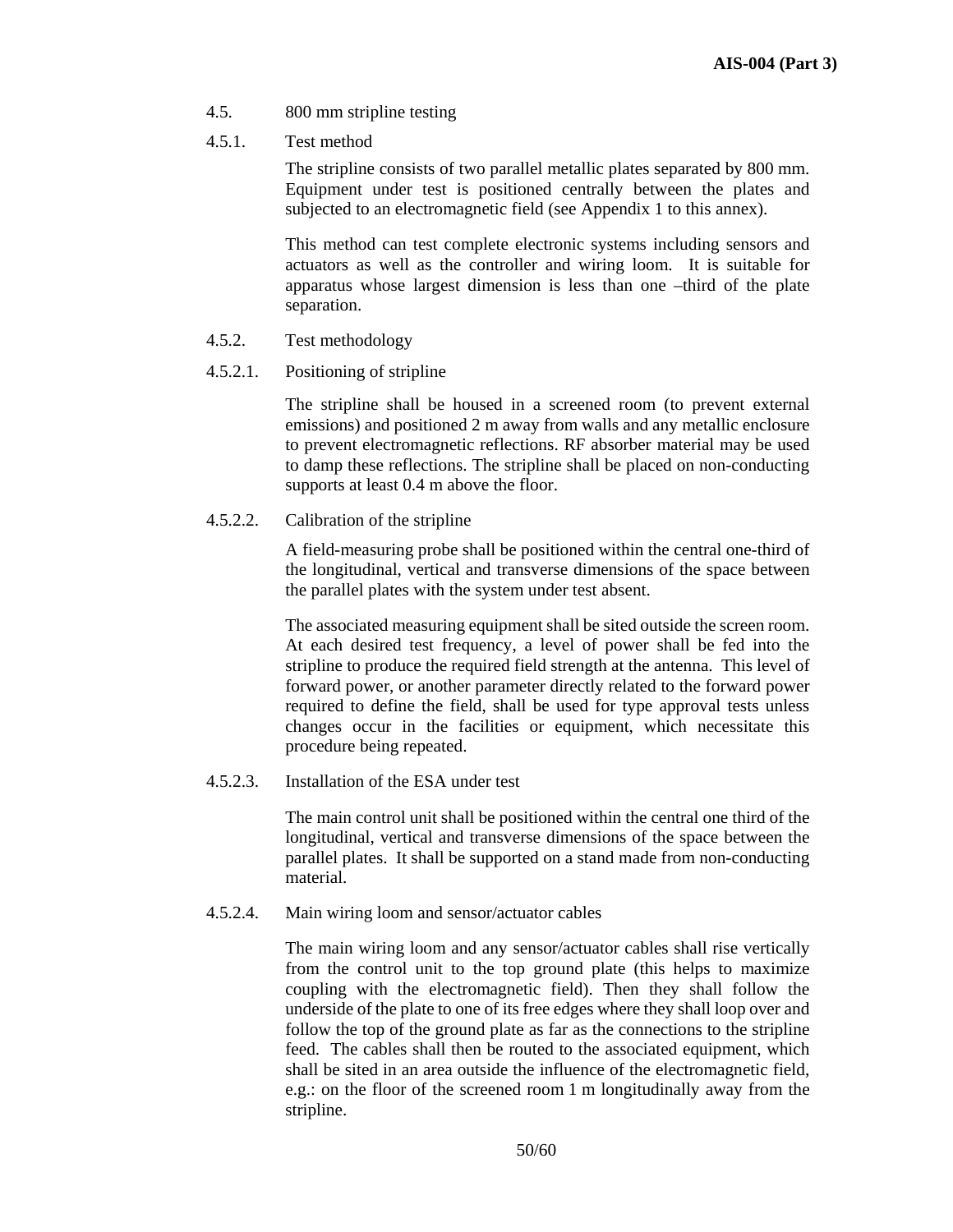## **ANNEX 7 - APPENDIX 1**



# **Figure 1**

# **800 mm Stripline Testing**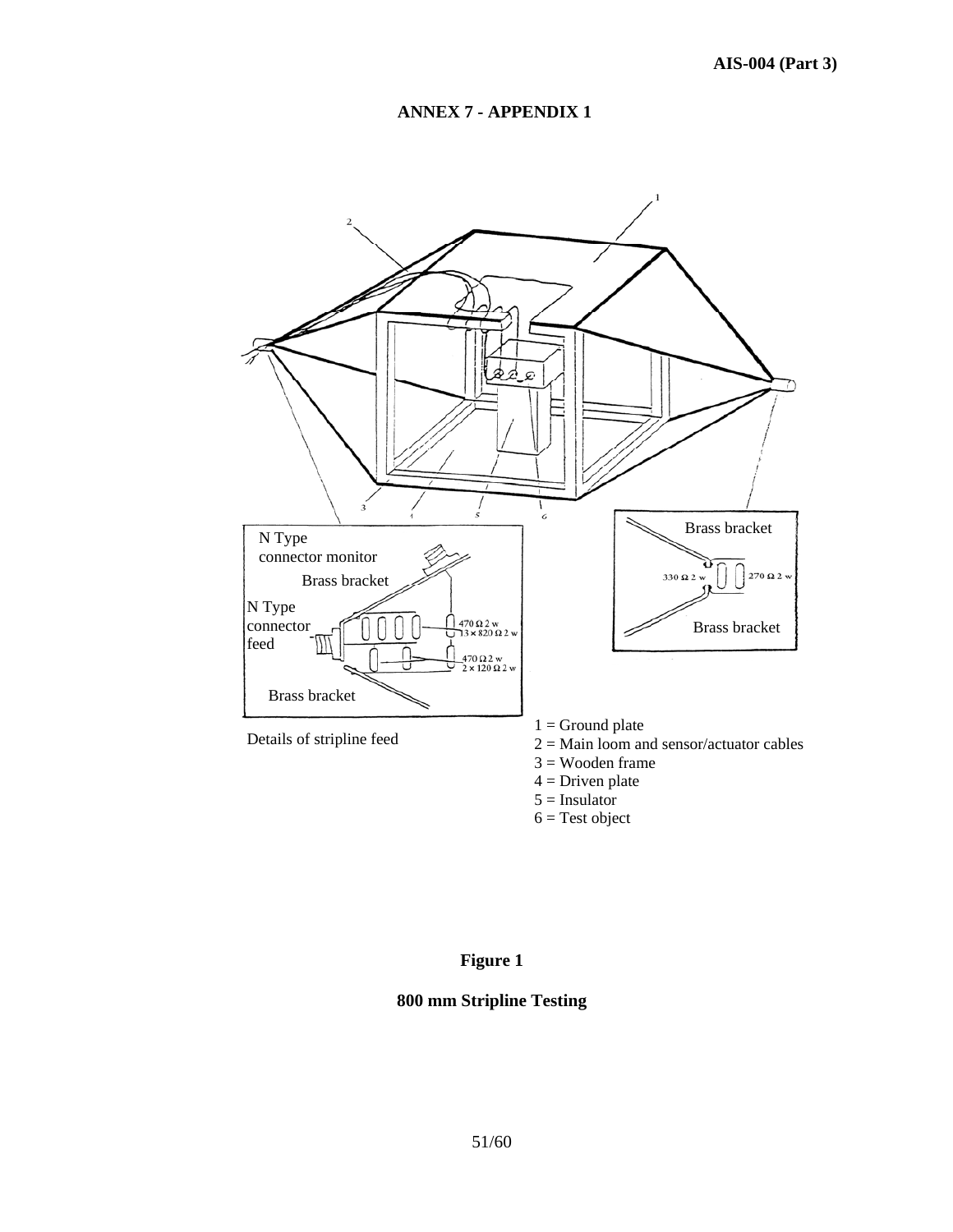# **ANNEX 7 - APPENDIX 1 (cont'd)**



All dimensions in millimetres

**Figure 2 800 mm Stripline Dimensions**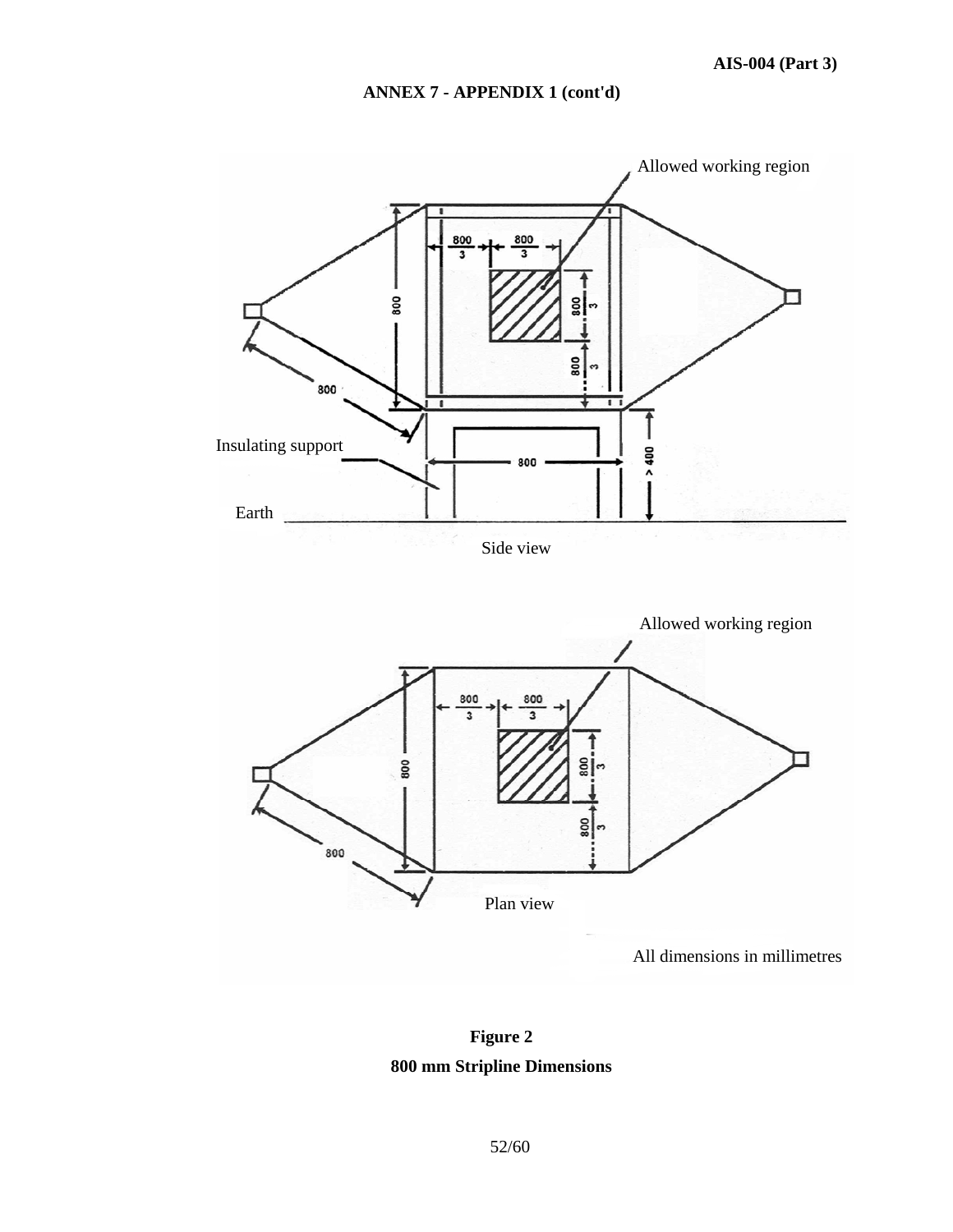# **ANNEX 7 - APPENDIX 2**

# **TYPICAL TEM CELL DIMENSIONS**

The following table shows the dimensions for constructing a cell with specified upper frequency limits:

| <b>Upper</b><br>frequency<br>(MHz) | <b>Cell form</b><br>factor<br>W:b | <b>Cell form</b><br>factor<br>L/W | <b>Plate</b><br>separation<br>$\mathbf b$ (cm) | <b>Septum</b><br>$S$ (cm) |
|------------------------------------|-----------------------------------|-----------------------------------|------------------------------------------------|---------------------------|
| <b>200</b>                         | 1.69                              | 0.66                              | 56                                             | 70                        |
| <b>200</b>                         | 1.00                              |                                   | 60                                             | 50                        |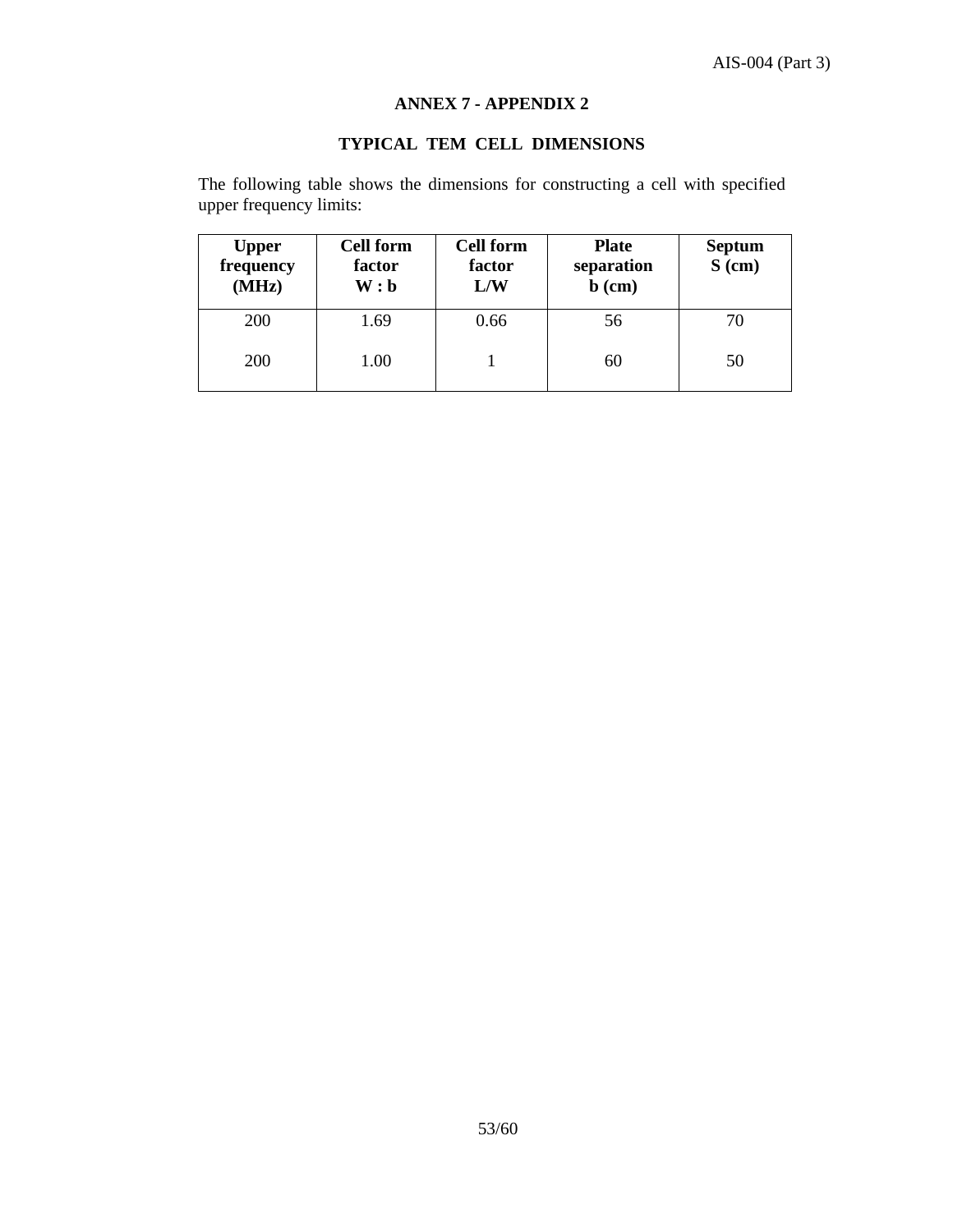### **ANNEX 8**

### (See 5.8.1)

### **METHOD(S) OF TESTING FOR IMMUNITY TO AND EMISSION OF TRANSIENTS OF ELECTRICAL/ELECTRONIC SUB-ASSEMBLIES**

### **1. GENERAL**

 This test method shall ensure the immunity of ESAs to conducted transients on the vehicle power supply and limit conducted transients from ESAs to the vehicle power supply.

## **2. IMMUNITY AGAINST DISTURBANCES CONDUCTED ALONG SUPPLY LINES**

 Apply the test pulses 1, 2a, 2b, 3a 3b and 4 according to the International Standard ISO 7637-2: 2004 to the supply lines as well as to other connections of ESAs which may be operationally connected to supply lines.

# **3. EMISSION OF CONDUCTED DISTURBANCES ALONG SUPPLY LINES**

 Measurement according to the International Standard ISO 7637-2: 2004 on supply lines as well as to other connections of ESAs which may be operationally connected to supply lines.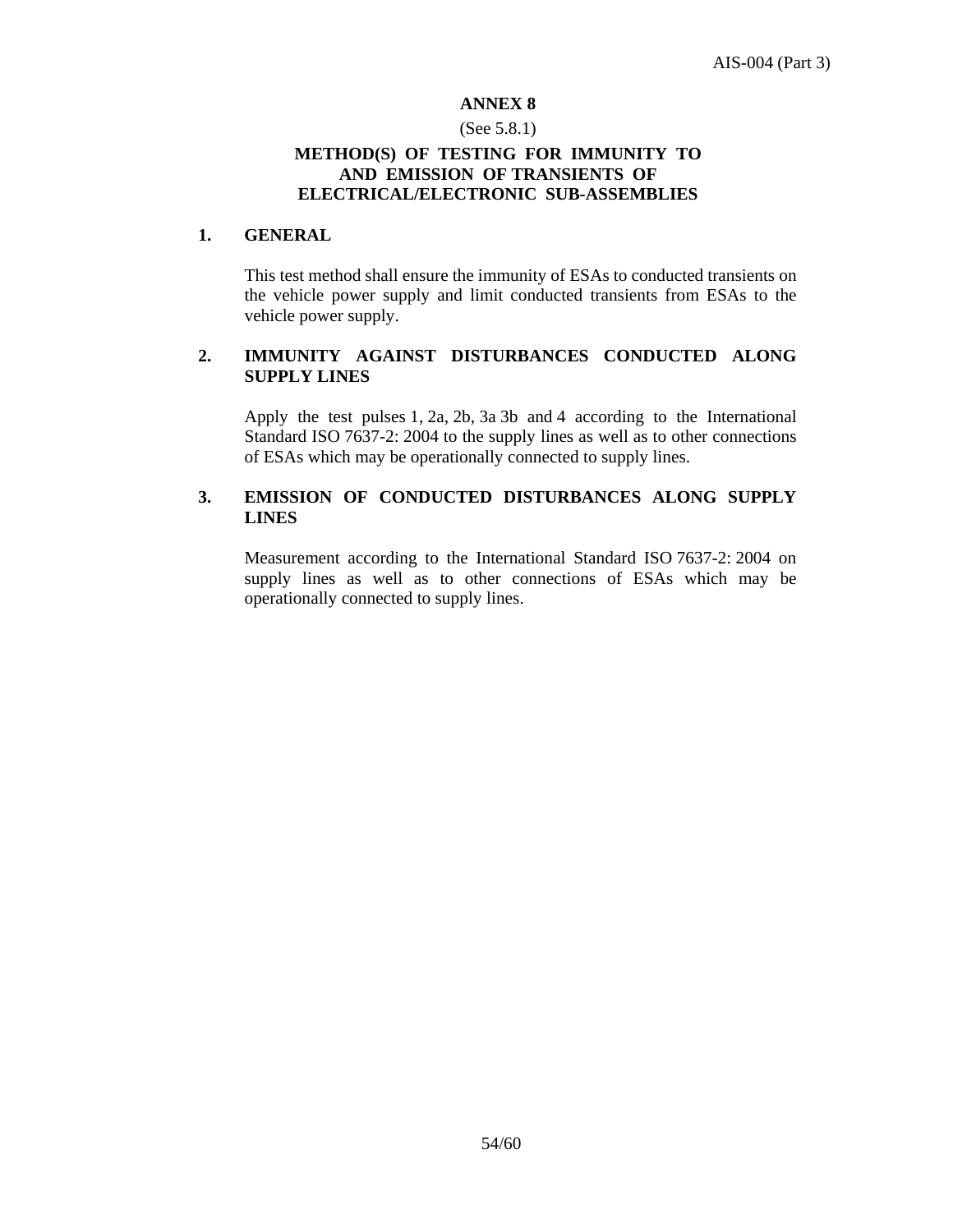# **ANNEX 9A**

# (See 8.2)

### **GUIDELINES FOR DECIDING APPLICABILITY, WORST CASE CRITERIA (WCC) AND CRITERIA FOR EXTENSION OF APPROVAL (CEA) FOR RADIATED IMMUNITY TEST**

### **Applicability:**

1.Vehicle fitted with any of the Electronic Sub-Assembly (ESA) as per list given below shall be subjected to immunity test:

| Sr. No.          | <b>ESA</b>                                                                     |  |  |  |
|------------------|--------------------------------------------------------------------------------|--|--|--|
|                  |                                                                                |  |  |  |
| 1.               | Electronic Engine Control Unit (ECU) for                                       |  |  |  |
|                  | Fuel injection                                                                 |  |  |  |
|                  | Ignition timing control                                                        |  |  |  |
|                  | Combined fuel injection and ignition timing control                            |  |  |  |
|                  | Engine valve control                                                           |  |  |  |
|                  | <b>EGR</b>                                                                     |  |  |  |
|                  | Idle speed control<br>Exhaust emission / after-treatment control               |  |  |  |
|                  | Air-fuel ratio control                                                         |  |  |  |
|                  | Electronic carburetor                                                          |  |  |  |
|                  |                                                                                |  |  |  |
| 2.               | Drive by Wire System (Electronic Accelerator Pedal and/or Electronic<br>Brake) |  |  |  |
| 3.               |                                                                                |  |  |  |
|                  | Cruise Control System                                                          |  |  |  |
| $\overline{4}$ . | Anti-skid Braking System (ABS)                                                 |  |  |  |
| 5.               | Electronic 4-wheel Drive                                                       |  |  |  |
| 6.               | Electronic Gear Shift Control System (Automatic Transmission or CVT)           |  |  |  |
| 7.               | Electronic Steering Control (Electronic Power Steering)                        |  |  |  |
| 8.               | Motor Control Unit in case of BOVs                                             |  |  |  |
| 9.               | <b>Electronic Speed Limiter</b>                                                |  |  |  |
| 10.              | Air Bag and Safety Restraint System                                            |  |  |  |
| 11.              | Electronic Seat Adjustment Control System                                      |  |  |  |
| 12.              | Electronic Rear View, Side View Mirror Adjustment Control System               |  |  |  |
| 13.              | Electronic Lamp Control Device                                                 |  |  |  |
| 14.              | Electronic Headlamp Leveling / Adjustment System                               |  |  |  |
| 15.              | Gas-discharge Headlamp with Electronic Ballast                                 |  |  |  |
| 16.              | Electronic Rotating Identification Lamp and/or Siren Combination               |  |  |  |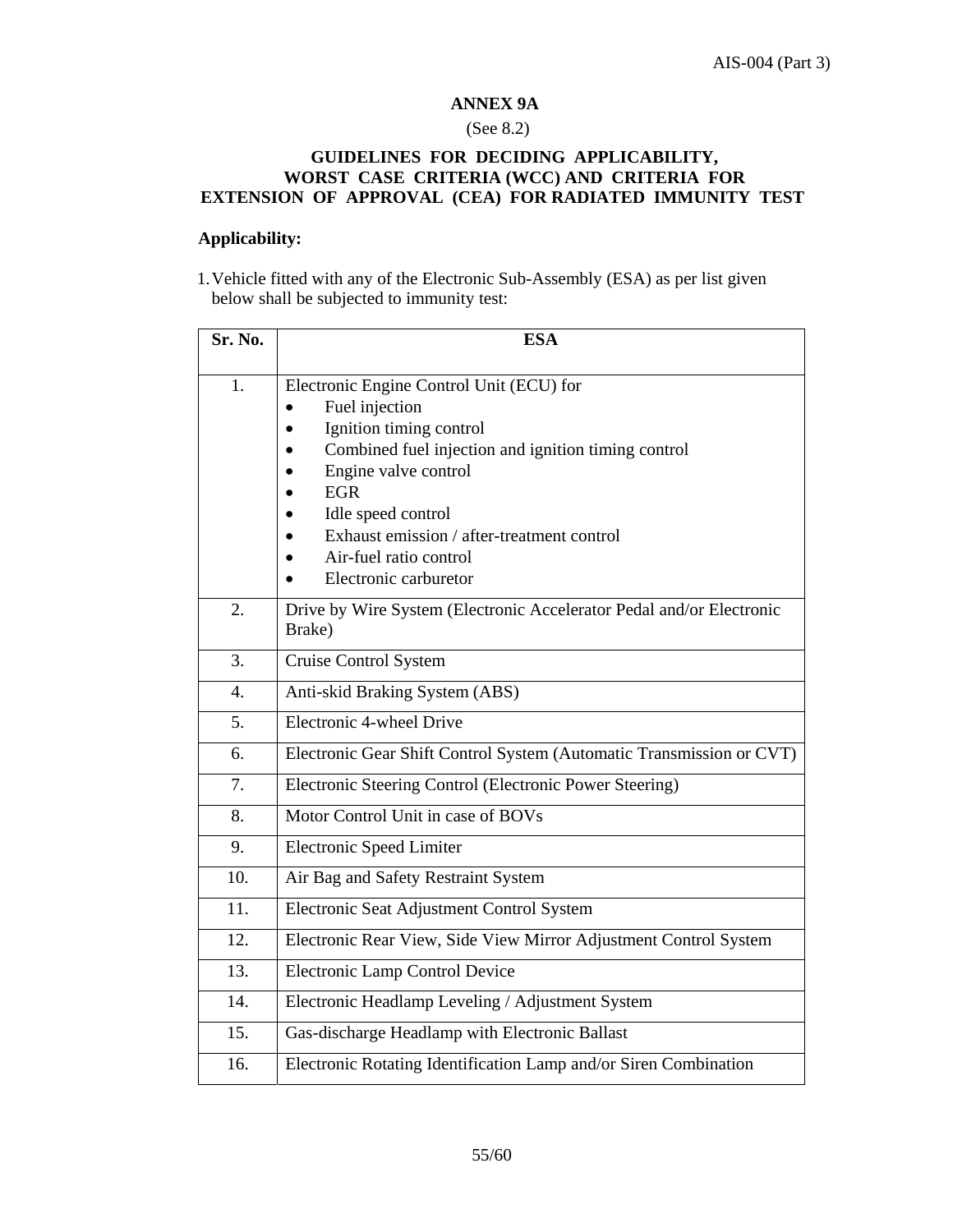| 17. | Stop Lamp, Rear Position Lamp, End Outline Marker Lamp using<br>Electronic Components such as LED etc.       |
|-----|--------------------------------------------------------------------------------------------------------------|
| 18. | <b>Electronic Flasher with Direction Indicators</b>                                                          |
| 19. | Electronic Horn                                                                                              |
| 20. | Electronic Anti-theft Device for Unauthorised Use including<br>RF<br>Immobiliser and Vehicle Alarm System    |
| 21. | Automatic Door Lock System including Infrared Door Lock System                                               |
| 22. | <b>Electronic Suspension Control</b>                                                                         |
| 23. | Electronic Instrument Cluster including on-board indicators related to<br>functions as specified in Cl. 2.12 |
| 24. | Navigation System                                                                                            |
| 25. | Wiper Control System                                                                                         |
| 26. | Tire Pressure Monitoring System                                                                              |
| 27. | Digital Tachograph                                                                                           |
| 28. | <b>Telematic System</b>                                                                                      |

The above list is not exhaustive and it is for guidance only. Due to continuous technological advancements, it is not practicable to list all the ESAs that will require immunity test. In such case, guidelines for immunity related vehicle functions as per Cl. 2.12 shall be considered.

2. Any change in parameters mentioned below will require separate immunity test as per below:

| Sr.<br>No. | <b>Parameter</b>                                                                                                                                                            | <b>Immunity</b><br><b>Test</b><br><b>Needed</b> | <b>Remarks</b>                                                                                                                                       |
|------------|-----------------------------------------------------------------------------------------------------------------------------------------------------------------------------|-------------------------------------------------|------------------------------------------------------------------------------------------------------------------------------------------------------|
| 1.         | Change in engine location                                                                                                                                                   | Yes                                             | Change in position and general<br>mounting arrangement of engine<br>consequent to situations like front<br>engine to rear engine etc.                |
| 2.         | Change in body style and or<br>material affecting overall<br>shielding of vehicle<br>electronics                                                                            | Yes                                             | e.g. roof top body, drive away<br>chassis, passenger vehicle to goods<br>vehicle, metallic<br>body<br>to<br>non-metallic body and vice versa<br>etc. |
| 3.         | Change in<br>make,<br>identification mark/part<br>number of ESA as a result of<br>change in design of<br>hardware or vendor of ESA<br>or addition of new ESA<br>altogether. | Yes                                             | These changes affect immunity<br>performance of ESA and hence<br>that of the vehicle.                                                                |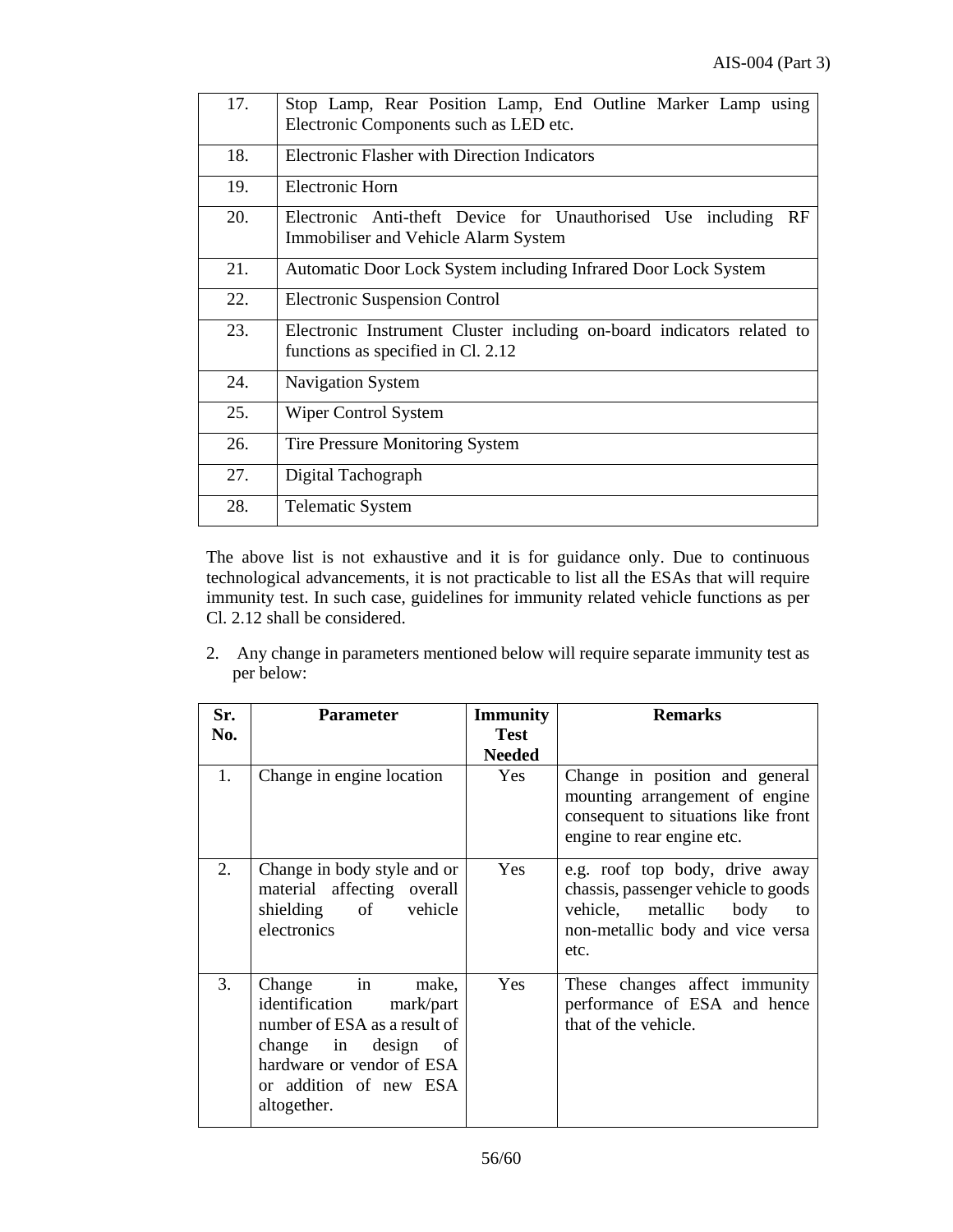Changes other than those listed above are considered to be having no adverse effect on Immunity requirements of vehicle.

### **Worst Case Criteria (WCC):**

Normally base vehicle model shall be subjected to immunity test. Where vehicle model is with one or more variants then the variant with fully loaded version (variant fitted with maximum electronic systems including optional ones) and one with fully open body (e.g. drive away chassis as the case may be) shall be subjected to the immunity test. Bi-fuel vehicle model (e.g. petrol/CNG, petrol/LPG) with petrol mode as limp-home mode shall be tested only in gaseous mode for immunity if it involves ESAs as above. Bi-fuel vehicle model with no limp-home mode shall be tested separately in each fuel mode for immunity if it involves ESAs as above. However, if petrol mode of such vehicle model is tested and type approved for immunity requirements as per this standard earlier, then it shall not be retested in petrol mode again.

### **Criteria for Extension of Approval (CEA):**

In the whole vehicle testing, ESAs that are fitted to the vehicle gain approval as a separate technical unit specific to that vehicle type. For any change in ESA or addition of new ESA in the vehicle, immunity test can be performed either on ESA as a component or as fitted to the vehicle. ESAs can be tested and approved for immunity requirements as a component and extension of type approval can be granted to vehicle based on component approval when such ESAs are incorporated in the vehicle. ESAs approved as component can be fitted in any vehicle type.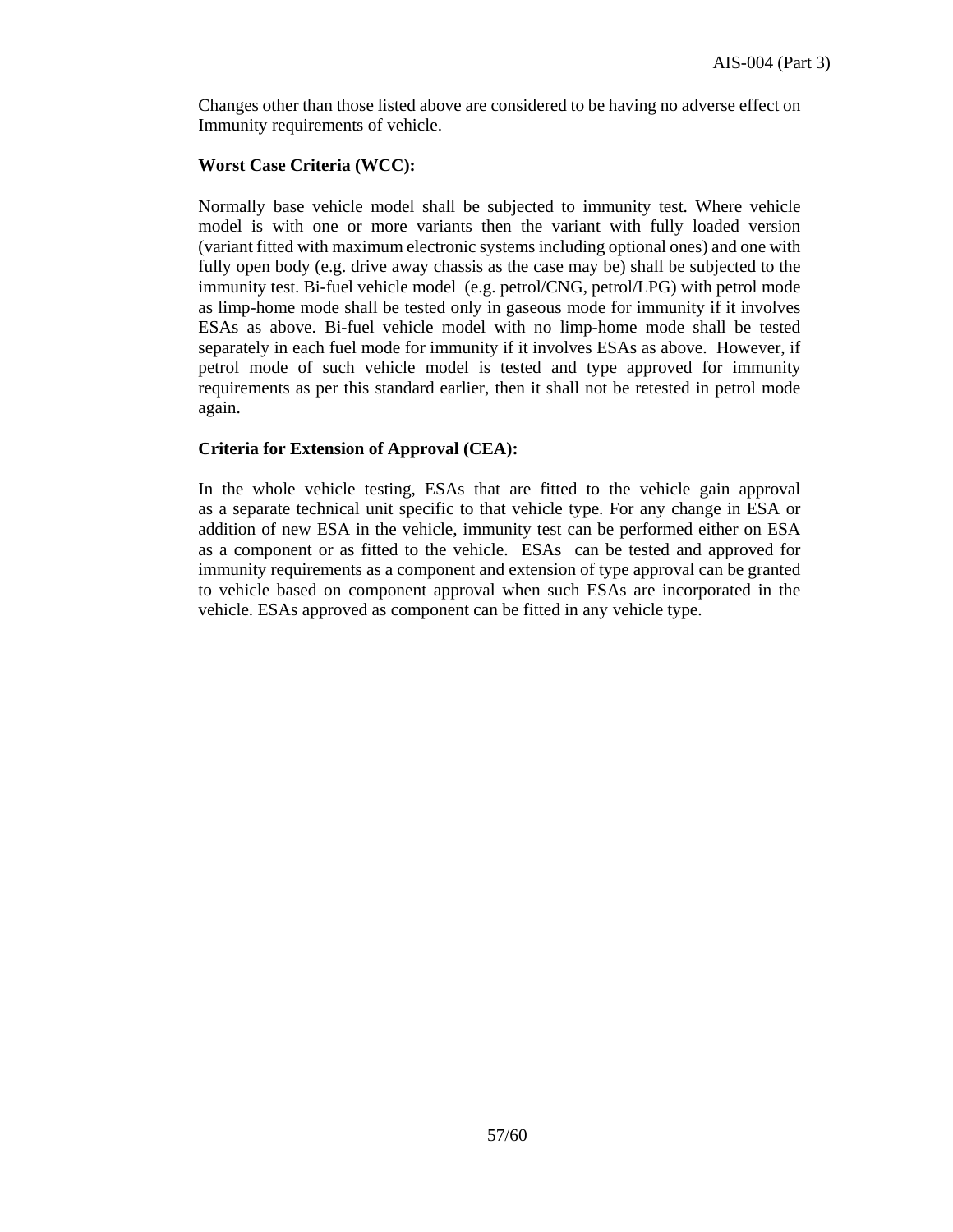### **ANNEX 9B**

## (See 8.2)

### **GUIDELINES FOR DECIDING APPLICABILITY, WORST CASE CRITERIA (WCC) AND CRITERIA FOR EXTENSION OF APPROVAL (CEA) FOR RADIATED EMISSION TEST**

- 1. This annex gives factors to be considered for the extension of type approval certificate of one model to changes in technical specifications or its variant (s).
- 2. In general, when changes in technical specifications of vehicle do not affect the performance adversely, and is still within the stipulated limits, the type approval certificates can be extended. The changes in parameters that affect the performance are listed in the table below as a guideline.
- 3. In the case of following changes, with respect to the vehicle tested, in the details submitted as per Annex 1A, tests are necessary for establishing compliance as follows:-

| Sr.            | <b>PARAMETER</b>                                                                                                                                                                                                            | TO BE TESTED / NOT TESTED                                                                                                                  |
|----------------|-----------------------------------------------------------------------------------------------------------------------------------------------------------------------------------------------------------------------------|--------------------------------------------------------------------------------------------------------------------------------------------|
| No.            |                                                                                                                                                                                                                             |                                                                                                                                            |
| 1              | Change in Engine Power                                                                                                                                                                                                      | No test, required, if change in power<br>is within 10 % consequent to changes<br>in the design of engine                                   |
| 2              | Compression ratio (SI engines)                                                                                                                                                                                              | No test required, if change in<br>compression ratio is within 10 %.                                                                        |
| 3              | Changes in body and cowling                                                                                                                                                                                                 | For changes in overall external body<br>shape like closed body to open body<br>(e.g. drive away chassis as the case<br>may be) test needed |
| 4              | Changes in size and shape of engine<br>compartment.                                                                                                                                                                         | Test needed.                                                                                                                               |
| 5              | Location of HT Coil and consequent<br>change in location of HT cable & high<br>tension harness.                                                                                                                             | Test needed.                                                                                                                               |
| 6              | Change in body material such as metal<br>to non - metal & vice - versa.                                                                                                                                                     | Test needed.                                                                                                                               |
| $\overline{7}$ | Change in the position and general<br>mounting arrangement of engine<br>consequent to situations like front<br>engine to rear engine vice - versa etc.                                                                      | Test needed.                                                                                                                               |
| 8              | Change in radio interference control<br>equipment such as resistive spark plug,<br>resistive<br>resistive<br>suppressor<br>cap,<br>HT cable and shielded cap as declared in<br>sr. no. 56 of Annex 1A and/or their<br>makes | Test needed.                                                                                                                               |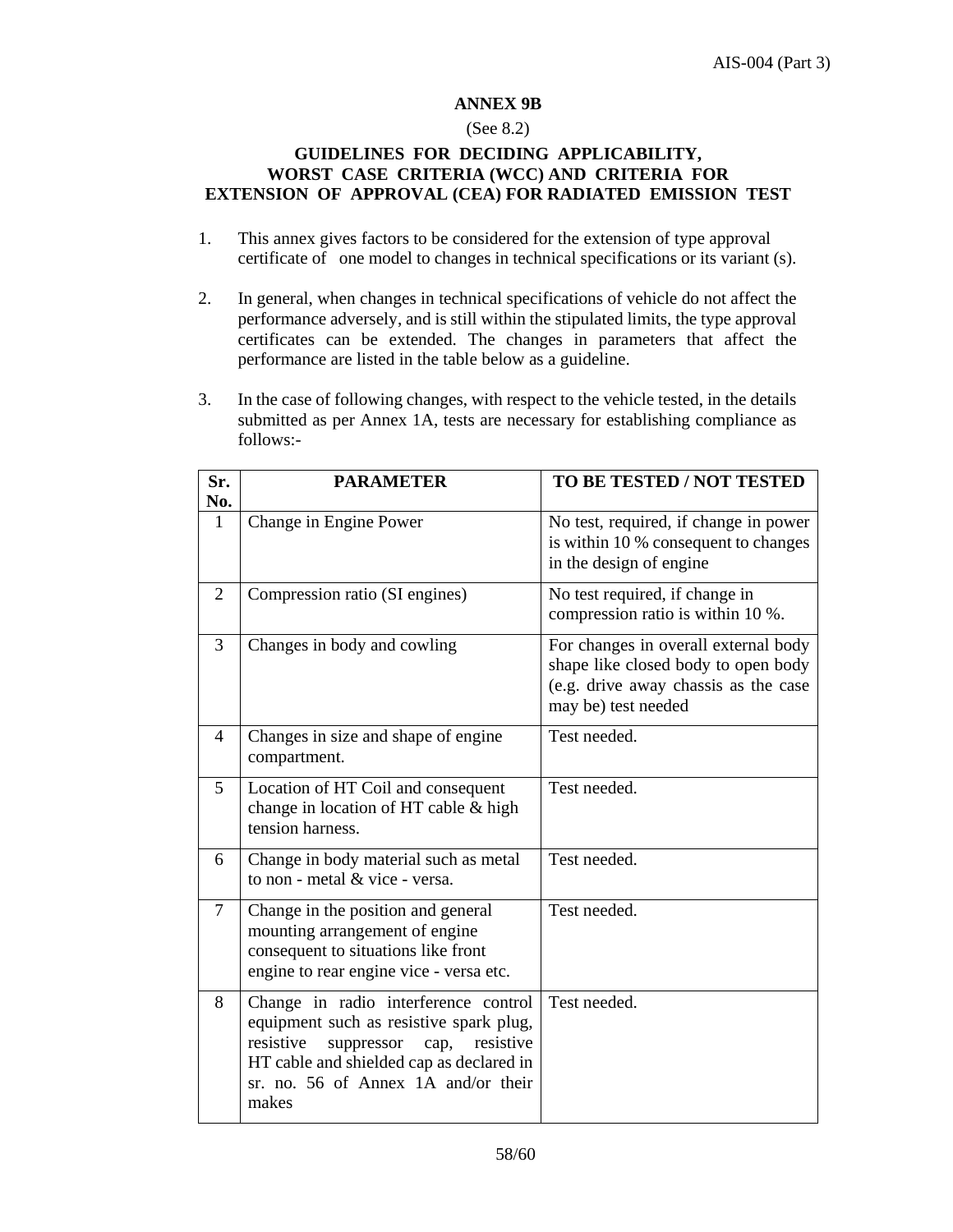| 9  | Addition of any electronic control unit as<br>defined in $Cl. 3.1.3$                                                                         | Test needed.                     |
|----|----------------------------------------------------------------------------------------------------------------------------------------------|----------------------------------|
| 10 | Changes in electronic oscillator<br>frequency of electronic control unit(s) as<br>defined in $5.10.1$                                        | Test needed.                     |
| 11 | Addition of AC (air conditioning)<br>variant                                                                                                 | Test needed.                     |
| 12 | Significant difference in the clear<br>opening to engine compartment<br>- around wheel or<br>- due to metal radiator construction<br>change. | Test needed.                     |
| 13 | Changes in body material affecting RF<br>shielding                                                                                           | Test needed                      |
| 14 | Bi-fuel vehicle model (e.g. petrol/CNG,<br>petrol/LPG) with / without petrol mode<br>as limp-home mode                                       | Test needed in gaseous mode only |

4. Above changes are listed for guidance only. It is not practicable to list all the changes those affect EMI.